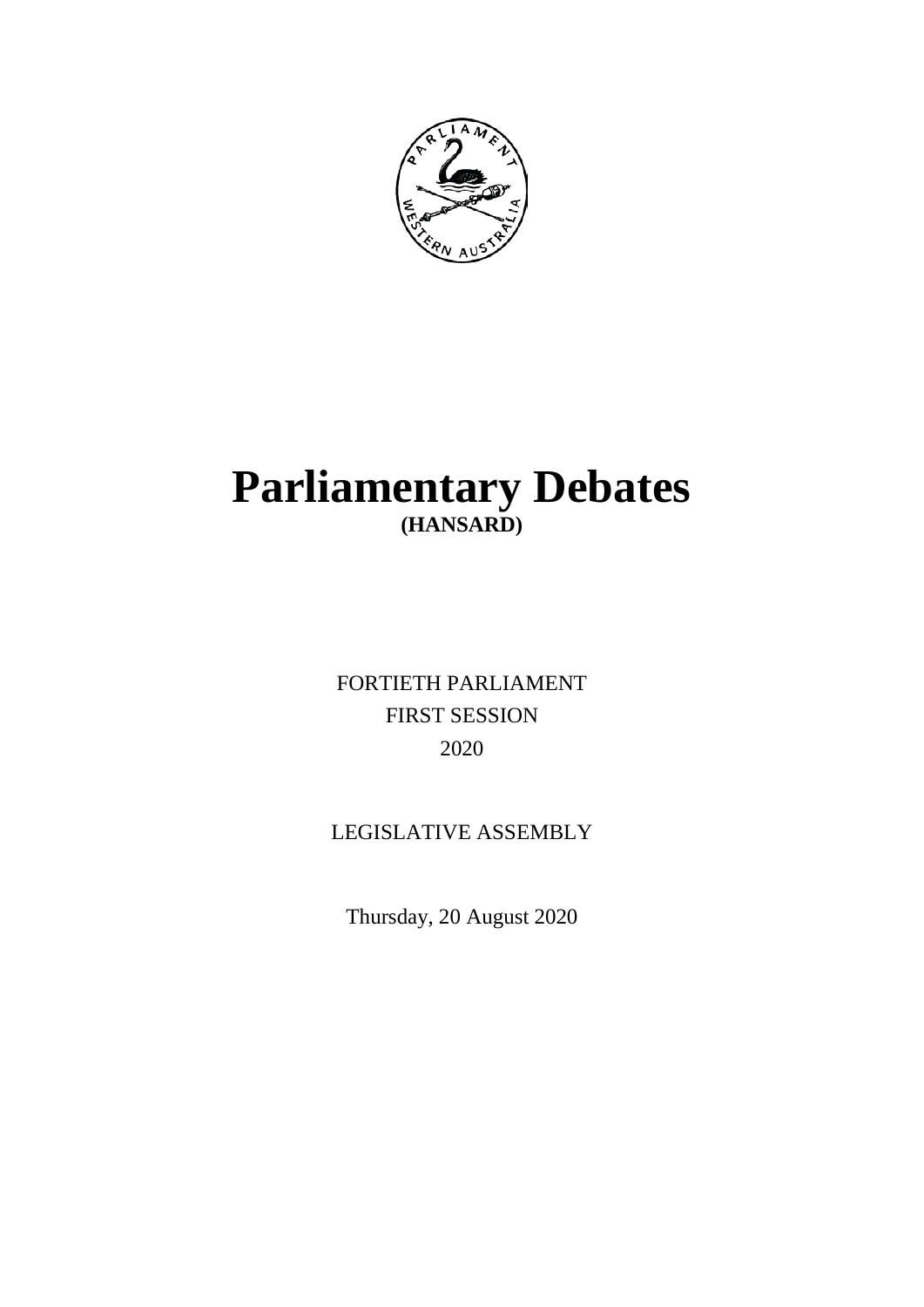# Legislative Assembly

Thursday, 20 August 2020

 $\overline{a}$ **THE SPEAKER (Mr P.B. Watson)** took the chair at 9.00 am, acknowledged country and read prayers.

# **PAPERS TABLED**

Papers were tabled and ordered to lie upon the table of the house.

# **MIDWIFERY GROUP PRACTICES — WARREN–BLACKWOOD AND COLLIE**

# *Statement by Minister for Health*

**MR R.H. COOK (Kwinana — Minister for Health)** [9.02 am]: I rise to update the house on the recent announcement that the McGowan government will establish midwifery group practices in the Warren–Blackwood district and Collie so that expectant south west families can access care closer to home. The new MGPs will be staffed by specialist midwives who will work in collaboration with local health practitioners to provide maternity and newborn care. Telehealth services will also be used to establish antenatal classes and specialist obstetric consultations in the local community. Local midwives, general practitioners, the South West Aboriginal Medical Service and consumers were consulted to determine the need for an MGP in the region.

The MGP is an internationally recognised, evidence-based clinical initiative that provides quality and sustainable maternity care through on-call midwifery services 24/7; increased access for local women to scheduled antenatal appointments; early discharge with postnatal follow-up and home visits up to four weeks; care and care coordination by a known midwife; increased access and support for expectant mothers; and attendance by the primary midwife and support at medical appointments. If there are risks or complications, MGP midwives will liaise with relevant hospitals to ensure the best possible specialist care for their patients.

MGP models have been shown to assist with reducing rates of birth interventions, lowering postnatal depression rates, increasing breastfeeding rates, shortening lengths of stay and greater patient satisfaction. The new south west MGPs will build on the commitment to this model of care with MGPs currently established in Broome, Northam and Bunbury. The Warren–Blackwood MGP service is expected to start in September, while details of the Collie MGP are currently being finalised.

# **CORONAVIRUS — DEPARTMENT OF FIRE AND EMERGENCY SERVICES — URBAN SEARCH AND RESCUE TASK FORCE**

# *Statement by Minister for Emergency Services*

**MR F.M. LOGAN (Cockburn — Minister for Emergency Services)** [9.04 am]: I would like to take this opportunity to inform the house about the Department of Fire and Emergency Services' Urban Search and Rescue Task Force and the truly admirable role it has played during the COVID-19 response. The USAR task force is a specialised group of 65 predominantly career firefighters who are highly trained to respond to complex and long-duration incidents. Since 2019, USAR members have been deployed to Samoa, China, Darwin and locations across Western Australia to assist the Department of Health to contain the pandemic. They are currently part of the Australian Medical Assistance Teams helping Victoria with its COVID-19 crisis within aged-care facilities. The response to this pandemic has also seen career and volunteer personnel step into a different role to assist the Western Australia Police Force.

It is fitting to recognise the USAR task force's integral role in assisting the Department of Health. USAR has dedicated more than 4 000 hours to performing difficult roles in challenging circumstances. I will mention just a few examples. A task force member was deployed to Halls Creek for 21 days to help protect remote Aboriginal communities from the spread of COVID-19. A career firefighter crewed the local ambulance alongside a special operations paramedic. He worked with Halls Creek Aboriginal elders to update the community and supported healthcare staff.

Six task force members were deployed to the Manigurr-ma mining camp in Darwin, where Australian citizens repatriated to Australia from Wuhan and the *Diamond Princess* cruise ship were held in isolation. Ten USAR task force members helped with the disembarkation of 800 passengers from the *Artania* cruise ship, which lasted 29 days and was successfully completed without a single outbreak. Three task members were deployed to Rottnest Island to help with the management of repatriated Australians. The task force members worked closely with local authorities to ensure emergency response and evacuation procedures were safely developed.

Although this is just a snapshot of the role that the USAR task force members performed, they also helped with logistics, decontaminated ship corridors and assisted with the set-up and dismantling of tenting. I am extremely proud of the efforts of everyone involved in these deployments. I am sure that all members in this house will join me in acknowledging members of the USAR task force for their role in helping to protect the community throughout the COVID-19 response.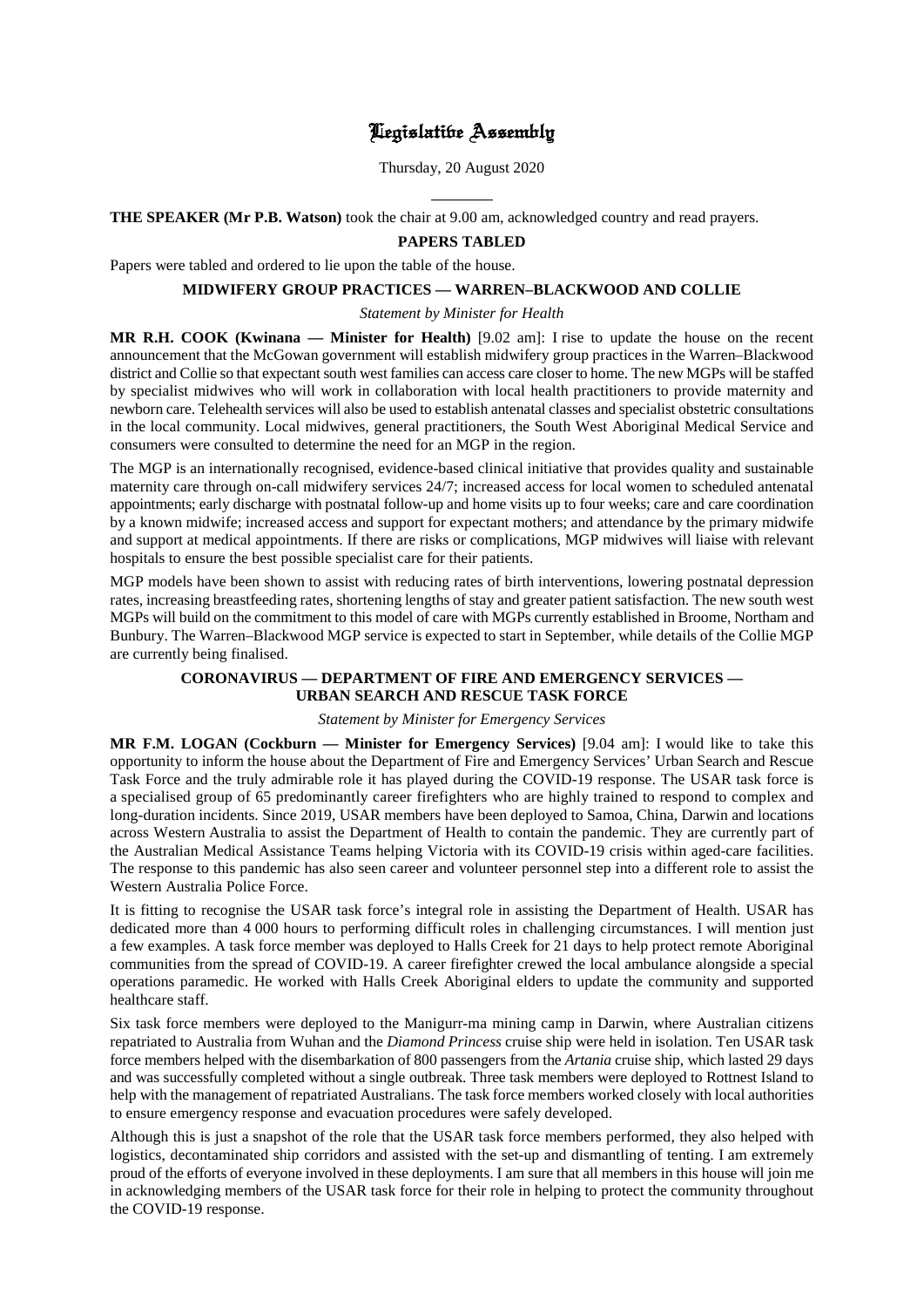# **STATE EMERGENCY SERVICE VOLUNTEERS**

*Statement by Minister for Emergency Services*

**MR F.M. LOGAN (Cockburn — Minister for Emergency Services)** [9.07 am]: I would like to take this opportunity to inform the house of the fantastic efforts of our dedicated State Emergency Service volunteers. Our SES volunteers have once again done a tremendous job in responding to more than 80 requests for assistance during the recent storm that impacted the Western Australian coast on Sunday, 9 August 2020. The size of the storm front saw SES volunteers assisting people from Geraldton all the way down the south coast to Albany. The Perth metropolitan area experienced most of the impact, with roofs damaged, large trees falling on homes and driveways, and general water ingress damage and minor flooding. The SES helped with temporary roof repairs, securing damaged structures, clearing fallen trees and debris clean-up, often during heavy downpours of rain, in flooded areas and windy, blustery conditions. I am sure that everyone in this house will join me in thanking every one of those volunteers who put their own lives on hold to help their local communities.

This is also a reminder that storms are the most common natural hazard in Australia. Winter storms in May to October include tornados, lightning, hail, flash flooding and gale force winds that cause major destruction to the southern half of Western Australia. As storms are unpredictable and localised, their devastating impact can sometimes be underestimated. Storms cause damage to homes, property and businesses, and they also pose a threat to people, animals and the natural environment. The best defence against storm damage is getting a property ready early. I encourage everyone to prepare their properties before a storm hits and to be storm safe. For more information about how to stay storm safe, people should visit the Department of Fire and Emergency Services website. It is also important to stay up to date during a storm by visiting www.emergency.wa.gov.au and calling 13 DFES.

On behalf of all Western Australians, I acknowledge the extraordinary contribution of all our emergency services personnel who continue to dedicate their time and skills for our community.

#### **VICTORY IN THE PACIFIC DAY**

#### *Statement by Minister for Veterans Issues*

**MR P.C. TINLEY (Willagee — Minister for Veterans Issues)** [9.10 am]: Victory in the Pacific—VP—Day is celebrated on 15 August each year. This year marks 75 years since the end of World War II, the most destructive global conflict in human history in terms of both the economic cost and the estimated 70 million to 85 million combatants and civilians killed during the fighting.

This date commemorates Japan's acceptance of the Allied demand for unconditional surrender in 1945. The previous six years had seen almost one million Australian men and women serve in bloody campaigns against Germany and Italy in Europe, the Mediterranean and North Africa, and against Japan in South-East Asia and other parts of the Pacific. The Australian mainland came under direct attack for the first time, as Japanese aircraft bombed towns in north west Australia and Japanese midget submarines attacked Sydney Harbour. At the time of the German defeat and Japanese surrender, 39 000 Australians had lost their lives.

I was honoured to attend the service on the weekend at the State War Memorial to acknowledge the sacrifice of our fellow Australians. Current estimates advise that approximately 12 500 veterans of World War II are alive today. To commemorate the seventy-fifth anniversary of the victory in the Pacific and the formal end of hostilities, the federal Department of Veterans Affairs is striking medallions to be issued to all surviving World War II veterans. The state government is working with the Western Australian branch of the Returned and Services League to identify all remaining World War II veterans in WA.

Lest we forget.

# **DEPARTMENT OF COMMUNITIES — CHILDREN IN CARE — ACHIEVER AWARDS**

#### *Statement by Minister for Child Protection*

**MS S.F. McGURK (Fremantle — Minister for Child Protection)** [9.12 am]: I rise today to talk about this year's Achiever Awards. This program is open to Western Australians aged 15 to 25 years who have spent time in the care of the Department of Communities and are continuing with their educational or vocational pursuits. Like many other events that were planned this year, the annual Achiever Awards ceremony had to be cancelled due to COVID-19, but this did not stop these young achievers from receiving their prizes and having their successes acknowledged.

I take this opportunity to celebrate the young people who are the recipients of this year's awards. The Achiever Awards program is in its thirtieth year. To date, it has supported more than 500 young Western Australians with a lived experience in out-of-home care to further develop their skills, knowledge and resilience. Recipients are recognised in one of three category pathways—university achiever; registered training achiever; and apprenticeship or traineeship achiever. The Achiever Awards are a great opportunity to recognise the efforts of young Western Australians transitioning from out-of-home care and pursuing higher education and training to prepare for success in adulthood. We know that young people who have been in out-of-home care have often faced significant challenges in their lives. Although each of their experiences has been unique, collectively their achievements are a reminder that challenging circumstances need not place limitations on future success.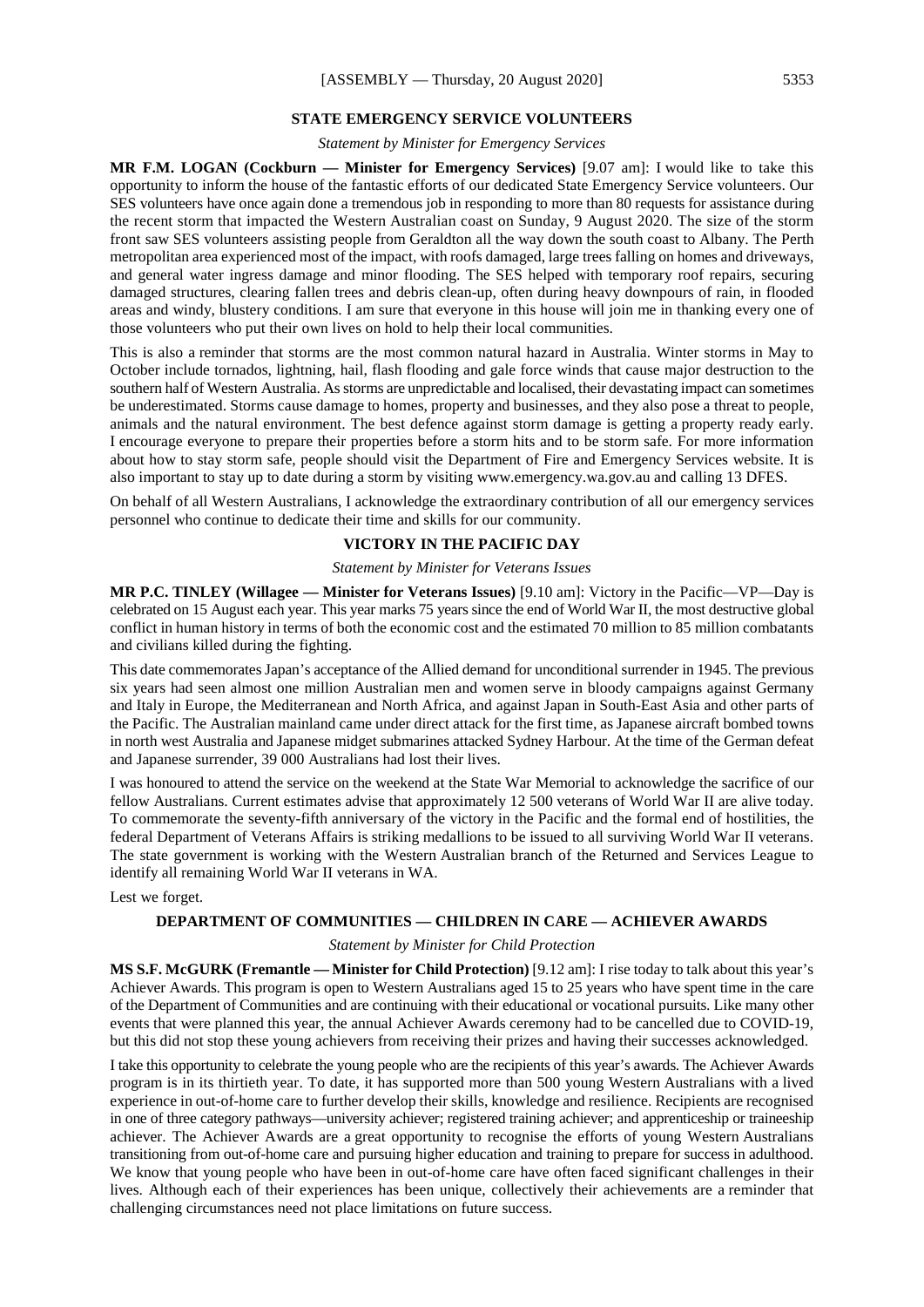It is also important to recognise the critical role of foster families and carers in creating a safe and stable environment, which is fundamental to providing young people with the opportunity to learn, set goals and achieve. I also want to acknowledge those staff who have worked with these young people to support them to thrive. I again congratulate these young people who were recipients of these awards and wish them all the best in their endeavours. I look forward to hearing about their future success.

# **OFFICE OF DIGITAL GOVERNMENT — CYBER WORK INTEGRATED LEARNING PROGRAM**

*Statement by Minister for Innovation and ICT*

**MR D.J. KELLY (Bassendean — Minister for Innovation and ICT)** [9.14 am]: I rise to inform the house that the next cohort of cyber work integrated learning students from Western Australian universities and TAFEs have begun their internships in the Office of Digital Government's cybersecurity unit. I recently met with this fantastic group of students, whose internship will see them working with a number of state government agencies to provide technical support for cybersecurity initiatives, as well as conducting technical research and development. The internship runs for the duration of the students' final semester and provides fantastic opportunity for our future cybersecurity professionals to put their STEM skills into practice.

Since 2019, the Office of Digital Government—DGov—has benefited from the placement of more than 30 high-performing students to assist with a program of work to improve cybersecurity across the sector. The students gain valuable skills and experience to bridge the gap from completing their studies to real-life scenarios. Students provide technical support to DGov and are also placed in other agencies in the public sector, helping to accelerate cybersecurity maturity across government.

Western Australia is a world leader in the cybersecurity industry, and this program is an important pathway to ensure that government and industry have experienced graduates with the practical STEM skills they need to be job-ready. Many former students are now employed in the public sector, and it is a great promotion of where studying STEM can take them.

The McGowan government has also recently launched the Take 2 STEM campaign to promote to students and parents the importance of building skills in science, technology, engineering and maths. As Western Australia begins its economic recovery from the global COVID-19 pandemic, Take 2 STEM and fantastic state government initiatives such as the cybersecurity internship aim to provide the skills and experience to position our young people for the jobs of the future. As we have learnt through the COVID-19 pandemic, skills such as problem solving, creative thinking and innovation are vital in responding to modern challenges.

# **WASTE LEVY — McGOWAN GOVERNMENT POLICY**

#### *Grievance*

**DR M.D. NAHAN (Riverton)** [9.17 am]: My grievance is to the Parliamentary Secretary to the Minister for Environment; I believe it is the member for Baldivis. The grievance is about a strong concern with the government's changes to and current use of the waste levy and also the proposed introduction of a tax on waste energy.

Essentially, when the McGowan government came to power, it had a bipartisan approach, as it inherited it, to the waste levy. In 2014, the Barnett government's policy was to substantially increase the waste levy—a 250 per cent increase over four years to 2018—to generate around \$83 million a year. The budget the McGowan government inherited laid it all out, with the levy going to various experimental and research waste reduction projects. In other words, it was a carrot-and-stick approach: the stick was the levy and the carrot was the proceeds of that levy going to waste reduction.

Soon upon coming to government, the McGowan government made a decision: if you wish, eat the carrot and keep the stick. It kept the tax as scheduled and directed 75 per cent of the proceeds from the levy from waste reduction investment to consolidated revenue. More importantly, the remaining 25 per cent was largely used to fund the existing bureaucracy. Basically, it kept the stick. This is a very important issue because, in effect, it imposes a \$60 million-a-year tax on local government at a crucial time during the COVID-19 pandemic when local government is struggling, and local government is then passing it on to ratepayers. Cities differ in how they treat it, but most, like the City of Canning, impose a fixed household levy for waste removal. In other words, the government has turned a waste levy into a poll tax. I do not think that is good policy. This is a crucial time for the waste industry, as it is going through massive structural change. Quite rightly, overseas countries have stopped recycling waste paper and plastic from Australia. The major destination for most recycled material was Indonesia, China and other places.

The commonwealth government, quite rightly, has stated that in 2022 it will ban the export of those products from Australia. Our markets are very thin and volatile, and right now we do not have industries that are able to replace the overseas markets. This is the time to invest into recycling the \$60 million a year the government raised from the waste levy. More importantly, there are some structural problems with the waste recycling industry. In the south metropolitan area, there are three players: Cleanaway, South Metropolitan Regional Council and SUEZ. They have very few opportunities and their costs for receiving and treating recycled material are increasing. Indeed, the City of Canning pays about \$2.8 million a year on the levy, but the increases in charges to its various recipients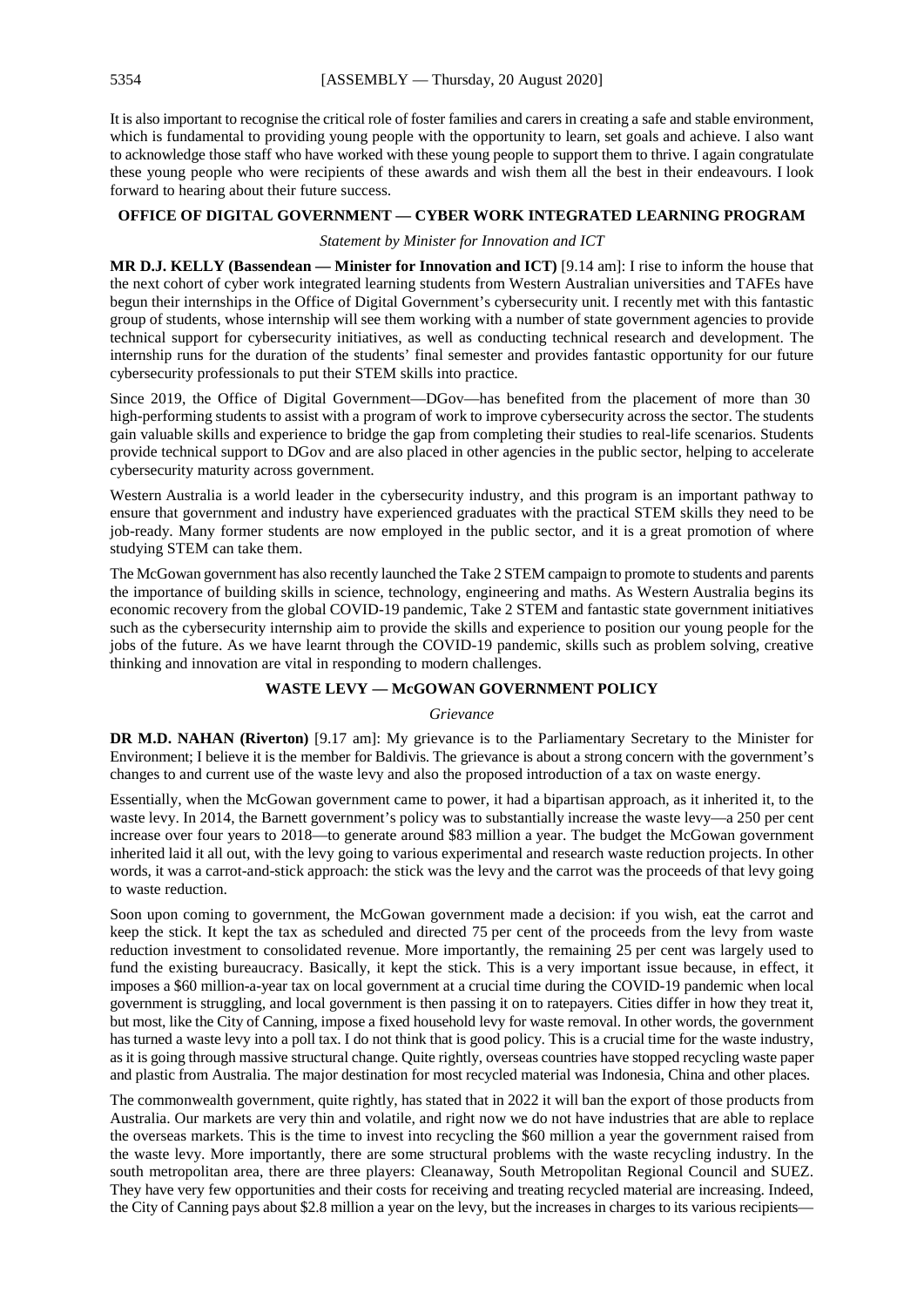I think it is SMRC—costs it \$1 million a year. That is a huge additional impost on the ratepayers of the City of Canning and my constituents, for no gain. It is a tax. Unfortunately, when the Joint Standing Committee on Delegated Legislation looked at this—it was under our policy—when it was a levy, and all the proceeds went into waste mitigation. Now it is a tax, and the committee of course cannot go back and look at it.

Another thing we did in government was to promote waste to energy. In terms of investment, the McGowan government has continued that policy, and I appreciate that. However, one thing being considered in this waste strategy—I emphasise that this is just under consideration at this stage—is to put a tax on the material going into waste energy projects that, in the bureaucrats' estimation, might be recyclable. In other words, if a certain percentage of quotas of recyclable material is not met because it is mixed up with producible waste, the proposal is to put a tax on that material going into waste energy. I emphasise that in the recycling industry the prices and capabilities go up and down; they are very volatile. The industry often does not have the capacity to recycle material, particularly now that we have shut off our external markets, which took essentially 100 per cent of our recyclable material. Now that we do not have those markets, we have to find a domestic alternative, and if we do not invest in finding an alternative, we will not have one, apart from waste to energy. Waste to energy basically takes waste material, burns it and sells it back to the community in the form of renewable baseload energy.

We had a policy that was appropriate for its time, but the government converted it into a tax and is now considering another tax on one of our most important mechanisms for recycling material. I ask the government to reconsider its behaviour, to not be greedy, to follow up its words with actions on recycling, to help local governments address one of our major problems, and to stop imposing \$60 million in excessive taxes on ratepayers, including \$1 million a year on the ratepayers of the City of Canning, and substantial imposts upon my constituents. Thank you.

**MR R.R. WHITBY (Baldivis — Parliamentary Secretary)** [9.23 am]: I am pleased to respond to the comments made by the member for Riverton. I will start by talking about the fact that, as the member observed, the waste levy has not changed from the previous government. The practice then was for about 25 per cent of the funds to be spent on waste levy issues, and for about 75 per cent to go to consolidated revenue. I would like to point out that this year we had a devastating fire at the Cleanaway plant. The state government invested many millions of dollars so that local councils could respond to that. I will also mention the many tens of millions of dollars in extra funding that the government has made available this year for waste recycling.

The Office of the Auditor General's audit report "Waste Management—Service Delivery" was tabled in this Parliament today and provides a good snapshot of the progress, highlights and key opportunities for achieving the targets and objectives set out in the state government's "Waste Avoidance and Resource Recovery Strategy 2030". The findings and recommendations in the OAG's report are aligned with the waste strategy and its action plan. The McGowan government is committed to supporting all local governments to move to better practice services that align with the state's target to increase material recovery to 75 per cent by 2030. The "Waste Avoidance and Resource Recovery Strategy 2030" aims for Western Australia to become a sustainable, low waste, circular economy, in which human health and the environment are protected from the impacts of waste.

There is a clear path forward set out in our waste strategy, and an action plan that has significant commitments from 14 state government agencies and organisations. Local governments are key managers of waste, and some have embraced innovative ways to avoid waste generation, improve their rates of resource recovery, and protect the environment. I am very pleased to outline some of the key actions this government has taken.

The waste strategy includes a headline strategy to roll out a consistent three-bin kerbside collection system, known as "food organics, garden organics", or FOGO, in the Perth and Peel regions by 2025. The transition to FOGO by many local governments is planned over the next five years and beyond, and this is intended to increase recovery rates of municipal solid waste to 60 to 65 per cent. A consistent three-bin FOGO system will achieve around 65 per cent recovery, and local governments using the system are achieving this rate. This significantly higher recovery rate reflects a growing community demand for better-performing waste collection and recovery systems. FOGO services can also reduce local government waste management costs by reducing the amount of material sent to landfill.

The member mentioned funding and the amount of money going into waste and recycling. Twenty-nine local governments have received funding from the Better Bins program, with more than \$16.8 million invested and committed through to the end of 2022. In addition, the \$20 million Better Bins Plus: Go FOGO program supports all local governments to introduce FOGO services, so there is quite an amount of money allocated to local governments there.

The Department of Water and Environmental Regulation is undertaking a state waste infrastructure audit and needs analysis in 2020–21, to provide further guidance on planning for future needs. The McGowan government supports the development of local reprocessing infrastructure through the WasteSorted grants, and there have been two recent major expression-of-interest processes for paper and cardboard processing, plastic and tyre processing, and regional processing. In July, just last month, the state government announced \$15 million to support local mixed plastic, tyre and regional processing, and access to industrial-zoned land worth \$5 million for processing infrastructure. This will provide funding for local governments and industry to find alternative options for the management of recyclable materials. The funding is expected to be matched by the commonwealth government and by proponents.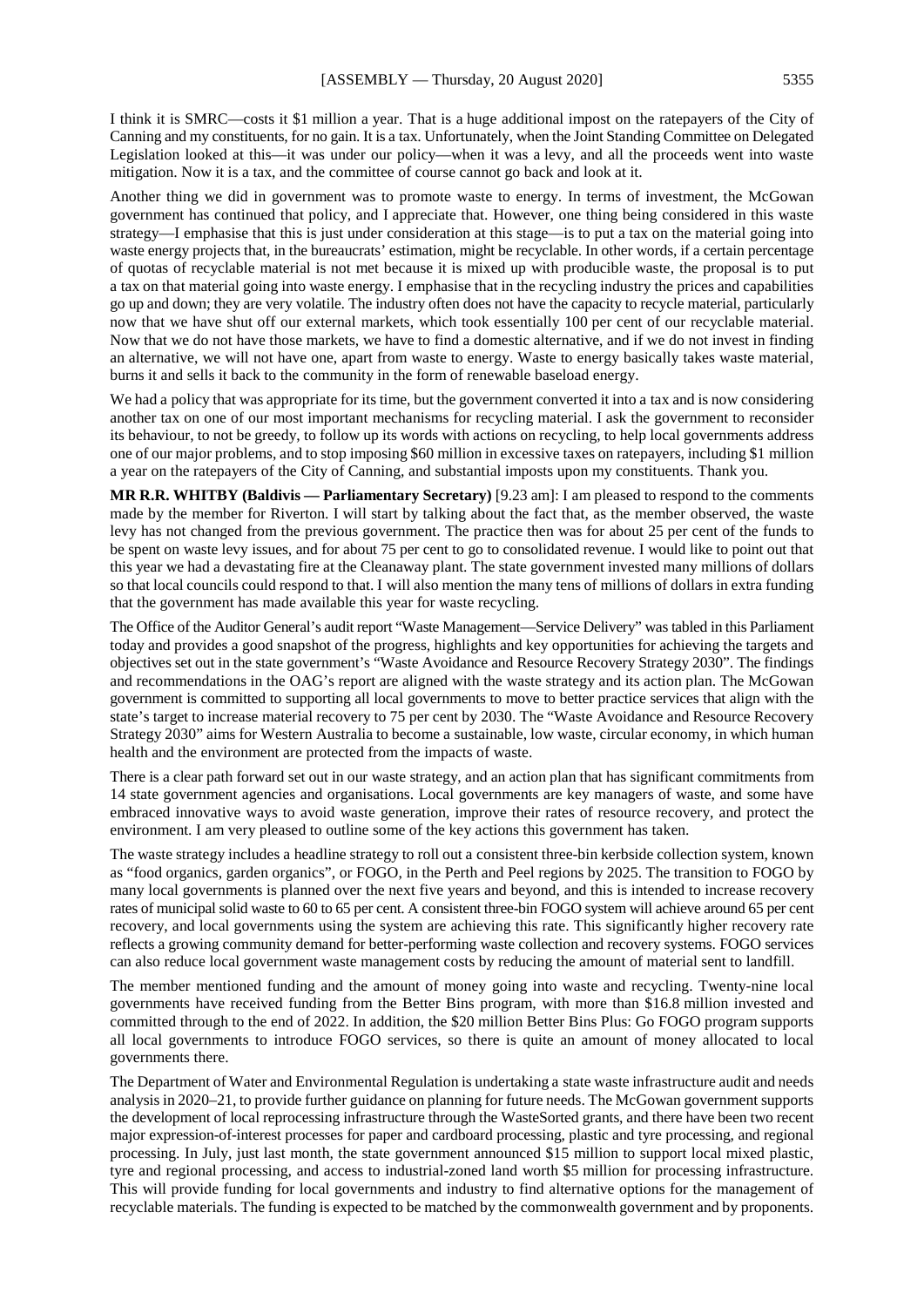On 5 August, this month, the Premier also announced \$15 million towards developing wastepaper and cardboard processing capacity in Western Australia. This is in addition to annual waste grant funding, including more than \$900 000 in 2019–20 for 12 different local recycling infrastructure and behaviour change projects. This year, WasteSorted grants will provide \$1.54 million in funding to further support investment in local recycling infrastructure.

Of course, we also have the container deposit scheme, which is a major initiative that is finally being introduced in Western Australia after many, many decades in South Australia. The McGowan government will implement the container deposit scheme to reduce litter, boost recycling and protect the environment. The scheme is scheduled to launch on 1 October 2020. There are also financial packages for refund point operators in the order of \$3.5 million, and a further \$200 000 in community grants to help local community groups and not-for-profit groups to become collection and donation points.

There is a lot going on in this space. The state government supports consistent statewide communications, in a variety of ways, to get people to change their behaviour. A statewide behaviour campaign will launch later this year targeting waste avoidance, improved recycling outcomes and increased recovery. This will provide regular and consistent waste communications throughout WA. Local governments will be provided with campaign materials to help amplify the message.

In closing, I would like to assure the member that the McGowan government is confident that the current waste strategy and work that is underway by the Waste Authority and the Department of Water and Environmental Regulation, including the 2020–21 work on a state waste infrastructure audit and plan, will address the key findings and recommendations of the Office of the Auditor General's report. Western Australia, with strong community support, is moving to improved waste avoidance and management, with greater recycling, recovery and environmental protection, and reduced landfilling, single-use items and resource waste. I do not think more has happened in the waste space in this state for decades than what we are seeing now. There certainly has been a huge investment to make that happen.

# **PALLIATIVE CARE — JOONDALUP HEALTH CAMPUS**

#### *Grievance*

**MS E. HAMILTON (Joondalup)** [9.30 am]: My grievance today to the Minister for Health is about palliative care at Joondalup Health Campus. I am proud to be a member of this McGowan government, which has made the bold decision to deal with a very complex issue and bring legislation into this Parliament to provide Western Australians with another choice at their end of life in voluntary assisted dying. What was very clear throughout the discussions on this piece of legislation was the need to ensure that everyone living in this great state has access to high-quality palliative care. We know that Western Australia has a strong palliative care community that has supported, and will continue to support, people of all ages with a life-limiting or terminal illness to live their lives as fully and as comfortably as possible. As part of the discussions around end-of-life choices, significant work was done to look at palliative care, and it became very clear that renewed investment was needed.

In 2018, the Department of Health released the "WA End-of-Life and Palliative Care Strategy 2018–2028", which outlines the government's strategic statewide policy direction and the vision, values and priorities for end-of-life and palliative care in Western Australia to 2028, providing a 10-year vision for improving the lives of all Western Australians through quality end-of-life and palliative care. Also in 2018, following the report of the Joint Select Committee on End of Life Choices, a number of recommendations were made. I draw the minister's attention to recommendation 7, which states —

The Minister for Health should facilitate the establishment of an inpatient specialist palliative care hospice providing publicly funded beds in the northern suburbs of Perth.

I was pleased to hear that following this recommendation, the McGowan government allocated \$9 million for an additional 10 inpatient palliative care beds in northern metropolitan suburbs. However, I continue to call for these 10 inpatient beds allocated to the northern suburbs to be specifically placed at Joondalup Health Campus. It is critical that they are made available to patients in Joondalup as a matter of priority. Joondalup Health Campus already has one of the busiest emergency departments in the country, and it has a large and growing catchment area. We all know that Joondalup Health Campus is a hospital providing quality care to patients in a growing city centre; however, we recognise the rapid population growth in the northern corridor.

The McGowan government has previously indicated that additional funding will be provided to strengthen end-of-life care, and I am very interested to hear more from the Minister for Health on this. I am dedicated to ensuring that our state government continues to invest in key health infrastructure in Joondalup. This is why Joondalup Health Campus has received an investment from the McGowan Labor government of \$160 million for an upgrade and expansion, which has started, that will meet the demands of our local area. We are delivering additional emergency department bays, additional inpatient beds, new mental health beds, additional operating theatres and additional car parking bays. I am particularly proud that we have already delivered a \$7.1 million 10-bed mental health observation area and a \$5 million 12-bed stroke unit, both of which are being well utilised and are already saving lives. But there is still more to be done in palliative care in Joondalup.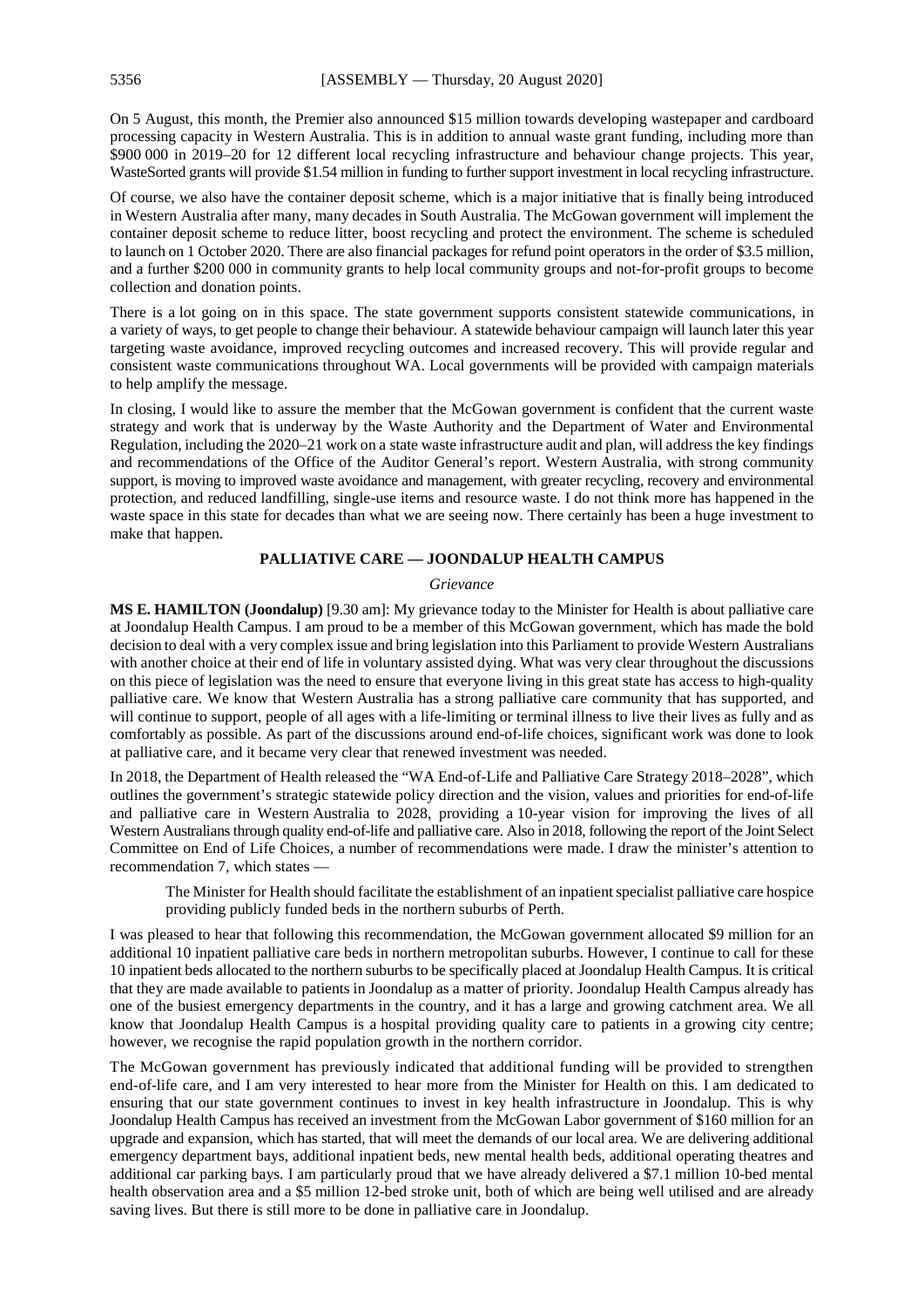I know that this is a very important issue for residents living in the Joondalup electorate, and I have been speaking with them about this for some time, as have several of my parliamentary colleagues in neighbouring electorates, including the members for Wanneroo and Girrawheen. At the end of 2019, the member for Wanneroo and I had a petition calling for the additional palliative care beds to be located at Joondalup Health Campus. At that time, over 1 000 local residents had signed the petition, which has been tabled in this Parliament, and I am sure that there is even greater support for this now.

The need for palliative care beds in Joondalup is a pressing issue for the community. Many local residents have felt that there needs to be more end-of-life support in the northern suburbs. I have had multiple residents contact me with similar stories about how their loved ones needed access to quality palliative care, but there was none available close to home, which forced them to spend a significant amount of time commuting to visit loved ones at hospitals and hospices some distance away. A further problem is that the cost of travelling can become a challenge for some of our families, let alone their time in the car, which means less time with their dying loved ones.

Highlighting this issue, and having already raised this matter in the Parliament, I had a situation in which a local couple had to be separated due to the lack of palliative care support in Joondalup. Despite the fact that the husband lived minutes away from Joondalup Health Campus, his wife, who had been fighting cancer for the previous 18 months, had to be transferred to Kalamunda hospice. Despite this difficult decision that the husband and their adult children had to make, at the forefront of their minds was that their wife and mother would receive the care that she deserved at her end of life. However, this move was less than positive for the husband, and it put a huge strain on the family financially. It meant that the husband had less time to spend with his dying wife, because he had to travel. It was a very traumatic experience for that family. However, unfortunately, this is just one of a number of matters that come to my office. We need to ensure that people can receive the quality health care they need close to where they live. The issue of needing more support and locations for people in Joondalup needs to be addressed in a timely manner to prevent further unnecessary challenges and suffering for families in the Joondalup area and more broadly in the northern suburbs. The family has since spoken to me about the loss of their wife and mother, who passed with dignity, close to home, and with her family at the end of her life. This is the experience of just one family in my electorate, but it reflects the common need of my community for palliative care services that can be accessed close to home.

I am of the view that we need to continue to invest in palliative care and the way in which it can be accessed. There should be more choice for patients and their families, particularly around where they will receive this care, as a hospital setting may not be the choice that everyone would make. I ask the minister: why do we not be clever about this and factor end-of-life care into the current plans to upgrade and expand Joondalup Health Campus? I hope to see palliative care provided at Joondalup, and I look forward to the minister's response. I am also interested to hear what other work has been done to answer the recommendations proposed in the end-of-life report. With an ever-growing and ageing population, a renewed focus on palliative care now in Joondalup is vital. Thank you.

**MR R.H. COOK (Kwinana — Minister for Health)** [9.36 am]: I would like to thank the member for Joondalup for once again coming to this place to advocate on behalf of her community. The member for Joondalup is a tireless advocate, not only on palliative care, and, combined with the resources of the members for Girrawheen and Wanneroo, has been relentless in her pursuit to get around \$250 million worth of commitments for the redevelopment of Joondalup Health Campus. The member for Joondalup spearheaded the campaign for the 12-bed stroke unit at Joondalup Health Campus. It is great to be with the member once again to talk about the important issue of health care in the northern suburbs.

As the member pointed out, the Joint Select Committee on End of Life Choices highlighted some of the gaps in our palliative care system, in particular the need for beds in the northern suburbs. I acknowledge at this point the member for Morley, who was the chair of that committee. I am excited today to be able to announce that the McGowan government is getting on with the recommendations from the "My Life, My Choice" report. Indeed, I am delighted to announce that the need for access to palliative care beds close to where people reside is being addressed.

Members will be aware that the government has allocated \$16.3 million in state funding to enhance end-of-life supports. The government has committed \$1.9 million for five northern suburbs palliative care beds, and a public tender process is underway to meet the full recommendations of the committee. The Department of Health has commenced the tender process for the 10 beds in the northern suburbs. In the meantime, interim public palliative care beds have been brought online at Joondalup Health Campus. Five of those beds were opened in July 2019, and a further five beds were opened recently at the same location to meet the immediate need, pending the outcome of the tender process. I should say, member for Joondalup, that I am determined to have those 10 beds allotted in an appropriate setting. I am constantly amazed at how long the tender process can take, but, nevertheless, that will come about shortly. It will be good to at least be able to have those interim beds to make sure that we meet the immediate need.

The amount of \$5.7 million will be dedicated to greater palliative care support for residential aged care. The state of WA has entered into a national partnership agreement on comprehensive palliative care in aged care with the commonwealth of Australia to strengthen and improve access and service delivery of palliative care in residential aged-care facilities. The state funding of \$5.7 million will be matched by the commonwealth with a further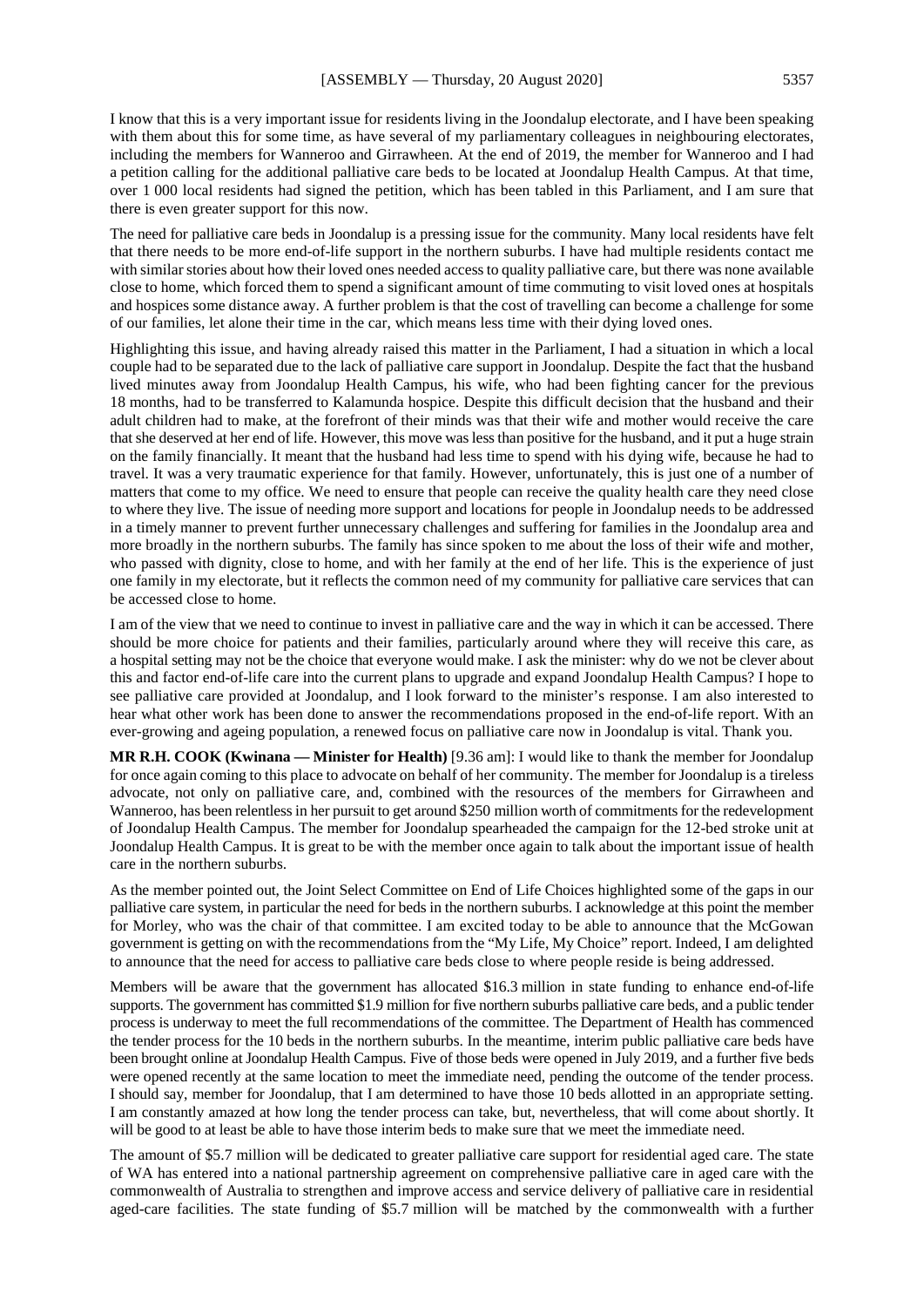\$5.7 million for a total \$11.4 million, which will include the provision of a state in-reach specialist palliative care consultancy services; the development of workforce capability and capacity to provide palliative care services within the facilities; improved coordination and communication between specialist palliative care and other medical care providers; support the development of agreed goals for care for aged-care residents; and provide coordinated support in end-of-life care decision-making. In addition, \$2.4 million has been dedicated to advance health directives, education, the development of a central register, increased community awareness of palliative care and the establishment of a hotline service.

One of the things I have become acutely familiar with is the importance of relatives and family talking about people's end-of-life wishes. The great work done by Palliative Care WA in promoting advance heathcare directives has been really important in raising awareness. A central register will obviously be an important element of that.

A further \$720 000 has been allocated to increase community awareness and to establish a hotline to improve access and understanding of palliative care in the community. The tender procurement process is currently underway, which will close tomorrow, and the contract is expected to be awarded shortly afterwards. An interim community information hotline was implemented in response to the COVID-19 pandemic and a surge in concerns in the community and need for palliative care-related information. Timing of the successful tender commencement will align with the existing hotline and will be managed to ensure there is no gap in the service for the community. We have also allocated \$3.7 million to support delivery of the end-of-life care program of work. This includes exploring improvements to the provision of end-of-life care services, supporting healthcare providers to access information, education and training resources, supporting initiatives for care coordination of vulnerable population groups, and examining how technology can support better patient care.

Also, \$2.6 million will be allocated to support the implementation and continued operation of voluntary assisted dying. As many members will be aware, the voluntary assisted dying program is being implemented as part of the passage of the voluntary assisted dying legislation last year. The implementation leadership team will work closely with key stakeholders throughout this project to ensure that voluntary assisted dying is implemented safely and appropriately within the context of the existing care options.

I thank the member for Joondalup for her ongoing concern about palliative care services in the northern suburbs and I acknowledge her continued promotion of the need to have good health care in the northern suburbs. In partnership with the members for Wanneroo and Girrawheen, she has been doing great work to compel the McGowan government to work harder and continue to improve all health services in the northern suburbs. The palliative care strategy 2018–2028 sets out a sound pathway for the provision and improvement of palliative care in this state. I am very proud of the work of the McGowan government to continue to make sure we improve these services everywhere.

# **CORONAVIRUS — SMALL BUSINESS**

#### *Grievance*

**MRS A.K. HAYDEN (Darling Range)** [9.43 am]: I wish to thank the Minister for Small Business; Tourism for taking my grievance today. My grievance is on behalf of the thousands of small and family-run businesses in WA and the many Western Australians they employ who are missing out on much-needed work as government contracts go over east. I was stunned, to say the least, when I learnt that this government is continuing to give Western Australian jobs to interstate businesses at a time when COVID-19 has devastated our local small and family-run businesses. I am also continually disappointed by this government's lack of empathy for the many Western Australians who have lost their jobs or are working fewer hours and are now struggling to keep a roof over their heads and food on the table. When WA has record unemployment and the second worst rate of unemployment in the nation, this government continues to hand out local contracts to the eastern states, including the \$2 million Wander Out Yonder campaign to Sydney. The Premier's own department has given a \$3 million media monitoring contract to a Victorian company and another to Victoria to supply barbecues in a park in Collie. I asked the Premier about this only last week during question time and I am sorry to say that his response was entirely unsatisfactory. All he could say was that the former government had engaged a South Australian company to provide barbecues to Rottnest in 2016. Yes, that was correct, but at the time, in 2016, we did not have the pandemic we are going through right now. WA also was not in the recession it is going through right now and it did not have the record unemployment levels it has today.

The minister and the Premier are telling Western Australians to shop local but they are refusing to follow the lead of Western Australians by doing it themselves. All they can do is point the finger and say, "Well, you didn't do it." Western Australians deserve more than this childish response that they are receiving. This is not about political pointscoring nor is it a political popularity contest; it is about keeping Western Australians employed, giving our West Aussies jobs and keeping jobs local and doing everything we can to support our local small and family-run businesses and to keep them afloat.

Sadly, this is not about just barbecues. Since the end of April, in the middle of the pandemic, Tourism WA alone has given \$2.3 million worth of contracts to the eastern states. This includes \$68 000 for a customer relationship management system, around \$90 000 for a brand relaunch creative testing, \$52 500 for content management software,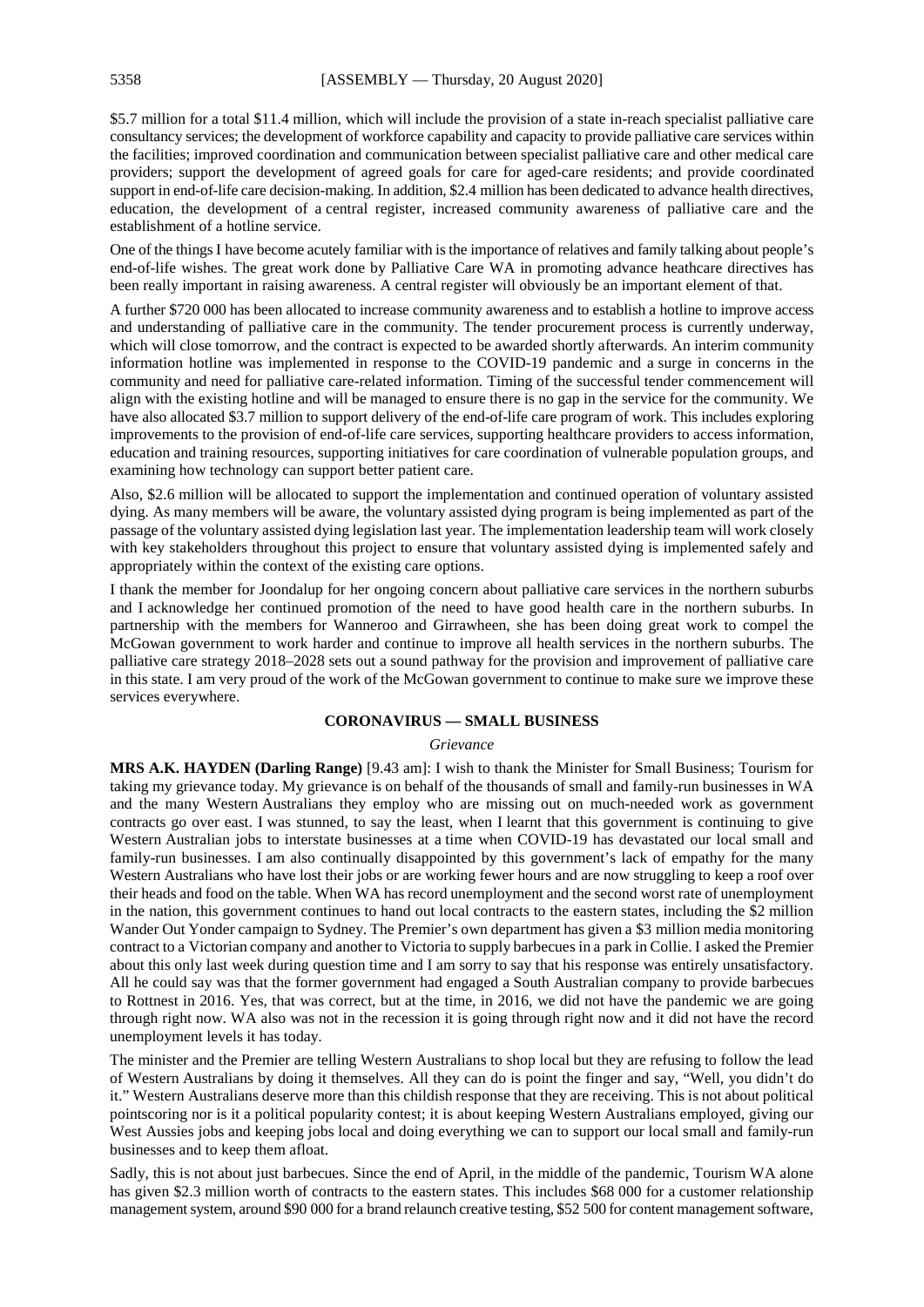\$100 000 for a destination logo identity and \$2 million for an impact research for events, which was awarded on 8 June. At the height of the pandemic, a contract worth \$2 million has been sent over east to work out how our events are managing. I would not be surprised if West Aussies are right now scratching their heads wondering what events this research could possibly be looking into while the state is in a shutdown period.

Sadly, it is not occurring under just the minister's portfolio. Contracts are going to the eastern states across every other area of government. I could spend a few hours standing here today rattling them all off, but luckily for him, I do not have the time. These contracts need to go to our local businesses and the minister is sending them straight over east or overseas. I will provide just a few examples of contracts awarded recently. The Department of Education awarded \$900 000 to a New South Wales business for notebook computers for teachers. Similar contracts have previously gone to a WA business. Why, when we are being asked to support local and shop local, has the minister's government sent money over to New South Wales when teachers have been supplied these notebooks by WA businesses before? Why could we not let these WA businesses continue to supply for this contract? The Department of Communities awarded \$73 628 to a Tasmanian business for Collective Impact Consulting Services and VenuesWest awarded a nearly \$5 million contract to a Victorian cleaning company for its services at HBF Stadium, HBF Arena, WA Athletic Stadium, Gold Netball Centre, Perth SpeedDome and Champion Lakes Regatta Centre. Huge sums of money are leaving this state and going to interstate businesses through government contracts at the expense of WA jobs. On top of that, more than \$2 billion worth of major infrastructure work is going to foreign contractors and denying opportunities for local WA mid-tier construction companies. These are prime examples of the government's bungled Western Australian Jobs Act, which states —

… suppliers of goods produced, or services provided, in Western Australia, another State, a Territory or New Zealand;

This government includes jobs in the eastern states and New Zealand as "local jobs". I believe that Western Australians looking for work will not think that passes the pub test; that is not local for them. Considering we cannot travel, local jobs must be in Western Australia, not in the eastern states or New Zealand.

Last week, the Premier told me that his government passed the Western Australian Jobs Act as if it solved the problem, but he failed to explain that the contracts that are going to businesses in St Kilda or Christchurch are not going to be helping people here in WA and certainly will not be helping the people in Darling Range who are looking for work. In March this year, Standard and Poor's reported that Byford, which is in my electorate of Darling Range, had the highest number of households in mortgage arrears in Australia at nearly six per cent. Many families are also in negative equity; they owe more on their mortgages than their house is currently worth. Those figures came out in the December 2019 quarter, before the COVID pandemic. Since then, the position is far worse. These same people who were struggling to pay their mortgages before are now losing their jobs and working fewer hours. I have spoken to people from my community who have asked for help to get access to their superannuation, because they simply do not have the money coming in. Many of these people were employed by small businesses. Sadly, as I highlighted yesterday, the minister has been ignoring our local small and family–run businesses that support these jobs. My concern is that unless he does something about it, we are not going to have jobs for Western Australians. I am asking the minister to keep contracts local and support WA jobs.

**MR P. PAPALIA (Warnbro — Minister for Tourism)** [9.51 am]: Interestingly, it appears as though the member has continued with the performance that we witnessed last evening during the debate on private members' business. Sadly, no more effort has gone into researching her grievance than that fairly pathetic example of a contribution last night. I might assist the member, because she seems incapable of doing research, or in fact even talking to small businesses. I might refer her to today's *The West* online and an article by Meilin Chew. We are in the midst of a global pandemic, which has undeniably impacted every business on the planet and created angst and challenges for just about anyone engaged in small business anywhere on the globe. Despite that, we in Western Australia enjoy an open economy. Small businesses in Western Australia are enjoying a far greater opportunity to pursue their business than anyone in the country, and possibly anywhere on the planet. We are the beneficiaries of great leadership, a wonderful governance system, and, above all, a willingness on behalf of Western Australians, including small business people, to sacrifice self-interest in the interests of protecting the health and wellbeing of their fellow citizens. They have given their support for the hard border that has been championed by the Premier against the protests of the Leader of the Opposition and which has resulted in us being able to open up the economy more than anywhere else in the country.

Meilin Chew's article in today's *The West* online is headed "WA small businesses buck doom and gloom trend". I suggest the member searches out that article. It refers to a survey of some 5 000 small businesses that indicates that half of WA businesses saw their revenue decrease compared with more than three quarters nationwide, and that there is great optimism amongst Western Australian small businesses. Some other parts of the world experienced dramatic downturns in their fortunes, but in Western Australia, we bucked the trend. That is revealed by the optimism amongst Western Australian small businesses, with as many as 84 per cent of those that were surveyed expecting to recover to pre-COVID levels within 12 months. That is far more optimistic than elsewhere in the nation, and, I think, reflective of what I have experienced as I talk to small businesses, because I do. I do not think the member opposite actually meets with small businesses. I talk to small businesses across the state. I spend time talking to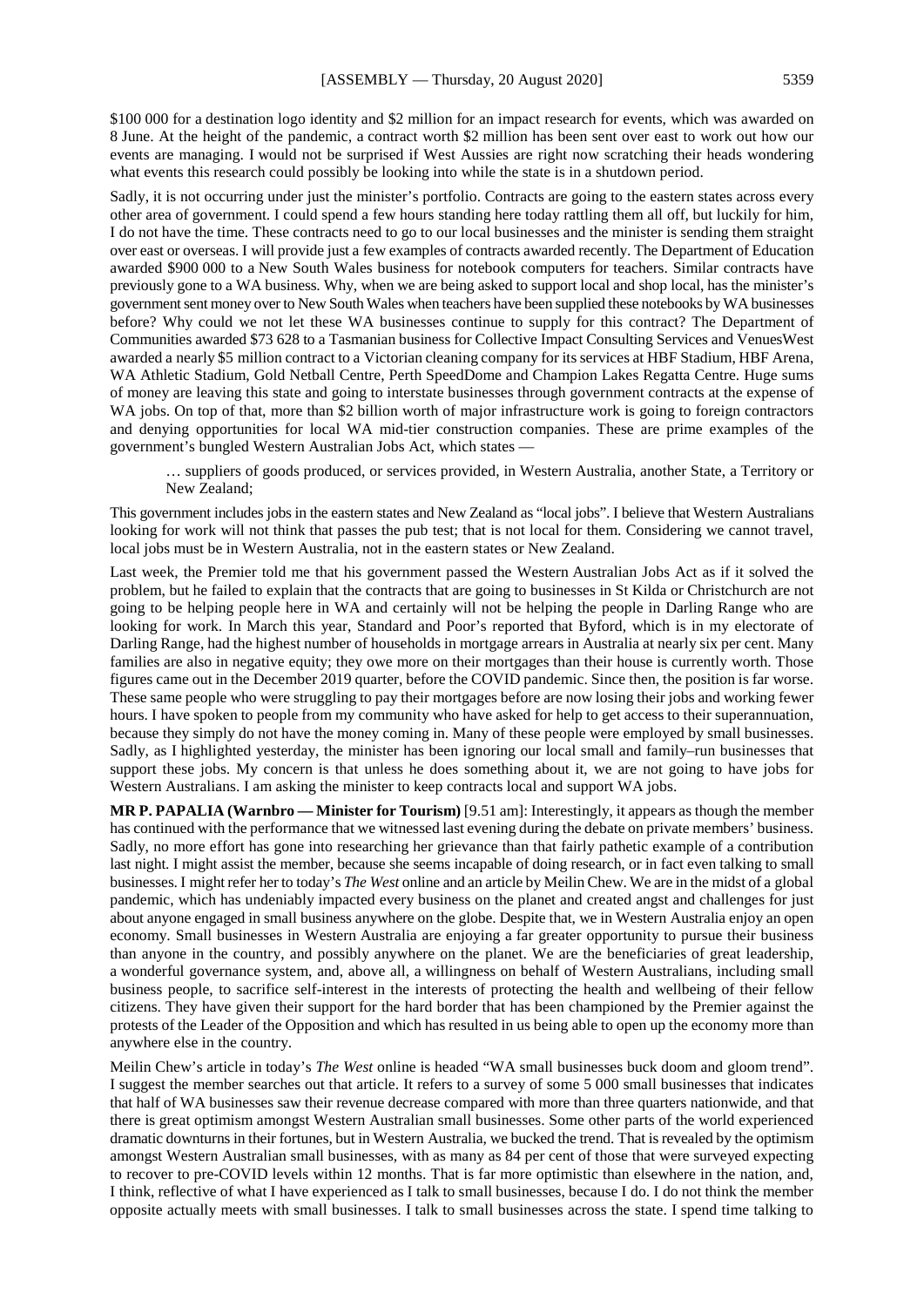small businesses. I suggest that she should be out there talking to people. I know that the Labor Party candidate for Darling Range, Hugh Jones—an excellent candidate—is talking to people and small businesses. On behalf of Mark McGowan, he is going to small businesses across Darling Range and talking to people. He is actually hearing what they care about and hearing from them personally. That is what I think the member should be doing. I fear she does not really like talking to people.

The member referred to Tourism WA and made claims about other portfolios. I have no idea whether those are correct or not. If anyone was unfortunate enough to have been listening online to the member when she was making her grievance, I urge anyone in that unfortunate circumstance to treat whatever she says with a great deal of scepticism. I refer to the claims the member made about WA Tourism, because I know about that portfolio.

Tourism WA appointed four marketing agencies earlier this year. Three out of four of those companies are local Western Australian companies. That is a complete contrast to what happened under our predecessors. The Liberal Party record in tourism contracts is a woeful one. When the member for Scarborough—the Leader of the Opposition was Minister for Tourism and the member for Darling Range was Parliamentary Secretary to the Minister for Tourism, more than \$20 million of tourism contracts went to companies in Sydney, Melbourne and Adelaide. In August 2014, the Leader of the Opposition, who was then the Minister for Tourism, oversaw a contract of \$17.8 million —

Several members interjected.

**Mr P. PAPALIA**: I can barely hear myself speak, Acting Speaker.

**The ACTING SPEAKER (Ms J.M. Freeman)**: Okay. That is enough. Thank you.

**Mr P. PAPALIA**: The Leader of the Opposition as Minister for Tourism oversaw a \$17.8 million contract for advertising services on the Just Another Day in WA campaign, which was awarded to Melbourne-based company Cummins and Partners. In November 2014, she oversaw a \$2 million contract for media impact evaluation services for events awarded to a New South Wales company, Repucom. In October 2013, she oversaw a \$176 000 contract for search engine marketing services, which was awarded to Sydney-based company dgm Australia.

**Mrs A.K. Hayden** interjected.

**The ACTING SPEAKER**: Member for Darling Range, enough.

**Mr P. PAPALIA**: Can we stop the clock, please, when she is interrupting?

**The ACTING SPEAKER**: No, we cannot. Minister, just go on.

**Mr P. PAPALIA**: In November 2015, the member opposite, as Parliamentary Secretary to the Minister for Tourism, oversaw a \$185 000 contract for a strategic marketing consultant, which was awarded to a Sydney-based company, Enth Degree Pty Ltd; in June 2015, a \$100 000 contract for market research that went to Melbourne-based company BDA Marketing Planning; and in December 2016, an \$88 000 contract for digital marketing services to an Adelaide-based company, Chamonix IT Consulting. We all know the story of the barbecues, as well. As parliamentary secretary, the member oversaw hundreds of thousands of dollars' worth of barbecues for interstate companies that were going to Rottnest Island. It is a disgraceful record. The member should let go of this; it is embarrassing for her.

# **GLEN IRIS**

#### *Grievance*

**MR D.T. PUNCH (Bunbury)** [9.58 am]: My grievance is to the Minister for Transport, and I thank her for accepting the grievance.

When the McGowan government came into office, it came with a strong commitment to the City of Bunbury to grow the City of Bunbury as the state's second city, look at the quality of life and liveability of the city, and, in so doing, form the Bunbury Development Committee. The Bunbury Development Committee is made up of government agencies and local civic leaders, and they have a mandate to look at a number of specific projects within the city. One of those concerns the suburb of Glen Iris. My grievance today concerns planning for the sustainability and liveability of this suburb, and, more specifically, road safety and efficiency issues that have come out of the work of the Bunbury Development Committee.

It is worthwhile taking a really good look at Glen Iris, because until we came into office, it was very much a neglected suburb. It sits to the north of Bunbury and is isolated from Bunbury by the Preston River. It is constrained on two sides, by Forrest Highway—the major highway coming into Bunbury from the north and south—and South Western Highway to the east, and also by heavy vehicle movements. This is a suburb of around 4 500 people. It was created back in the 1990s with a lot of promises about civic amenity, but those 4 500 people have very limited access to parks and have no recreation space. Their suburb lacks any sort of centre or village heart. All roads lead to one road, Vittoria Road, which has become a major source of concern for the safety and amenity of the people who live in that suburb, who deserve significant rewards. They are working families, many of whom are young and starting out with their first home, building their family and living in a suburb that is largely neglected and isolated.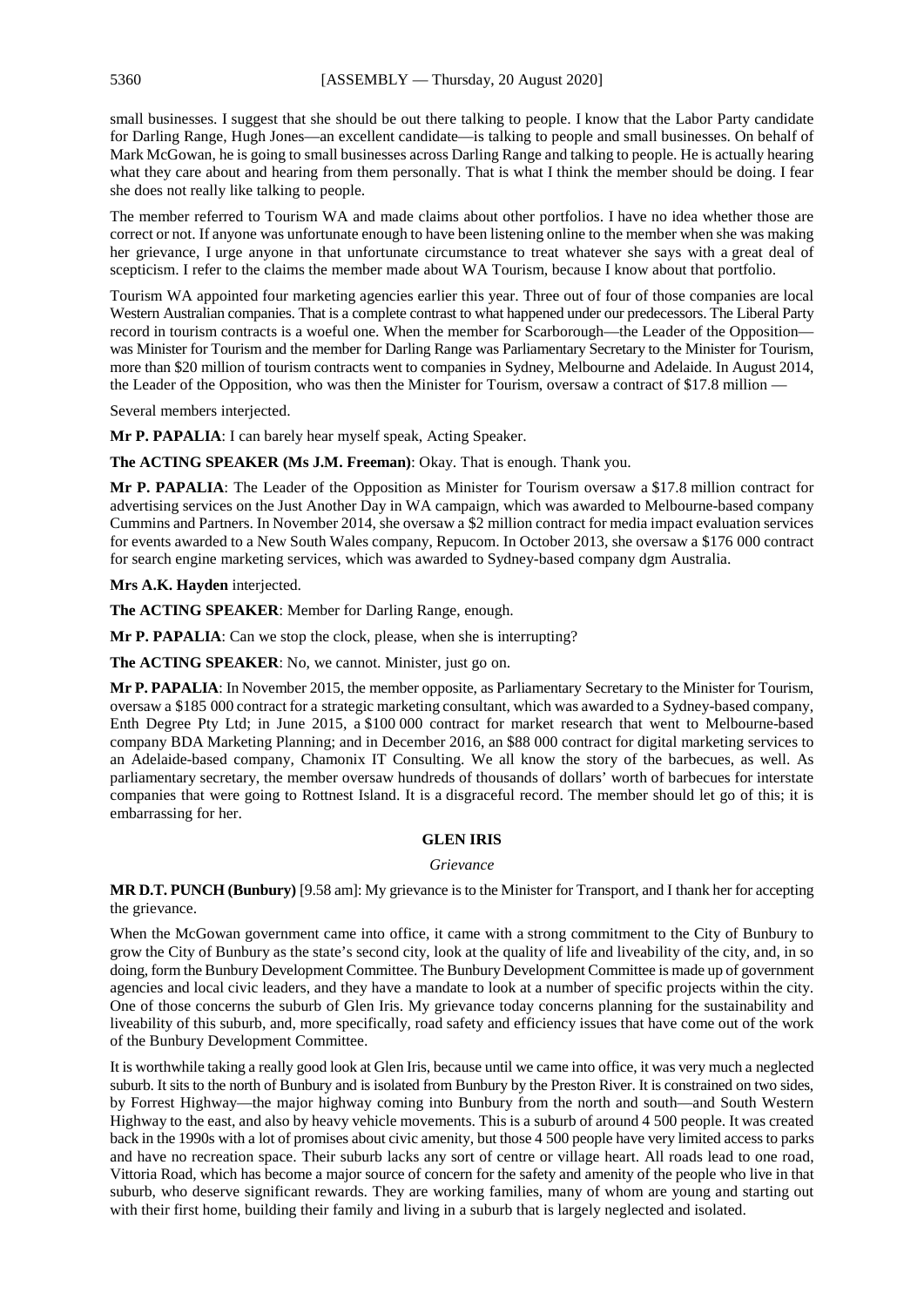Vittoria Road is a particularly interesting road. At the northern end is a major intersection onto Forrest Highway. At the southern end is an intersection onto South Western Highway. All the north–south feeder roads into Glen Iris come out onto Vittoria Road, which was originally envisaged as a village heart and a centre for the suburb. I have been on that road, which is about one kilometre long, during the busy rush hour, when traffic build-up from the south has overlapped traffic build-up from the north, creating complete gridlock. I want to talk about why that is the case. At the northern end, near the intersection with the Forrest Highway, is a very successful farmers market, located immediately on a left-hand turn from the intersection. It is very popular locally and incredibly popular with visitors. A lot of traffic to the farmers market turns into Glen Iris, does a left turn and gets caught up in blockages at the entrance to the farmers market. Traffic that turns right off Forrest Highway into Vittoria Road gets constrained by that build-up of traffic that is turning left into the farmers market.

Further down is Grace Christian School, which is both a primary and high school, with a lot of pick-ups and drop-offs; Djidi Djidi Aboriginal School, with a similar number of pick-ups and drop-offs; and, on the north–south linkage, Bicton Primary School. Three primary schools feed into the traffic on Vittoria Road at similar times. Recent developments, such as the step-up, step-down facility, which the McGowan government has delivered on, medical practices, and churches have been established. This is all without a sense of the future of Vittoria Road. This has all built up on what was originally a reasonable intersection, but has become an intersection that regularly fails, particularly on weekends.

At the other end, near South Western Highway, there is an equal build-up due to traffic that turns right onto South Western Highway and traffic that comes down from the north onto South Western Highway that wants to turn right onto Vittoria Road. Vittoria Road functions almost as a regional distributor road between the industrial centres to the south and Forrest Highway and the faster route into Perth to the north. It not only distributes local traffic, but also acts as a regional distribution road, which it was not designed to do.

For all those reasons, we now have a conflict, particularly with people who park on one side of Vittoria Road and try to access either the schools or the farmers market across a very busy road. It clearly needs significant consideration. I know that Main Roads, the Department of Planning, Lands and Heritage and the Bunbury Development Committee have been advancing planning for this area. I support and am very appreciative of that. My request is to hear how we can advance construction of the proposed roundabout at the southern end of Vittoria Road and get that moving so that local people can see tangible evidence of what is happening. We also need to start engaging with the community around road issues to the north and the Forrest Highway–Vittoria Road intersection, because that is a very topical subject for local people. We need to work in a way that will enable future development in the Glen Iris area to develop a village appeal, a sense of sustainability, walkability and safety, and into a suburb that people can feel proud of and really appreciate. It can be looked at from the point of view of long-term sustainability by introducing greening and traffic-calming measures, and by diverting traffic into a more appropriate system of management, particularly the intersection with Forrest Highway.

The previous government did some work to try to address congestion in that area by building the Eelup roundabout, but it totally forgot to address the issues that confront the Forrest Highway–Vittoria Road intersection. This government's commitment to the Bunbury Outer Ring Road will make a significant difference to traffic in the future, but it is still a critical need to decide how we can get traffic management right and how that can facilitate sustainable planning to build a village centre within Glen Iris that will give those people a sense of community and so that it is not just a neglected suburb on the northern boundary of Bunbury.

**MS R. SAFFIOTI (West Swan — Minister for Transport)** [10.05 am]: I thank the member for Bunbury for this grievance. First of all, I can say that the member for Bunbury knows more about Bunbury than anyone I have ever met, particularly in this area. He has shown an absolute passion for and commitment to improving the amenity for those living in that area. He understands the potential growth that will happen. As the member outlined, Glen Iris is basically sandwiched between the two main corridors of Forrest Highway and South Western Highway. The farmers market down there is very successful. Anyone who has been down south has probably popped through that market. The range of products on sale has continued to grow, but that has created some significant traffic issues.

A commitment by the member for Bunbury that we have delivered on was the establishment of the Bunbury Development Committee to create a cross-agency approach to deal with some of these problems. Glen Iris was highlighted as a priority area. The member has been very proactive and we have spoken about the need to look at both short and long-term fixes for that area. It is true that the Bunbury Outer Ring Road will take some pressure off traffic movement along the Forrest Highway in that area. As the member knows, we will be making further announcements about it, but preparation for construction of that project is well advanced and it will remove some pressure. However, there will still be a need to improve the flow of traffic and safety. Of course, we have made a funding commitment to improve the South Western Highway–Vittoria Road intersection. The Forrest Highway–Vittoria Road intersection continues to be a challenge because of land constraints. We are working to see what we can do.

I will continue to work with the member, but after consultation with him and the agencies, we are preparing to deliver some short-term fixes to traffic problems over the next 12 to 18 months. We will look at how we can improve the turning capacity by changing how the traffic lights are signalled and seeing whether there is any room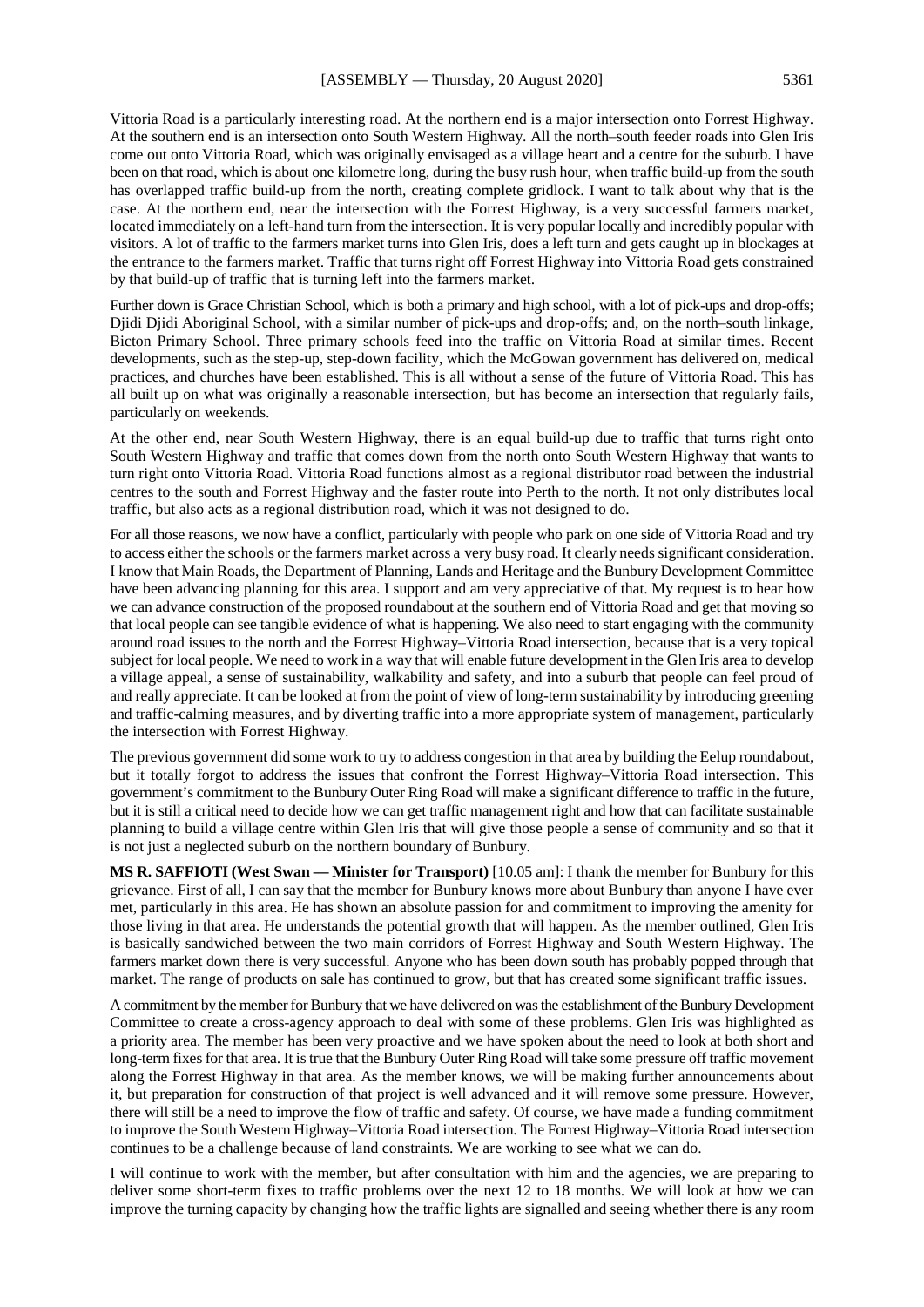to increase the number of lanes. That will be tight, but we will investigate all those options. We will also look at what we can do with proposed developments in that area. The member realises that this is not a stagnant area and that it will be an ever-changing area with not only residential, but also commercial proposals. My notes outline that we expect the volume of traffic to continue, but the Bunbury Outer Ring Road will impact that. There will be new developments and complexities around planning for future rail corridors in that area. I also understand that this is a residential area and needs a greater heart, which I think is the word the member used. I know that the member has been working with a number of agencies to create a commercial centre for that area.

We will commit to working with the member in identifying some short-term measures, to be delivered over the next 12 to 18 months, which will improve traffic movements over the next 10 to 15 years. We will commit to planning the long-term fixes—in particular, the road corridors and the negotiations with the landowners and the community. At the meeting next month, we will work with the Bunbury Development Committee and the member on the short-term issues, such as the timing of the signals of the lights; any road improvements on Vittoria Road; supporting any proposed developments by giving certainty about long-term road corridors; and access for any new commercial developments. The member is keen to continue to support the requests of the Glen Iris estate to improve amenities in that area. They extend beyond my portfolio, but the member raised them directly with me—that is, the issues of parking, public open spaces and making sure that this residential subdivision for 4 500 people can continue to grow successfully, with access to quality parks, local commercial and retail businesses and the district.

We will commit to providing long-term certainty for road corridors and short-term improvements that will help stabilise the traffic issue over the next 10 to 15 years, noting that the Bunbury Outer Ring Road will reduce some of that pressure by firstly stabilising the traffic issue and then creating the certainty to allow future development and amenity to be brought to that area.

#### **INDUSTRIAL RELATIONS LEGISLATION AMENDMENT BILL 2020**

*Remaining Stages — Standing Orders Suspension — Motion*

#### **MRS M.H. ROBERTS (Midland — Minister for Police)** [10.11 am]: I move —

That so much of standing orders be suspended as is necessary to enable the Industrial Relations Legislation Amendment Bill 2020 to proceed through all remaining stages without delay between the stages.

**MR Z.R.F. KIRKUP (Dawesville)** [10.12 am]: The opposition supports the motion moved by the acting Leader of the House to ensure that we can get the Industrial Relations Legislation Amendment Bill 2020 through this place today and hopefully before we commence the motion for Hon Bill Grayden. We look forward to supporting the motion so we can make sure we get it to the other place.

Question put and passed.

#### *Consideration in Detail*

Resumed from 19 August.

#### **Clause 27: Part II Division 3AA inserted —**

Debate was adjourned after the clause had been partly considered.

**Mr P.A. KATSAMBANIS**: When we discussed this clause yesterday, we basically exhausted the area of forum shopping. Section 725 of the commonwealth Fair Work Act 2009 essentially tries to limit the capacity for people to forum shop or double-dip in relation to workplace bullying. Is there an intention to introduce a similar provision in the Western Australian legislation or is it even necessary?

**Mr W.J. JOHNSTON**: Member, that is not actually what the Fair Work Act provides. The Fair Work Act provides a limitation when a matter has been dismissed, but it does not prevent the making of multiple applications, so it does not quite work the way the member described.

**Clause put and passed.**

**Clauses 28 and 29 put and passed.**

**Clause 30: Section 52A inserted —**

**Mr P.A. KATSAMBANIS**: Clause 30 inserts proposed section 52A, and a couple of other amendments follow in the subsequent clauses, up to clause 33, to tidy up what proposed section 52A will do. The new section relates to counterpart federal bodies. Can the minister provide an explanation of why this is necessary and what is the scope of this proposed section?

**Mr W.J. JOHNSTON**: Proposed section 52A relates to organisations registered in both the state and federal system. Of course, organisations cannot be registered in both systems; they have to have a separate existence in the federal system and a separate existence in the state system. However, a long-understood practice is that a federal body can be declared to be a counterpart federal body. This applies only to employee associations.

I will give members a few examples. The Rail Train and Bus Union has a federal existence and a state existence, and at the moment the federal secretary of the WA branch is not the same person as the state secretary of the state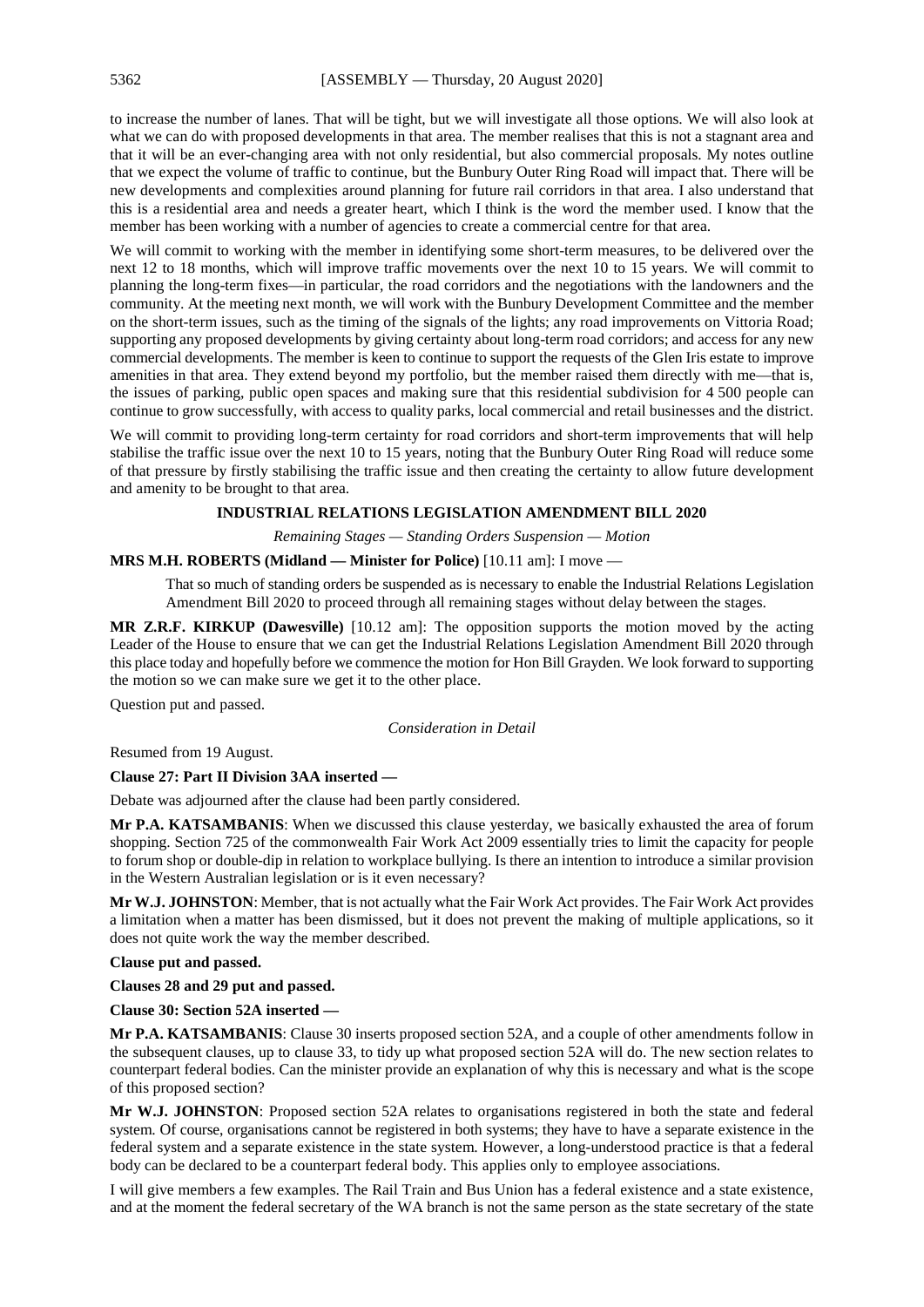union; however, the branch secretary of the Shop, Distributive and Allied Employees Association of WA—one that I am very familiar with—is the secretary of the state union. On the other hand, the union now called the United Workers Union has a long history of amalgamations and its counterpart federal body, when it was called United Voice, had a section 71 certificate. A section 71 certificate holds that the election for the federal body is deemed to be the election for the state body; therefore, the person who occupies the position of secretary of the federal branch is deemed to be the secretary of the state union.

This is not controversial; this has been happening for decades. The problem is that the history of the federal body is now diverging from the state union, and so the federal union is amalgamated with what used to be called the National Union of Workers to form a union called the United Workers Union. The issue with the United Workers Union is that it does not have state branches; it has functional branches, such as a branch for enrolled nurses and health workers, a branch for cleaners and gardeners and a branch for warehouse workers, so it no longer has an equivalent federal branch in Western Australia. Therefore, the old section 71 arrangement is no longer relevant for that union, so we have to provide a system for the new structure, or the federal union, to be recognised by the state act.

Through these amendments, we are providing a system not for the automatic recognition of the federal structure, but rather for the right for the commission to recognise the parallel office that is deemed to be the equivalent office of the state. Another example is the Food Preservers' Union of Western Australia, which has a long history in Western Australia. Another union, registered under the federal act, was called the Confectionary Workers' and Food Preservers' Union, but they had nothing to do with each other. They had a similar name, but they were not related. The federal Confectionery Workers' and Food Preservers' Union of Australia amalgamated with the Automotive, Metals and Engineering Union to form the Australian Manufacturing Workers' Union, whereas the Food Preservers' Union of Western Australia had always been associated with Manufacturing Grocers' Employees Federation of Australia, which amalgamated with National Union of Workers. Members can see that there might not always be alignment, even though they might have similar activities. Through all these amendments we are providing the Western Australian Industrial Relations Commission with the power, not directing it, to recognise that the federal union might not have a state branch and therefore it has to identify a different office to be the equivalent of the state secretary.

**Mr P.A. KATSAMBANIS**: To paraphrase that, this is really about union housekeeping to take into account the modern version of how unions evolve differently in different jurisdictions and are tending to move towards a federal-style or national-style structure rather than the old craft-based, state-based unions. Is that where we are heading?

#### **Mr W.J. Johnston**: Sort of.

**Mr P.A. KATSAMBANIS**: Sort of. So, essentially, this is to deal with internal union arrangements. I take it from that answer that it will not give additional powers to anyone in any way throughout the industrial relations system; it is just a matter of recognising where the appropriate office-bearers are in a circumstance in which the constitutional arrangements of a particular union do not align with the very structured nature of our recognition of counterpart bodies in the state system. Is that correct?

**Mr W.J. JOHNSTON**: Yes, the second half of the member's commentary is correct. It is not to direct, but to provide the commission the power, where it believes it is appropriate, to determine which office is the counterpart office. It is not quite the way the member described it; it is because there is a different process for certain unions. Let us take the Rail, Tram and Bus Union as an example. Generally speaking, it could ask for a section 71 certificate to be issued, and then whoever is elected to the federal office would be the secretary. But if it chooses not to, it is not required to change that, so the federal union can do whatever it wants and there is no impact on the state system because there is a state entity. It is only when there is a history of the state entity already having a section 71 certificate and the person elected to that office is deemed elected to the state office that an issue arises. Now we have to allow the commission the power when the federal union no longer has a state branch. If it has a state branch, it is not a problem. But if it no longer has state branches, it moves to a national organising platform. It is not about craft coverage, because we could have a craft union that also adopted a national structure; it is about being able to recognise that national structure in state legislation. AsI said, it is not a direction; it is a power, and the commission can exercise that power when it sees fit. If the commission is not satisfied that it is proper, it will not exercise that function.

#### **Clause put and passed.**

**Clauses 31 to 33 put and passed.**

#### **Clause 34: Part IIAA inserted —**

**Mr P.A. KATSAMBANIS**: Clause 34 inserts a new part IIAA into the Industrial Relations Act 1979. This part was discussed at length during the second reading debate and the minister's summing up. It enables the minister to declare an employer to not be a national system employer. I think we traversed the history of this. The move from the old-style federal industrial relations system relied on the interstate nature of a dispute to bring parties to the Industrial Relations Commission to use of the corporations power under section  $51(xx)$  of the Australian Constitution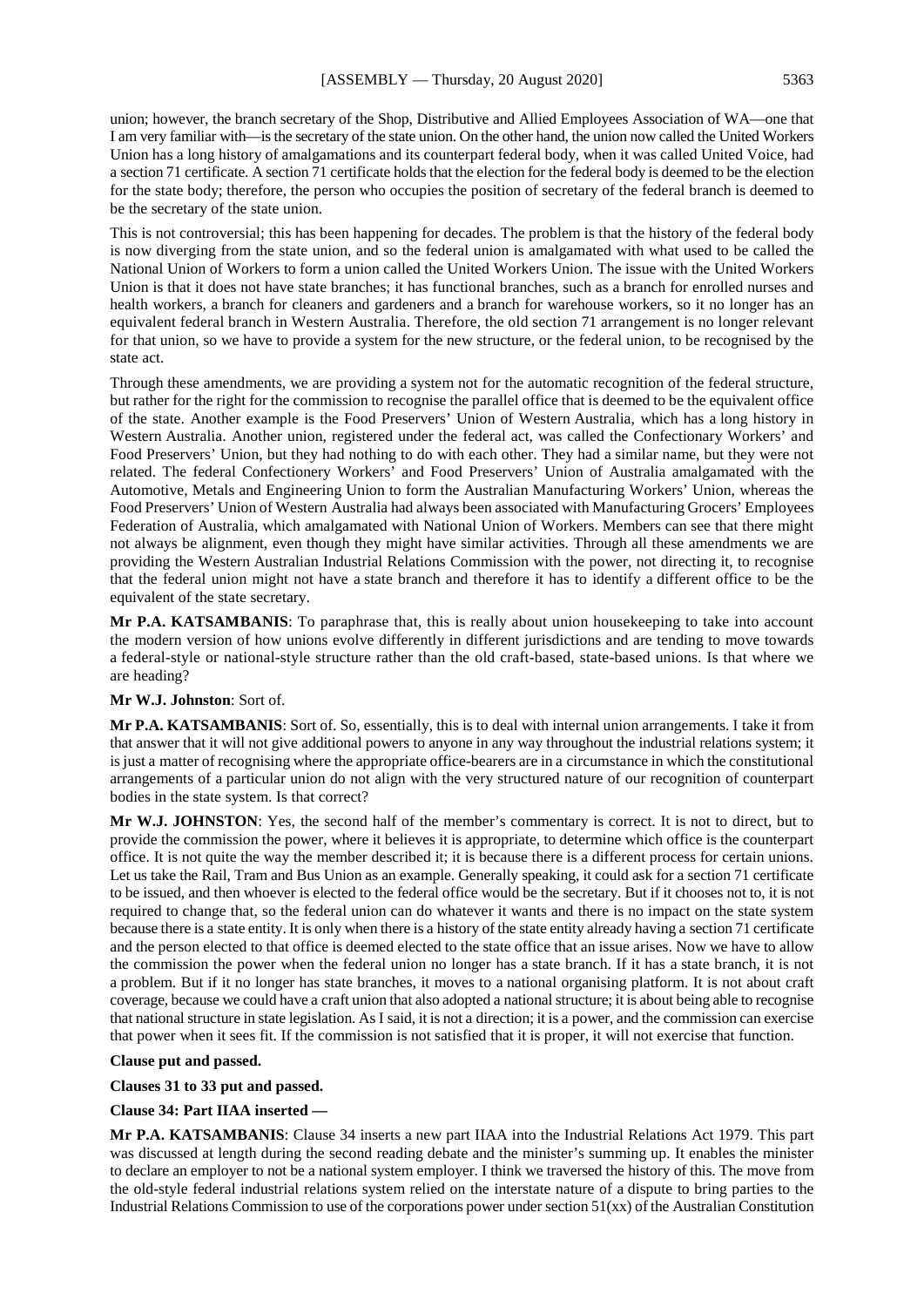and the express provision incorporated in section 14 of the commonwealth Fair Work Act to enable states to do this for a very limited class of employers. It does not say that the states have to do it, but it gives them that power. It contemplates that states can do that, and the minister is doing that.

The minister has brought this provision to bear and made his intentions clear. I will give him a tick for that. He has been very transparent. He is doing this because he intends to bring the Western Australian local government sector from the federal system, where most local governments have been for many years, and into the state system. That is his express intention.

**Mr W.J. Johnston**: That's not quite right. That not quite what I'm doing. I will explain it in a second.

**Mr P.A. KATSAMBANIS**: The minister might explain it later, but he has made it extremely clear that he believes that local government employment relations ought to be dealt with within the state system and that constitutionally they ought to be there. The minister has made that clear.

**Mr W.J. Johnston**: You're not actually properly putting my position, but you give your speech and I'll give mine.

**Mr P.A. KATSAMBANIS**: The minister can put his position. It is stated throughout the minister's second reading speech that he intends to use the powers contained in clause 34 to declare local governments across Western Australia not to be national system employers so that they come into the state system. The minister believes that is right way to go. The Western Australian local government sector has objected strenuously to that. Through its representative body, the Western Australian Local Government Association, the local government sector has written to all members of Parliament and had significant interactions with the minister. The sector has made it clear that it is happy where it is. A lot of local governments have been in the federal system since the 1980s or 1990s. Including regional councils, there are more than 140 local government authorities in Western Australia, and 121 of those have their industrial relations governed in the federal system. That is around 87 per cent of the sector. There are 114 federally registered enterprise agreements applying to 75 local governments and regional councils compared with 12 state industrial agreements. Quite clearly, the local government sector is more heavily involved in the federal industrial relations system, and it tells us it is happy with that. It is concerned about spending an inordinate amount of time and money, which is ratepayers' money because local government does not have a magic money tree—no government has a magic tree; all government money is taxpayers' or ratepayers' money—simply moving its industrial relations system from the federal to state system. The local government sector has expressed those concerns quite forcefully to us and made it very, very clear that it does not want that.

Like the minister, I believe that that power should be in the Fair Work Act.

**Mr A. KRSTICEVIC**: I would like to hear more from the member for Hillarys.

**The ACTING SPEAKER**: Extension granted.

**Mr P.A. KATSAMBANIS**: Like the minister, I believe that there should be this power envisaged by section 14 of the Fair Work Act. It is only a matter of how a minister, or government, would exercise that power. When we talk about employee–employer relations, we need to rely primarily on the spirit of good faith, and reciprocity and mutuality; otherwise, the whole system breaks down. We are proposing with the amendment that I will move in a minute that if the minister does exercise a power to bring employers away from the national system and deem them not to be employers under the national system, that would be done only with the consent of the employer. In the minister's summing up of the second reading debate, he said that is unfair because the employer would have to consent but the employees would not. The minister is not bringing the employees into the system directly, only indirectly. Number one, it is the employer that will be deemed to be a national system employer. Number two, and most importantly, if the minister did have that intention and the employees wanted to be brought into the state system, they could directly petition the minister or ask him to do it. I do not know about other members of Parliament, but as shadow Minister for Industrial Relations I have had lots of representations from the trade union movement, both from the peak body here in the state and individual trade unions, and I continue to have, I think, cordial relations. We might not agree on a lot of things, sometimes we might not agree on very many things at all, but we have cordial relations. I have not had one trade union knock on my door, ring me, write to me, email me or text me and say that they would like local government in Western Australia to be taken out of the federal system and brought into the state system. Like local government, I do not think too many trade unions want to spend a hell of a lot of time or effort reinvigorating provisions in the state system that work perfectly well in the federal system. This is not about states' rights. We are agreeing that the minister can bring in this provision, and the Fair Work Act envisages it. All we are saying is that if the minister is to use this power, he ought to consult with the people he is bringing back into the system to see what they think, which is why we have debated this at length at the second reading stage. I think we will agree to disagree on this, which is why I would like to move the amendment to clause 34 standing in my name. I move —

Page 42, after line 27— To insert —

(3) The regulations may make a declaration only if the Minister is satisfied that the employer has consented to the declaration.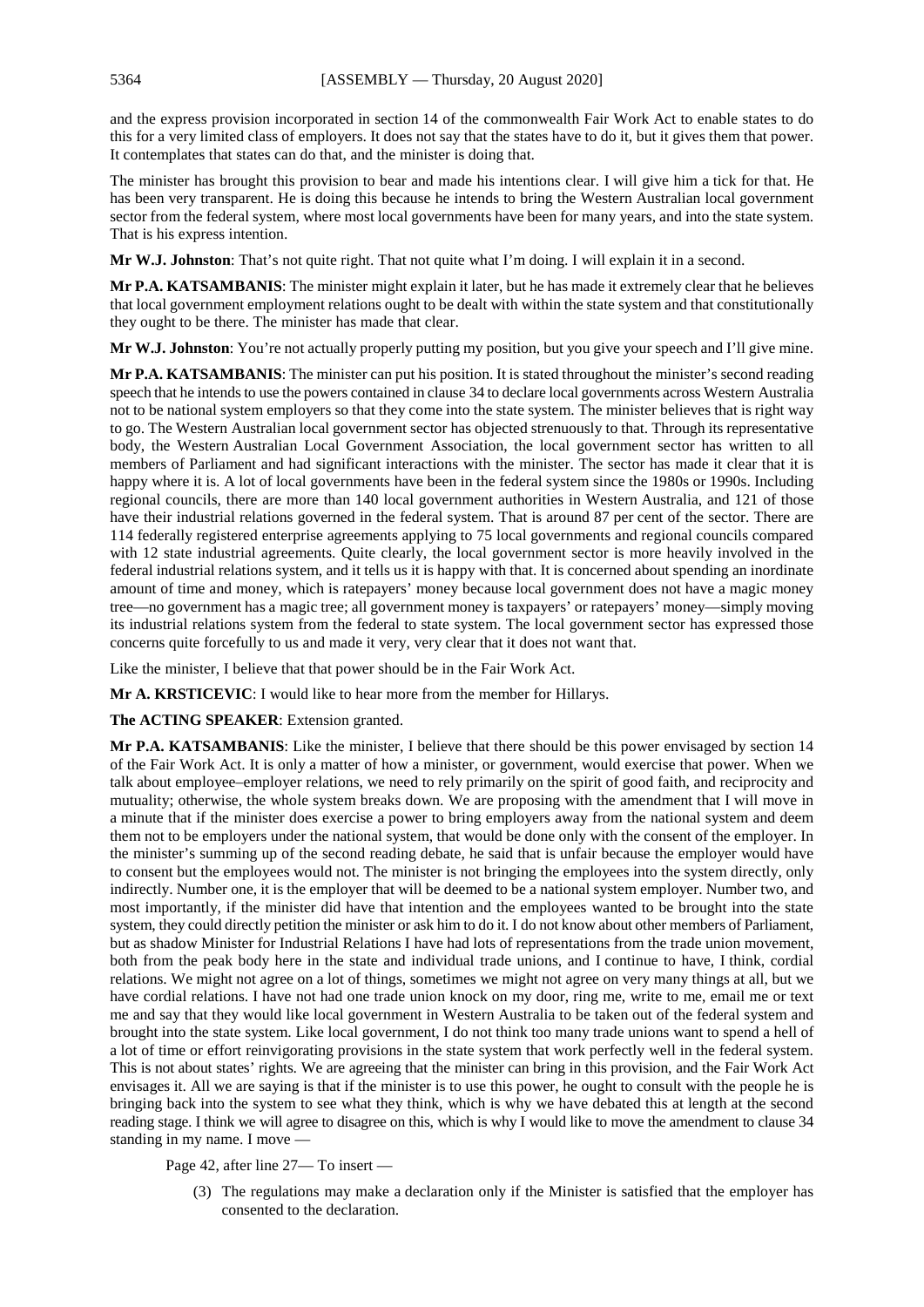If the minister thinks this is the right way to go constitutionally, he can contact the employers. Obviously, the employee representatives would have a similar ability to contact the minister, but the minister could not drag an employer kicking and screaming back into the state system if they do not want to do so and they are happy to be where they are. The employer would need to consent. If there is a constitutional issue, as the minister says, let the minister argue the constitutional issue. If he truly believes that there is a genuine constitutional issue to be addressed here, let him address the constitutional issue with the commonwealth government through the federal Fair Work Act. Let him address that constitutional issue, because clearly the local government sector does not believe that there is a constitutional issue, the trade union employees in the local government sector do not believe that there is a constitutional issue and, more particularly, the Fair Work Commission does not think there is a constitutional issue, because it continues to issue these enterprise agreements and register them federally. We do not think that stacks up, but if the minister does have a constitutional issue, there are other ways he can deal with it. We think dragging an employer body and all the employees—the hundreds of thousands of employees—back into the state system, causing dislocation, causing concern, causing costs and increasing costs to ratepayers, particularly at this difficult time, should be done only with the consent of the employer the government is trying to drag back in.

**Mr V.A. CATANIA**: I thought I would get up so the minister can respond. The Nationals WA supports the amendment moved by the member for Hillarys. As he succinctly put, representations to the National Party from the Western Australian Local Government Association are clearly against this legislation because of the impact it will have on local governments right across Western Australia, and particularly regional WA. I believe there are 10 local governments under the state system, and the rest of the local governments are under the federal system. This is where we must allow for that choice to occur for local governments. Given the fact that this Labor government has put a freeze on the ability for local governments to increase their rates, this is a cost burden. This is not what local governments need at this present time. Local governments need to work out the huge impact they have borne, particularly in regional WA, where their revenue sources have been cut, whether it be through airport landing fees or something else. A lot of local governments have lost a huge amount of money, which has meant that they have had to trim back a lot of their costs. In some cases, they have had to offload quite a few employees to balance their budgets because of their inability to raise rates to deal with this financial problem that a lot of local governments have. The Minister for Local Government's response was that they should spend their reserves. A lot of local governments do not have reserves to spend, so they are in a financial pickle. Members in this house, local governments, particularly in smaller towns in regional WA, do not have the ability at the moment to increase rates, which is their revenue source, and other revenue sources have dried up. This amendment allows for that choice. It is all about being fair and equitable and having that choice.

We do not want to keep on imposing costs on local governments. Over time, local governments have seen a cost shift from federal and state governments, and it is now increasing more than ever because of the way this government is imposing a lot of pressure on them to spend up. Rather than the state spending up in regional towns, local governments have spent up using every cent they have. What happens when they run out of money, if they do have money?

#### **Dr A.D. Buti** interjected.

**Mr W.J. Johnston**: Tony, let him speak.

**Mr V.A. CATANIA**: I am happy to have the member for Armadale's interjection, because not all local governments are in a good financial position. This clause will impose further costs on local government. When there are 21 000 local government employees who have to switch from the federal system to the state system, there is a cost involved. I plead with the minister to please understand that a lot of local governments, particularly regional local governments, are not are not in this financial position, especially when the minister in his other portfolio has increased costs for local governments in the Horizon Power network by 10.6 per cent for street lighting. That is another cost burden on local governments when they have been told that they cannot increase costs and pass them on to the ratepayer, but the state government can. The hypocrisy that exists in this government is astounding. This is another problem that will impose a huge financial burden on local governments around Western Australia.

**Mr W.J. JOHNSTON**: I understand the bleating from the member for North West Central, and how ridiculous. This provision does not increase costs on local governments. In fact, it gives local governments an opportunity to save money. This is an opportunity to reduce their reliance on the expensive legal services that they are using in the Fair Work Commission. They can get away from that and come back to the simple layperson's jurisdiction of the state commission, and the government will help them with their industrial relations if they want. Further, member for North West Central, this provision has been designed in detailed consultation through a task force that included WALGA representatives to make sure that there is a simple transition by which the existing terms and conditions continue to apply. Every Western Australian Local Government Association representative will tell the member that because WALGA was involved in the design of the transition arrangement.

Let me turn to the member for Hillarys' amendment. Local governments are not constitutional corporations, which means that they are ineligible to be regulated by the commonwealth. We know that because during the former government's period, it passed legislation to specifically regulate the employment of the chief executive officer of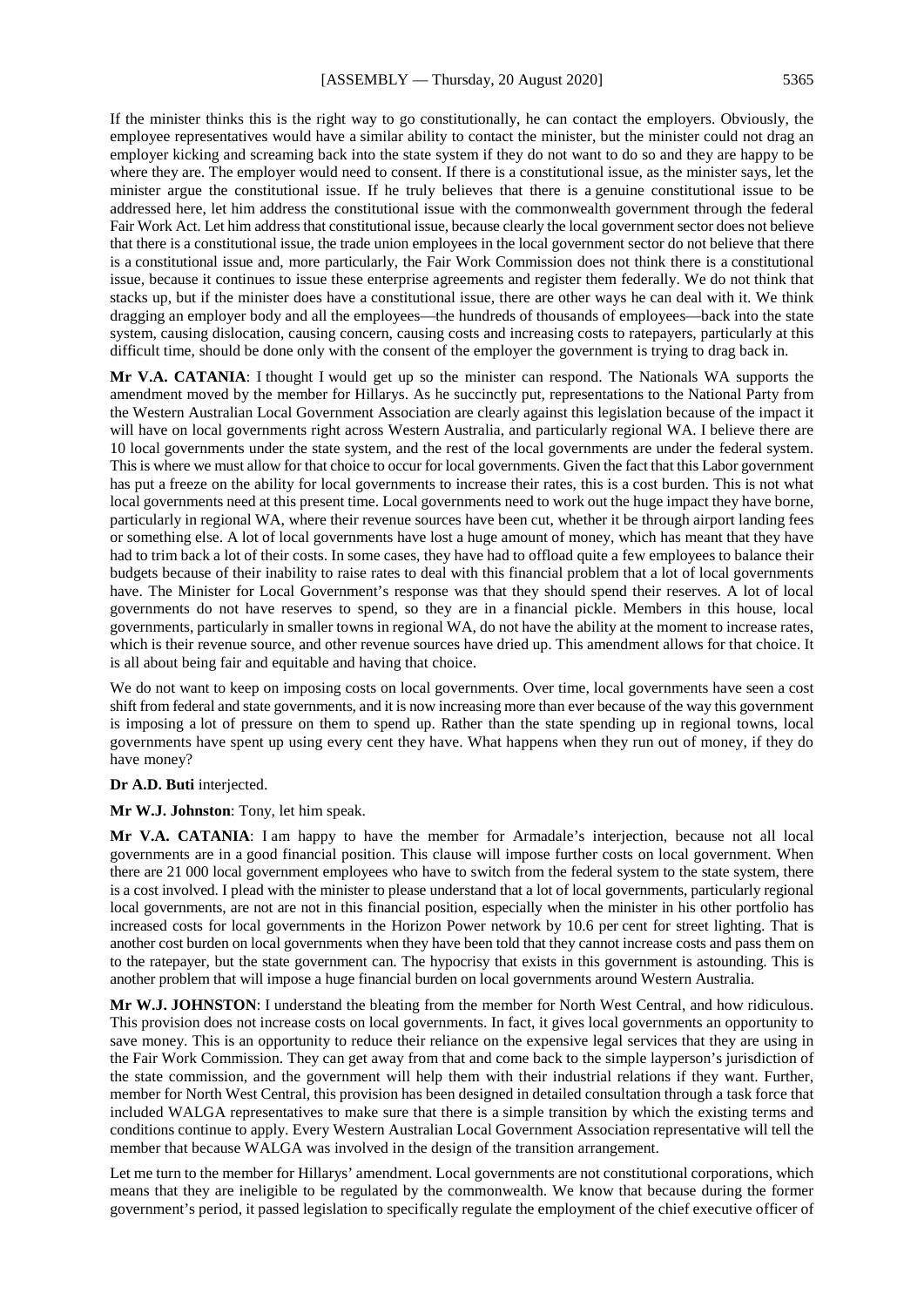every single local government in Western Australia and they are currently regulated by a provision of the Salaries and Allowances Tribunal. That was done by the Liberal government, and the only way that that could have occurred was if the Parliament of Western Australia had the authority to regulate the employment of workers in local government, and that means that the former government did not believe that they were constitutional corporations.

The next thing is that nobody—not a single representation from any local government—has asked me not to proceed with this provision. On the other hand, a number of local governments have said that they want me to proceed with this provision. I accept that WALGA does not want to do it, but is it not interesting that when I first met with WALGA councillors after I announced that we were following this pathway, they accepted that this was a good idea? I agree that the paid officials are opposed to this. I meet with local governments constantly. I met with several local governments over the last three weeks and never once did they raise this issue with me. This is not an issue for local government. I agree and accept that it is an issue for WALGA, but it is not an issue for local government.

Instead of moving this amendment, the member for Hillarys should have moved an amendment that provides that any local government that holds a plebiscite that asks to remain in the federal system is allowed to remain in the federal system. This is not a question for WALGA; this is a question for the people of Western Australia. I believe in the right of Western Australia to assert its control over local government and not have Canberra regulate local governments because, let us understand, if local governments in Western Australia are saying that they are constitutional corporations, that means that the commonwealth Parliament can exercise any right to regulate them in any way that it sees fit, not just in respect of industrial relations but in any regard, including the election system for councillors of local government and the rates of pay for the elected officials of local government. They cannot be part pregnant—they are either in or they are out. If local governments are constitutional corporations—if that is their argument—then they are constitutional corporations and the commonwealth can do what it likes. But they are not. I point out to the member that if local governments want to give up their rate power and no longer collect taxes—because that is what a rate is—they would then become constitutional corporations. But they cannot have it both ways. They cannot collect rates that are given to them by the Parliament of this state but not be regulated in other ways by this Parliament. It cannot happen.

#### *Division*

Amendment put and a division taken, the Acting Speaker (Ms L. Mettam) casting her vote with ayes, with the following result —

Ayes (18)

Mr I.C. Blayney Mr P.A. Katsambanis Mr J.E. McGrath Mr D.T. Redman Mr V.A. Catania Mr Z.R.F. Kirkup Ms L. Mettam Mr P.J. Rundle<br>Mrs L.M. Harvey Mr S.K. L'Estrange Dr M.D. Nahan Mr A. Krsticev Mr S.K. L'Estrange Dr M.D. Nahan Mr A. Krsticevic *(Teller)*<br>Mr R.S. Love Mr D.C. Nalder Mrs A.K. Hayden Mr R.S. Love Mr D.C. Nalder<br>Dr D.J. Honev Mr W.R. Marmion Mr K.M. O'Donnell Mr W.R. Marmion

Noes (33)

Ms L.L. Baker Mr W.J. Johnston Mr P. Papalia Mrs J.M.C. Stojkovski<br>
Dr A D. Buti Mr D J Mr D J Kelly Mr S J. Price Mr C J. Tallentire Mr C.J. Tallentire<br>Mr P.C. Tinley Mr J.N. Carey Mr F.M. Logan Mr D.T. Punch Mr P.C. Tinley<br>Mr S.M.J. Clarke Mr M. McGowan Mr J.R. Quigley Mr R.R. Whitby Mrs R.M.J. Clarke Mr M. McGowan Mr J.R. Quigley Mr R.R. Whitby<br>Mr R.H. Cook Ms S.F. McGurk Ms M.M. Ouirk Ms S.E. Winton Ms M.M. Quirk<br>Mrs M.H. Roberts Ms J.M. Freeman Mr K.J.J. Michel Mrs M.H. Roberts Mr D.R. Michael *(Teller)* Ms E.L. Hamilton Mr S.A. Millman Ms R. Saffioti<br>Mr T.J. Healy Mr Y. Mubarakai Ms A. Sanders Mr Y. Mubarakai Mr S. A. Sanderson<br>Mrs L.M. O'Mallev Ms J.J. Shaw Mr M. Hughes Mrs L.M. O'Malley

Pair

Ms M.J. Davies Mr D.A. Templeman

**Amendment thus negatived.**

**Clause put and passed.**

**Clauses 35 to 53 put and passed.**

**Clause 54: Part VIB inserted —**

**Mr P.A. KATSAMBANIS**: The issue I want to raise relates to the last insertion in clause 54, which is contained on page 82 of the bill. It inserts new division 4, section 97H, which prohibits certain types of advertising. Proposed subsection (1) states —

A person must not advertise the availability of employment at a rate of pay that is less than the minimum wage applicable to the position under the MCE Act —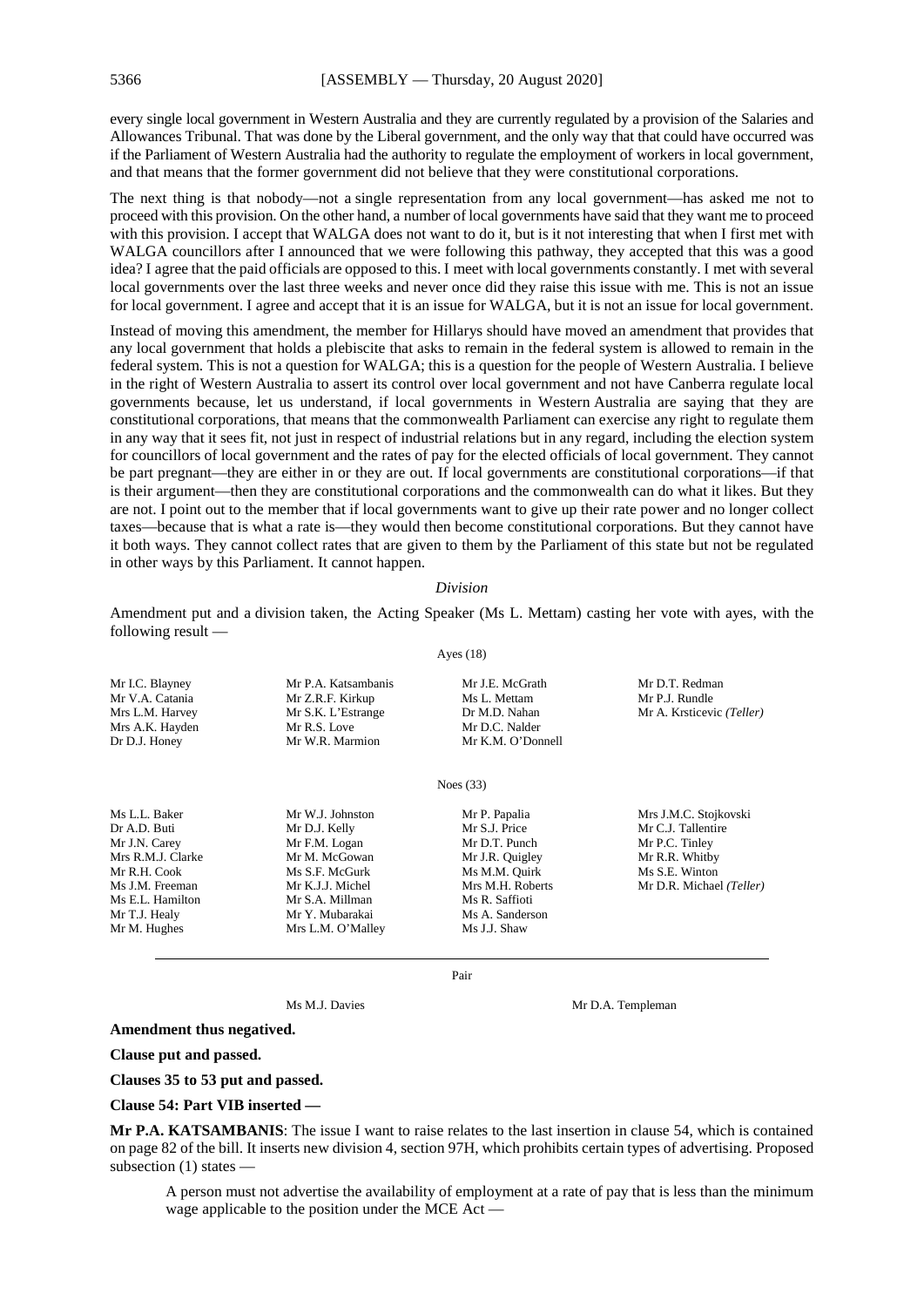That is the Minimum Conditions of Employment Act 1993 —

or an award, order of the Commission or an industrial agreement.

Proposed subsection (2) makes a contravention of subsection (1) not an offence, but liable to a civil penalty. The basis for the prohibition is sound. A series of minimum wages is applicable to various occupations, some of which are set by award, some of which are set by agreement and some of which are set by the order of the commission in minimum wage cases and the like. There is bipartisan acceptance that nobody should be paid less than the minimum rate that they are entitled to, and if someone wants to pay them less than the minimum rate, they should be precluded from doing so.

The question about this provision that has arisen from a number of stakeholders is the situation in which there may well be an inadvertent breach. I will give the minister an example. For instance, someone might have a standing agreement to run an advertisement because they have regular need for workers. The applicable wage rate might be \$25 or \$30 an hour and they might advertise in April, May and June. On 1 July, the rate might change to \$25.37 or \$25.90 or whatever it is, but the ad was renewed in the middle of June and it ran for a monthly period to the middle of July, and it inadvertently indicated the incorrect wage rate because it had changed in the middle of the advertising period. First of all, the employer had no intention of advertising the wrong rate; and, second, there is no evidence that the employer ever paid the wrong rate, and, if they had paid the wrong rate, they should be liable for penalty in the same way as they would be in any other case. In relation to inadvertent breaches, particularly during a change in the wage rate, how will proposed section 97H deal with that or will there be a need for us to look at this provision between the houses to ensure that some form of intent is written into it? Otherwise, it would personalise inadvertent breaches, and I do not think anyone wants to penalise inadvertent breaches that are simply technical in nature.

**Mr W.J. JOHNSTON**: Thanks for the very reasonable question. I do not believe any amendment is required. Firstly, it is not creating an offence; there is no criminal element to this. The only penalty would be if an industrial magistrate determined that a penalty was appropriate, and it would of course be a civil penalty, not a criminal penalty. There are two levels of protection: the first is that it is not a criminal matter and the second is that the industrial magistrate would have to believe that a penalty was appropriate. If it was inadvertent, I do not know how an industrial magistrate would be satisfied that a penalty was appropriate.

This legislation is clearly trying to remind everybody that they should comply with good practice. This is a specific recommendation from Tony Beech's inquiry. He found that it was an important change. Industrial inspectors in Western Australia are aware that people in the horticultural industry, for example, are advertising work as a "life experience" and are taking advantage of people in the backpacker community and others. That is clearly not appropriate, and I know that the member would not agree with it. That is what this provision is aimed to prevent. Remember, if someone contravenes this provision, there are two levels of protection for them: firstly, it is not a criminal matter, so they cannot be criminally penalised; and, secondly, they would be penalised only if the industrial magistrate was satisfied that it was appropriate in those circumstances. I am sure that the member, as a former lay tribunal member, can accept the capacity of not just a lay tribunal member, but a magistrate to make a decision in these sorts of cases.

**Mr P.A. KATSAMBANIS**: I certainly think that once it gets to a magistrate, the magistrate will apply commonsense and will read in *Hansard* what the minister has just said about the intention. The concern, of course, is that often the punishment is the process. For a small business to be dragged to the Magistrates Court in itself is significantly costly and time consuming, which is why I think it may be worthwhile contemplating between the houses simply inserting words like "a person must not deliberately or recklessly advertise the availability of employment at a rate of pay", or whatever, to ensure that it is limited and that small business people are not punished by the process of going to the Magistrates Court. Clearly, there is no infringement notice condition in this proposed section; it will be handled by process rather than by infringement notice. We do not want people to be inadvertently caught up.

I agree with the minister; if someone deliberately advertises a rate of pay that is lower than the minimum, it says one of two things to me: firstly, they are ignorant of the rate of pay that they should be paying, which means that they are paying the rest of their employees wrongly as well; or, secondly, they really do not care what the minimum rate of pay is, and that is wrong too. I have no sympathy for those people—none whatsoever. It is totally bipartisan. I have read what Tony Beech and other inquiries of the like have said in this space and I understand how a very small minority of employers may not be acting in good faith. But when someone does act in good faith and still gets caught up in this and ends up in the Magistrates Court, I think it is cold comfort to say, "Go to the Magistrates Court and plead your case", because they have to give up work time, they have the stress of being served with papers, and they have to seek legal advice, because small business people are not lawyers. Yes, I am sure that the magistrate would take that into account: "I booked the ad on 15 June. It was the right rate then, but it changed on 1 July. When I rebooked my ad on 15 July, I changed the rate. I had no intention of doing the wrong thing. I didn't pay anyone wrongly." I am sure that the magistrate would accept that. Again, I raise this matter because it has been raised with me by a number of stakeholders who have concerns that people will be inadvertently caught by something like this and that they might win in the Industrial Magistrates Court, but the process of getting to the court itself is an unfair burden on someone who was trying to do the right thing and had no intention of doing the wrong thing and got caught up by accident.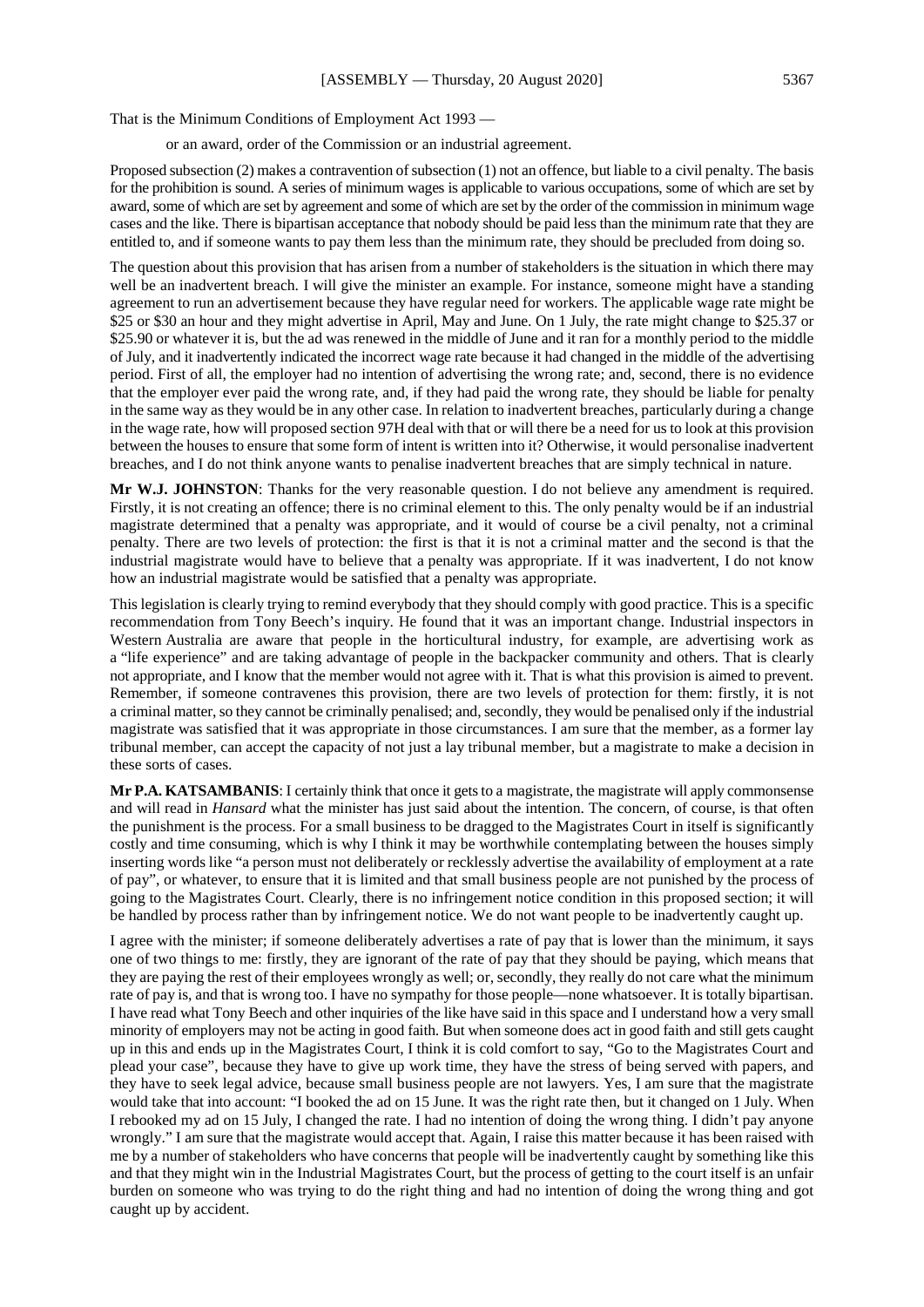**Mr W.J. JOHNSTON**: I understand the member's position; I just do not agree with it. This is a pretty simple provision. As the member says, the provision is fixing a genuine harm. Firstly, I trust that the inspectorate will not unnecessarily burden small business employers, just as it does not unnecessarily burden small business employers in other matters already. The legislation will provide additional authority to the industrial inspectorate to use the tools under the Fair Work Act and our state legislation so that they do not have to prosecute in every case. This is not providing for a criminal penalty. If the member wants to say something about it being deliberate, let us make it a criminal penalty and have a criminal sanction. If he is talking about prosecuting only those people who do things deliberately, that would make it a criminal matter, and we are not trying to do that. Seriously, there are many options for prosecution under the act today, but they are not leading to hundreds and hundreds of prosecutions. Those prosecutions that do get to the industrial magistrate are not leading to injustice.

I do not accept the basis of the criticism. I understand that a couple of employer associations are raising this. As the member has said, we are trying to do something important. If we find in five years' time that it is being misused and that all these small businesses are being dragged into the Magistrates Court, I will be very happy to look at it then. Unless the member is suggesting that we should criminalise the behaviour, which we are not proposing, I think the provision is exactly the way it should be.

#### **Clause put and passed.**

**Clauses 55 to 57 put and passed.**

# **Clause 58: Section 98 amended —**

**Mr P.A. KATSAMBANIS**: This clause seeks to amend section 98 of the principal act. This part of the act gives powers to industrial inspectors—not trade union officials, but industrial inspectors employed by the department to enter business premises to inspect certain things. Industrial inspectors have pretty broad-ranging powers now. However, the concern is that with the extension of the definition of "employee" to "domestic workers", we need to provide an additional level of protection for industrial inspectors who enter into someone's home. The term used in proposed section 98(3A) is "premises principally used for habitation". The premises are principally used for habitation, but a business is also being conducted on those premises. The new provision requires that at least 24 hours' written notice be given for the proposed entry. That is good. We support that. As I have said, the powers of inspectors are quite broad. They are not powers that are required more generally when they are entering business premises.

The proposed subsection provides that there are two ways of getting around the 24 hours' written notice. The first, which is spelt out in paragraph (a), and which we do not support, is that —

the owner or occupier is carrying on an industry at the location or premises; …

The second, which is spelt out in paragraph (b), is that —

the Commission has made an order waiving the requirement under this subsection to give the notice.

I will get to the second part in a minute. The first part is "carrying on an industry at the location of the premises". We had this argy-bargy during the second reading debate. I said at that time that the term "carrying on an industry" is not defined. The minister said it is defined in section 7 of the act. The term "industry" is defined in section 7 of the act. However, it is defined extraordinarily broadly. The term "carrying on an industry" is not defined. I do not think the minister is a lawyer, but he has had significant involvement in legal-style proceedings, particularly in industrial relations. The minister would know that those terms have a specific meaning. The words "carrying on an industry" need to be defined, and they are not defined. Therefore, there would need to be jurisprudence around that.

Secondly, we are talking here about entering someone's home. Therefore, we need some form of notice period, unless it is really, really serious, and in that case an order of the commission is justified. I am not saying we should not have an order; we agree with the order. However, we do not think an inspector should be given the power to enter someone's home simply because they think someone in those premises is carrying on an industry. As I have said, that term has not been defined. The term "industry" itself is extremely broadly defined. It can mean almost anything that relates to work.

We have also turned our minds to how the commission can make an order. Interestingly, proposed section 98(3C) states —

The application may be heard in the absence of the owner or occupier of the industrial location or business premises.

The industrial inspector can go to the commission and seek an order to enter someone's home, and the home owner does not have to be heard. The matter can be heard ex parte. Already, the inspector has decided to not use the 24-hour notice period. We believe the 24-hour notice period is fair and reasonable.

**Mr V.A. CATANIA:** Madam Acting Speaker, I like what the member is saying and I seek that he be given an extension.

**The ACTING SPEAKER**: Extension granted.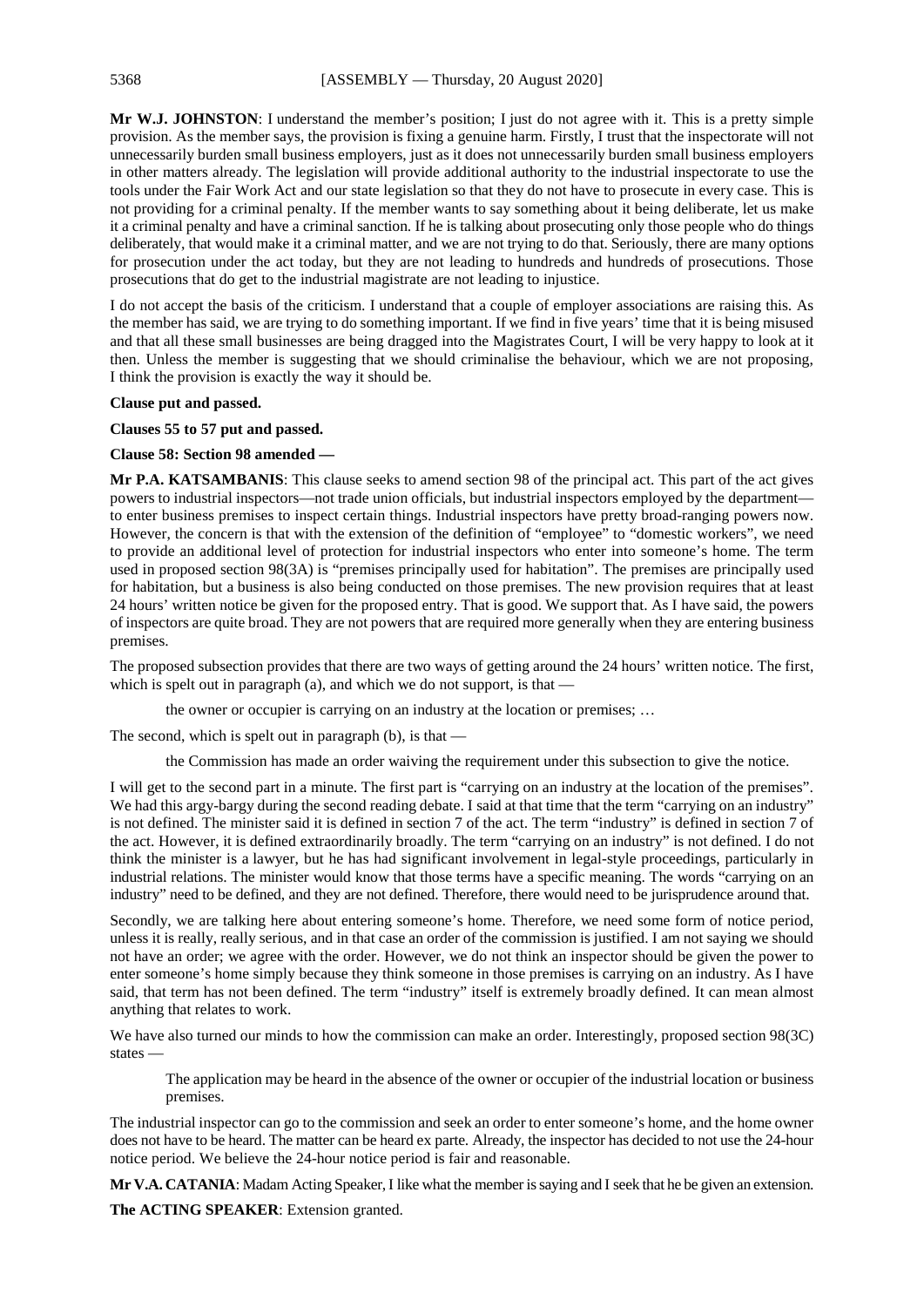# **Mr P.A. KATSAMBANIS**: Thank you, member for North West Central.

We have a circumstance in which an inspector has decided not to use the 24-hour notice period to enter someone's home and instead go to the commission to seek an order. The home owner does not even get a chance to have their say. Obviously, the inspector wants to seek some information. The inspector wants to inspect the premises, or find documents within the premises, because a business is going on at those premises, as well as it being a home. What rights should a home owner expect when their home is being entered into by an inspector? A 24-hour notice period seems reasonable. We are happy with that. In any other circumstances, we are proposing that the industrial inspector should be able to go to the commission. However, the home owner should have the right to be heard. The home owner does not have to be heard if they do not want to, but they should have the right to be heard. They should not be denied natural justice. This is a recurring theme. A home owner should not be denied the natural justice that comes with being in quiet possession of their own home, where their family and children live, and perhaps where elderly relatives live. A home owner should be allowed to be heard before an inspector can march into their home without notice.

Moreover, we are saying that the information sought by the industrial inspector should be the sort of information that cannot be obtained in any manner other than by entry into the industrial location or business premises. As we said in relation to entry by authorised representatives, obviously bringing the parties to the commission would enable the concerns of the industrial inspector and what they are looking for to be ventilated, and that might get the business owner and home owner to provide that information, or simply to consent to entry. A person's home is their castle. If an industrial inspector wants to march into those premises, the least they can do is give people notice. If they want to barge in, with no notice whatsoever, they should at least give those people an opportunity to be heard and to provide the information that is being sought in some other way if they do not want their premises, their home, entered into. If in the end that cannot be resolved, the commission will make an order, and the industrial inspector will be able to enter the premises.

In the amendments that I am about to move, the inspectorate will be pushed down the pathway of having to give 24 hours' notice. We think that is the least they should be required to do for entering someone's home. Yes, I understand that there may be some egregious circumstances. However, we think that is the least they should do.

I seek advice about whether I can move both of my proposed amendments to clause 58 contemporaneously.

**The DEPUTY SPEAKER**: Members, is leave granted? Leave is not granted.

#### **Mr P.A. KATSAMBANIS**: I move —

Page 85, line 30 to page 86, line  $3 -$ To delete the lines and substitute —

proposed entry unless the Commission has made an order waiving the requirement under this subsection to give the notice.

This amendment provides that an inspector will not be allowed to enter a premises simply because they believe the owner or occupier is carrying on an industry at the location of the premises, without first giving 24 hours' notice. We believe that if an inspector does not give 24 hours' notice, they should not be able to enter unless they get an order from the commission. That is the essential difference between the minister and ourselves. That is the position that we are putting. That is what this amendment seeks to do.

**Mr W.J. JOHNSTON**: The reason I want these two amendments to be dealt with separately is that although I do not agree with the amendment, when the bill goes between the houses I will be proposing an amendment to clarify the provision in proposed section 98(3A)(b) to place an obligation on the commission to act only in exceptional circumstances. I will go back to explain why I do not agree with what the member is proposing. Proposed subsection 98(3A)(a) reads —

the owner or occupier is carrying on an industry at the location or premises;

That is the existing law; that is not new law. That is simply translating the existing rights of the inspectorate to the new structure of the act. Let me make that clear. That is why we are not proposing any change. That is the existing law as it stands in Western Australia today, as has been the case for a long, long time—40 years plus. As a number of employer associations have said to me, it is the job of government to enforce the law. That is why that provision is there—to allow the government to do exactly what industry associations tell us is the responsibility of government.

Proposed subsection 98(3A)(b) is the new provision to allow for, effectively, an emergency situation. This is for circumstances that are not in respect of an industry. As the member said, we know what "industry" means. Therefore, in proposed subsection 98(3A)(b), we are talking about domestic service. That states that if there is an emergency situation in which the inspectorate would have its task defeated if it gave 24 hours' notice, then it can go to the Fair Work Commission and seek entry in those circumstances.

I am happy, because I think it is sensible, to clarify the responsibility there so that it is clear that it is for emergency situations. Let us take the example that we have talked about of the Sydney person who is currently being prosecuted for paying somebody \$2 an hour. Is the member honestly telling me that the inspectorate has to tell that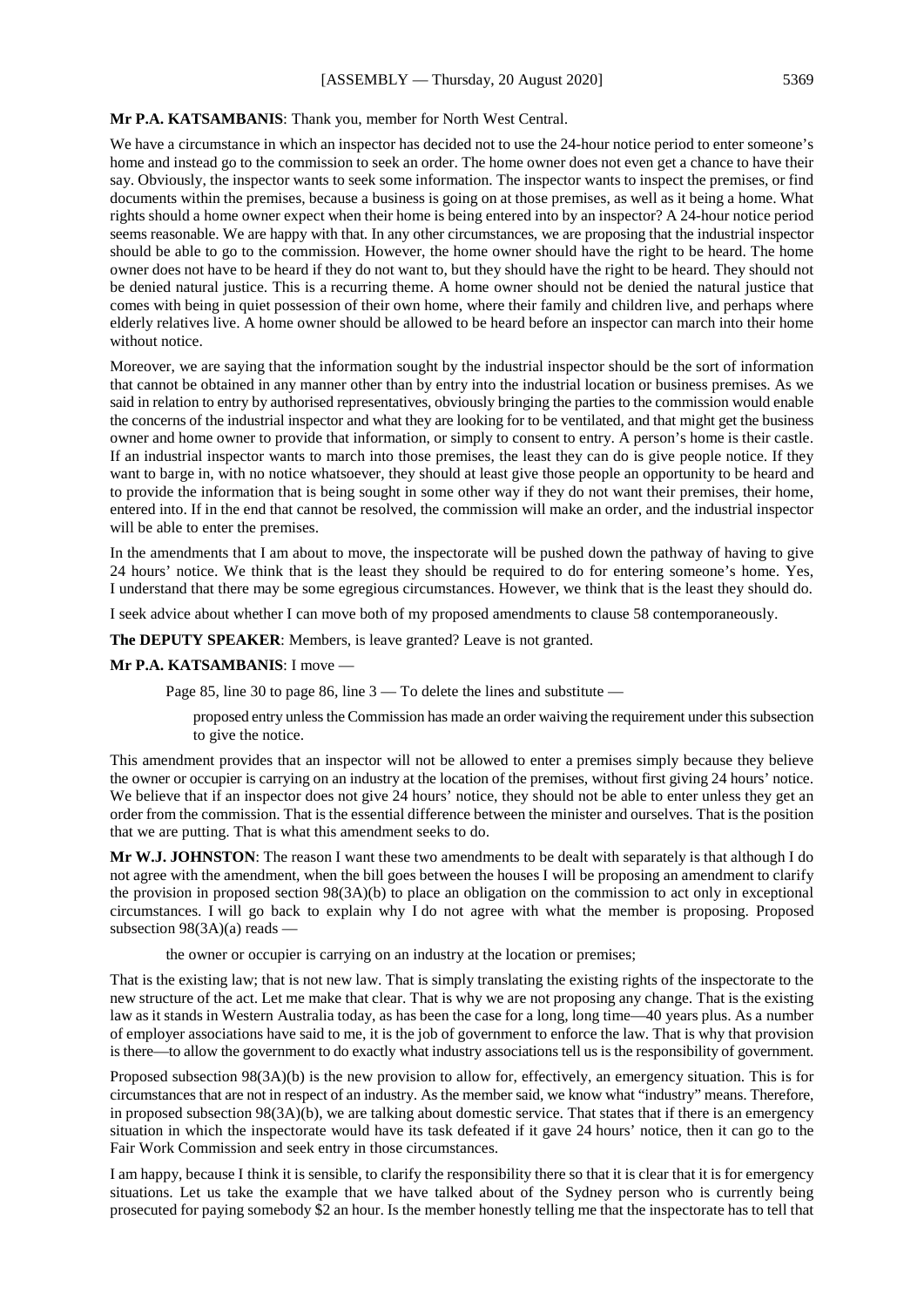person 24 hours in advance so that they are given 24 hours to get their books written up, deal with the person that they have been stealing from and get their affairs in order before the inspector arrives? There is nobody in the world who would think that is a sensible idea. Nobody in the real world thinks it is a good idea to say that before the government inspector exercises the function of saving somebody from slavery, they need to give the slaver 24 hours' notice. Nobody agrees with that; I do not agree with that, either. However, I am very happy—I will do this between the houses—to come up with an amendment that will make subclause 98(3A)(b) clearer about what the commission needs to do. It might be that we do it by including some new drafting. That will deal with the issue that the member has raised. Clearly, nobody with a brain thinks that we need to tell somebody involved in modern slavery that we are coming to check their books. Nobody thinks that is a good idea. I do not, and I am sure that the member does not, now that he has realised the challenge. I am happy to fix the problem that has been identified—that it is not clear enough that this is for exceptional circumstances—but we are not supporting this amendment.

**Mr P.A. KATSAMBANIS**: I am partially heartened by that response. However, I think that, fundamentally, in the example the minister has used whereby we have evidence that somebody is being paid \$2 an hour, I do not think any inspection in the world would matter in that particular case, because there is already evidence of the payment of \$2 an hour. The inspectors have seen the payments and understand the payments; they have the affidavit work. Barging into someone's home in those circumstances may well be justified. There would be other criminal activity that is associated with it, and I would argue that the right authority to barge into a property in that situation would be the police, because there would be other criminal activity being conducted in the case of modern slavery. If our Criminal Code in Western Australia does not deal with modern slavery adequately enough as a criminal offence, let us bring in some laws to fix that. But let us not use an outlier to confuse what this legislation is about. This is entry into someone's home by industrial inspectors who have been given the not-so-onerous task of providing 24 hours' notice to the person whose home they are entering—they do not have to give reasons; they just have to give notice, "We're coming in"—or to go to the commission, but, no, there is this third limb. It may have been in the law previously when domestic work was not included in the Industrial Relations Act, but now that domestic work is included and therefore the number of homes that could be subject to this provision is so far increased, we look at this provision and we think that it is not right. We believe that a home owner's rights to quiet enjoyment of their property and to their home being their castle are important, and they should not be trampled over, so we will insist on this amendment. If the government does not support it, it does not support it.

**Mr W.J. JOHNSTON**: Let me make this clear: the provision at proposed subsection 98(3A)(a) already exists in law. It has been in place longer than 40 years. That is not controversial. There is no industry association in Western Australia that has ever come to me to complain about the existing law, and if anybody is complaining about it now, it just shows what a disgrace they are. Nobody is complaining about proposed subsection 98(3A)(a).

In respect of proposed subsection 98(3A)(b), I accept that that should only be exercised in the most exceptional circumstance—for example, if somebody has been paying somebody \$2 an hour to work in their home. I tell the member that I will proudly vote against his motion and then I will proudly vote in favour of the bill. I have promised that, between the houses, I will bring in an amendment that clarifies that this is in those sort of exceptional circumstances. Then the member can decide whether he supports this or not. I tell the member that if he wants to vote against that, what he is saying is that he wants to give 24 hours' notice to somebody who is paying \$2 an hour so that they can concoct paperwork to cover up their crime. I reminded everybody on Tuesday night when I gave my second reading reply speech that this is being watched by people around the world. If the member wants to support people who are involved in modern slavery by giving them the opportunity to create evidence, falsify information and make it harder for the government employees who are asking to deal with this matter, and if the member wants to make it harder to prevent modern slavery, he should go ahead and do that. The member should proudly say that he is supporting people who are paying \$2 an hour, because that is what he is proposing. He cannot have this both ways.

I accept that this is a provision that should be used only in those exceptional circumstances—not in ordinary circumstances—where the inspectorate has some information that leads them to think that they need to take action like this. I have already said that if we need to clarify the law on that, I am happy to do so. It is the inspectorate's job to enforce these provisions—provisions that we need to insert to allow Australia to sign on to the Forced Labour Convention. If the member is saying to me that he is going to vote against Australia taking action to enforce that, then I am proudly against the member.

**Mr P.A. KATSAMBANIS**: This is either the minister being tricky; the minister not actually understanding the law; or, thirdly, full recognition of my point that "carrying on an industry" is not well defined. The minister will say to me, "That's well defined; that's the existing law."

**Mr W.J. Johnston**: That's right!

**Mr P.A. KATSAMBANIS**: Is someone who employs a nanny carrying on an industry?

**Mr W.J. Johnston**: No.

**Mr P.A. KATSAMBANIS**: Is someone who employs a domestic worker carrying on an industry?

**Mr W.J. Johnston**: No.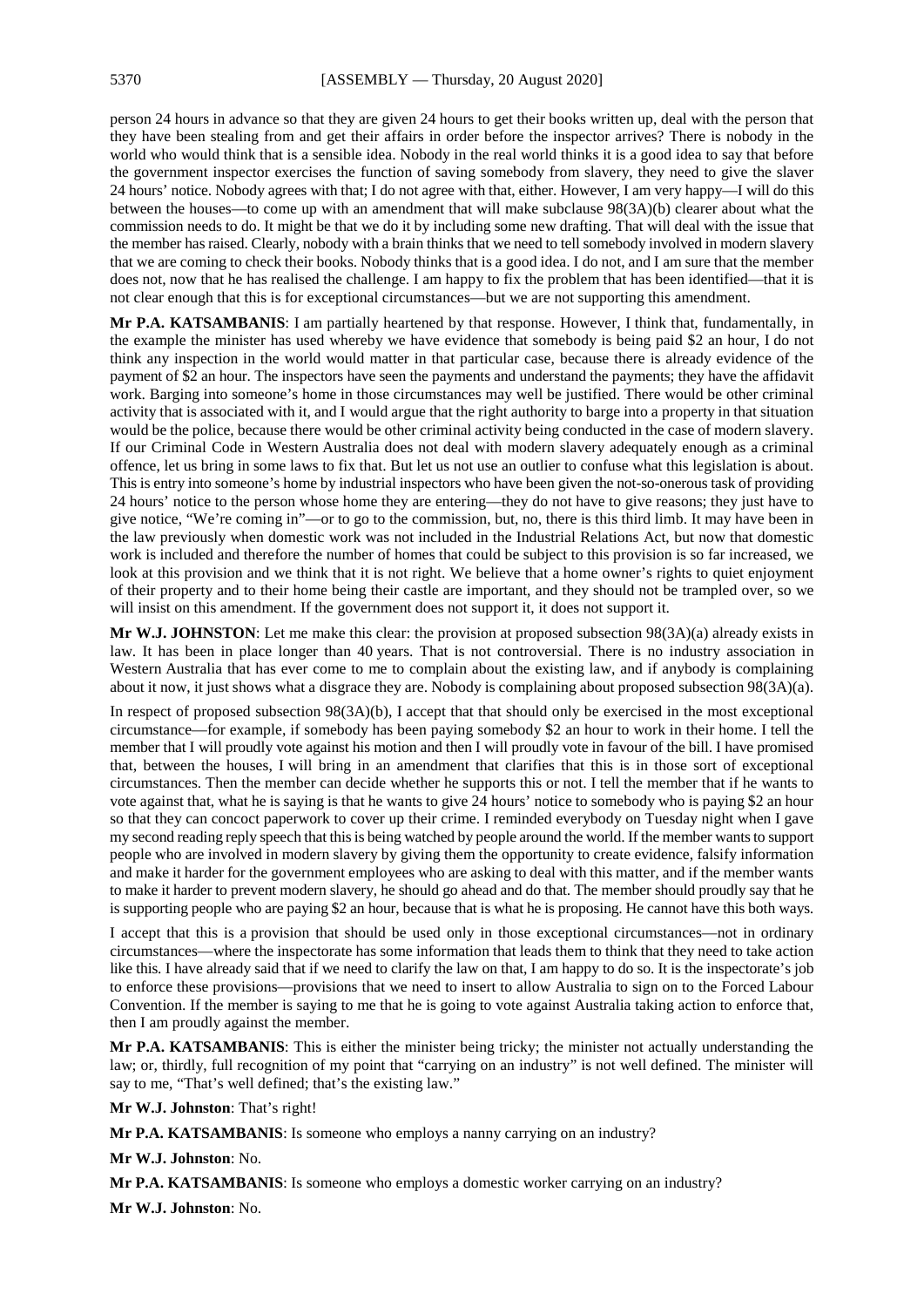**Mr P.A. KATSAMBANIS**: The minister is saying no to both of those. Is someone who hires a carer to look after them in an aged care or disability circumstance carrying on an industry?

**Mr W.J. Johnston**: In an aged-care facility, of course.

**Mr P.A. KATSAMBANIS**: Not in a facility; in their own home.

**Mr W.J. Johnston**: No.

**Mr P.A. KATSAMBANIS**: If an individual hires a carer in their own home?

**Mr W.J. Johnston**: No.

**Mr P.A. KATSAMBANIS**: No. This power would not be enlivened if they were being paid \$2 an hour. If they were being paid \$2 an hour, this power would not be enlivened. This would not work in the example the minister is using. I think the minister is picking up the Sydney example of someone who was working in a cafe for \$2 an hour and also working in someone's household and the like.

**Mr W.J. Johnston** interjected.

**The DEPUTY SPEAKER**: Minister!

**Mr P.A. KATSAMBANIS**: I have five minutes. The minister does not have to answer right now.

The minister is trying to conflate two separate issues, which proves that "carrying on an industry" is not properly defined. Even if someone were being paid \$2 an hour to do domestic work, which we do not think they should be and we oppose, this clause could not be used. The application to the commission could be used. I am heartened by what the minister has said about looking at proposed section 98(3A)(b), which we have a concern about, and the interaction between that and proposed sections 98(3C) and (3D). I am very heartened by that. At this stage of the proceedings, given the commitment the minister has given after having seen the amendments that we have proposed to this clause, to look at this between the houses, the last thing that I would want is to a have half-baked clause, so I am prepared to take the minister at his word that he will look at this proposed clause. It is clause 58, but we are talking about the insertion of proposed section 98(3A). We would be very happy to look at what the minister proposes. The debate can be enlivened after we have seen what the minister proposes between the houses. On this occasion, I am happy to take the minister at his word on that.

Let us not conflate these things. We do not support modern slavery. We oppose it, and are at one with the federal government and the Western Australian government. We should never be accused of not opposing modern slavery. We want that practice to be abolished in this country. This legislation will not solve the problem. It will help, but we need more than just legislation; we need a real focus on that issue. I will not accept in any way that we are party at all to that horrible, nasty and nefarious activity. Based on what the minister has suggested, I am happy to look at a new construction of proposed section 98(3A) and the rest that flow on from that. We will look at the construction the minister comes up with between the houses and see whether it meets our requirements. I have moved the amendment, but on that basis, we can revisit this after we have seen the rewrite. I am glad that the minister has given us that assurance.

**Mr W.J. JOHNSTON**: Let me make it clear: I am proposing an amendment to only proposed section 98(3A)(b). There may be consequential amendments that lead to some other contextual rewrites. I am not proposing any change to proposed section 98(3A)(a). These are two separate powers. The inspectorate already has the right to enter a home without notice if an industry is being conducted at that site. That is not new law. As I keep saying, I do not believe that anybody in Western Australia opposes the maintenance of the existing law, which is what proposed section  $98(3A)(a)$  is, and I will not accept any amendment to that provision. It is not as though I read every single word of a bill. It is a long bill, and I take advice and all those things. Having had this drawn to my attention, I am very happy to make it clearer that this is about exceptional circumstances. Let me make it clear: we need a provision that says the inspectorate can do something without notice. Imagine if we were talking about the police enforcing their part of the Criminal Code. Should they say, "By the way, I'm going to come tomorrow to see whether you've been involved in a fraud"? Should they say, "I'm going to come tomorrow to see whether you've been involved in a conspiracy"? Should they ring up the bikies and say, "Tomorrow, I'm going to come and see whether you've got any drugs"?

That is what this provision is. In exceptional circumstances, in order to do exactly what industry associations have asked us to do, which is to have the inspectorate enforce the law, it has to have powers to do things in exceptional circumstances. That is what proposed paragraph (b) does. Let me make it clear that proposed paragraph (a) will not be amended. I do not believe that the Liberal Party, after 40 years, will now wind back existing law. I will clarify proposed paragraph (b) between the houses.

**The DEPUTY SPEAKER:** Member for Hillarys, are you wanting to withdraw your amendment?

**Mr P.A. KATSAMBANIS**: It should be put, but we will not divide.

**Amendment put and negatived.**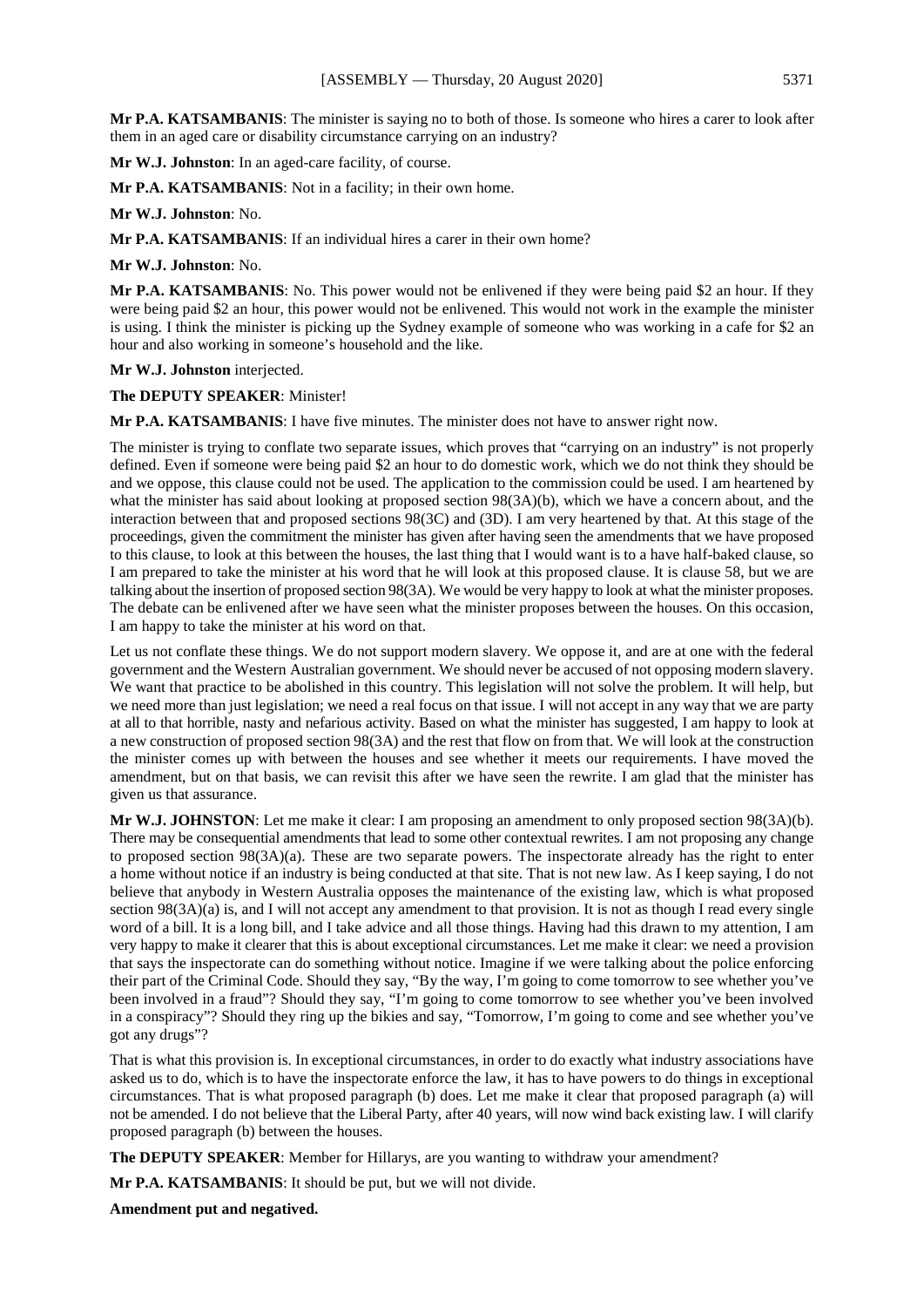**The DEPUTY SPEAKER**: The member for Hillarys also has a second amendment on the notice paper.

**Mr P.A. KATSAMBANIS**: A second amendment to clause 58 is on the notice paper. Based on the minister's undertaking to look at this issue while the bill lays over between the houses, I am happy to have it noted that the amendment was on the notice paper so that everyone is aware of what we are proposing. I am very interested to see the minister's proposal. At this stage, I will not move this amendment, and the clause 58 can be put.

# **Clause put and passed.**

**Clauses 59 to 61 put and passed.**

**New clause 61A —**

**Mr W.J. JOHNSTON**: I move —

Page 88, after line 30 — To insert —

#### **61A. Section 112A amended**

After section 112A(3) insert:

- (3A) Subsection (3) does not apply to a disqualified person.
- $(B)$  In subsection  $(3A)$  —

*disqualified person* means a disqualified person as defined in the *Legal Profession Act 2008* section 3 except that —

- (a) it includes
	- (i) a person whose name has been removed from a foreign roll as defined in section 3 of that Act; and
	- (ii) a person in relation to whom the grant or renewal of a local practising certificate as defined in section 3 of that Act has been refused;

but

- (b) it does not include
	- (i) a person whose name has, for reasons other than or in connection with disciplinary action, been removed from an Australian roll or foreign roll as those terms are defined in section 3 of that Act; or
	- (ii) a person whose local practising certificate as defined in section 3 of that Act has, for reasons other than or in connection with disciplinary action, been suspended or cancelled.

This amendment is made at the request of the industrial registrar. Very late in the drafting process, the industrial registrar drew to my attention a challenge that has come up about a person who is registered as an agent at the commission, but was previously disqualified under the Legal Profession Act 2008. At the point when they make their application, the registrar can refuse the registration, but if they have been registered and it is subsequently discovered that they were a disqualified person under the other act, the registrar cannot then withdraw the registration of the lay advocate. The registrar has asked for this provision to be included. It will give the registrar power to subsequently remove the person from registration.

Sorry. I will clarify that. It has the same effect. If the person has been disqualified, they are not allowed to be indemnified to act as a civil agent. Therefore, they will still be acting in a legal capacity and will, therefore, be in breach of the Legal Profession Act 2008. Sorry, I got that wrong. I apologise. It has the same impact because the person would not be able to practice as a registered agent as they would be carrying out legal services. Because they are prevented from carrying out legal services, under the Legal Profession Act 2008 they cannot be a registered agent in the Industrial Relations Act.

**Mr P.A. KATSAMBANIS**: This is an interesting provision and we support it. The intention is not to have people who have been debarred from legal practice continuing to act in a legal or quasi-legal capacity in the industrial relations system. It is interesting who is disqualified and who is not disqualified. I want to explore that area to make sure that we are doing what we are intending to do. If someone has been disciplined and has been told that they either cannot practice anymore or cannot practice for a particular period of time, we do not want them acting. It includes a person whose name has been removed from a foreign roll, which is a roll of any other state as well as other nations, or the grant or renewal of a local practising certificate has been refused or their name has been struck off a roll, but it does not include someone who took themselves off a roll or someone who has had their local practising certificate suspended or cancelled for reasons other than in connection with disciplinary action. There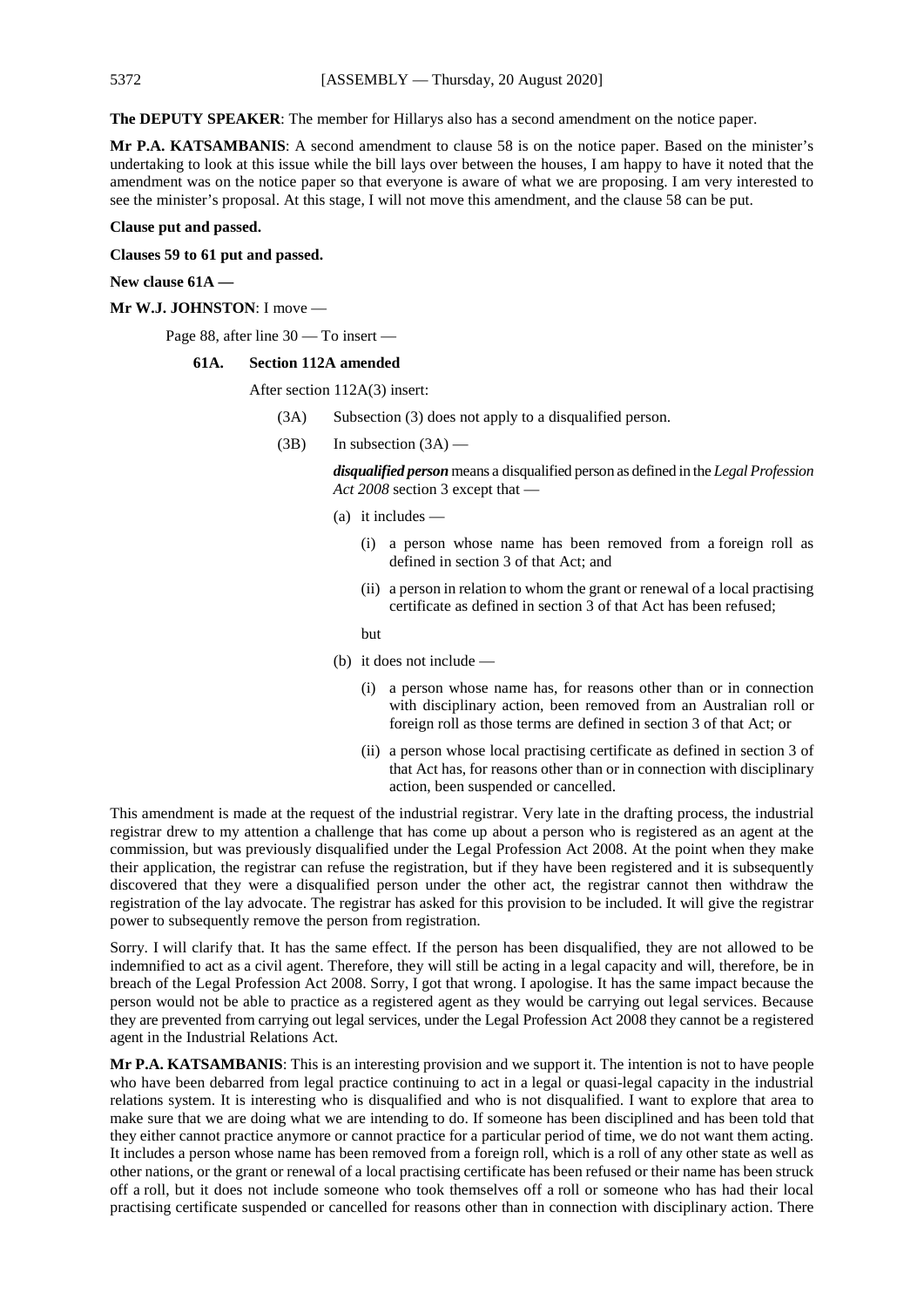could be a number of reasons why a person had their practising certificate suspended or cancelled that are not connected with disciplinary action. One of the main reasons is they have not provided a current certificate of insurance. Do we want those people to be continuing to practice?

Conversely, as we are dealing with people who not only have a practising certificate, but have their name on a roll, there are loads of people who have their name on a roll who do not have a practising certificate for many reasons, such as by choice. When a person is admitted to practice, they get on a roll. I am one of those people. I do not have a current practising certificate. I do not think I should. Some people when they enter Parliament choose to have a current practising certificate and some do not. I do not need to have that conflict brought up when I am giving advice to someone in my electorate office, whether it is legal advice or advice as a member of Parliament, but some people choose to keep their certificates and some people do not. As I understand it, someone who is on a roll but does not have a current practising certificate can continue to act as an agent. We are not attempting to go to those people; we are only looking at those people who have been barred for disciplinary action, and no more than that. I seek that clarification from the minister.

**Mr W.J. JOHNSTON**: I apologise for getting the advice wrong originally. This is a very narrow class of people. It is important to remember that under the act, except for an unfair dismissal, there is no automatic right of appearance for a lawyer; it is only done by leave; therefore, there has to be this other category of people. Traditionally, when there was an 80 per cent to 90 per cent unionisation rate, employees did not go to the commission, only unions went, and employers were usually represented by an employer association. But as the unionisation rate has fallen, there have been all these other people starting to appear in the commission, many of them former union officials who are able to appear because it is a lay tribunal and it is designed to not have lawyers.

Having said that, I cannot remember the last time a lawyer was refused leave to appear and it is becoming much more legally orientated than it was 30 years ago when I was down there. But one way or another, there has to be this other category of people. If those people are lawyers, they are not able to appear in the tribunal except by leave, even if they are employed by, say, a bargaining agency, as those are registered.

If they are legally trained like the member for Hillarys but without a practice certificate, as the member just described, there would be no issue with that person—other than good character—getting their registration.

**Mr P.A. Katsambanis**: And any form of indemnity for the client—well, that's not an issue that they initially concern themselves with.

**Mr W.J. JOHNSTON**: That is a separate issue and is not dealt with by this provision. That is a separate area of debate. One way or another, an agent is not supposed to be a lawyer. A person may no longer be a lawyer because they have been excluded from the roll of lawyers, and so this provision outlines that they also cannot be an agent because they are, effectively, presenting matters on behalf of their clients, which is legal work. They are excluded under the Legal Profession Act 2008.

# **New clause put and passed.**

#### **Clause 62: Section 117 inserted —**

**Mr P.A. KATSAMBANIS**: There are two amendments in my name on the notice paper in relation to clause 62. They are consequential amendments to the first amendment that I moved yesterday in relation to the removal of proposed section 37D. Given that that substantive amendment was defeated, obviously these two amendments are not required and I remove them. I do not intend to move them.

#### **Clause put and passed.**

**Clauses 63 to 104 put and passed.**

**Title put and passed.**

#### *Third Reading*

#### **MR W.J. JOHNSTON (Cannington — Minister for Industrial Relations)** [11.38 am]: I move —

That the bill be now read a third time.

**MR P.A. KATSAMBANIS (Hillarys)** [11.38 am]: I will be brief. I think that was a useful consideration in detail—in particular, the commitment that the Minister for Industrial Relations made in looking at clause 58 and the new sections being added, post–section 98(3). We look forward to seeing the product of the ministers' deliberation between the houses. We still have some serious concerns with this bill. Let us be frank, we made those concerns very, very clear in the second reading stage. We are particularly concerned about union right of entry to people's homes. We recognise given the changing landscape and the inclusion of domestic work that there may be a need to provide for that right of entry in extraordinary circumstances, but we believe it should be properly calibrated. A serious concern remains, obviously, about the Western Australian local government sector's direct objection to being forcibly removed from the federal industrial relations system, where it appears to be very happy, and put into the state industrial relations system.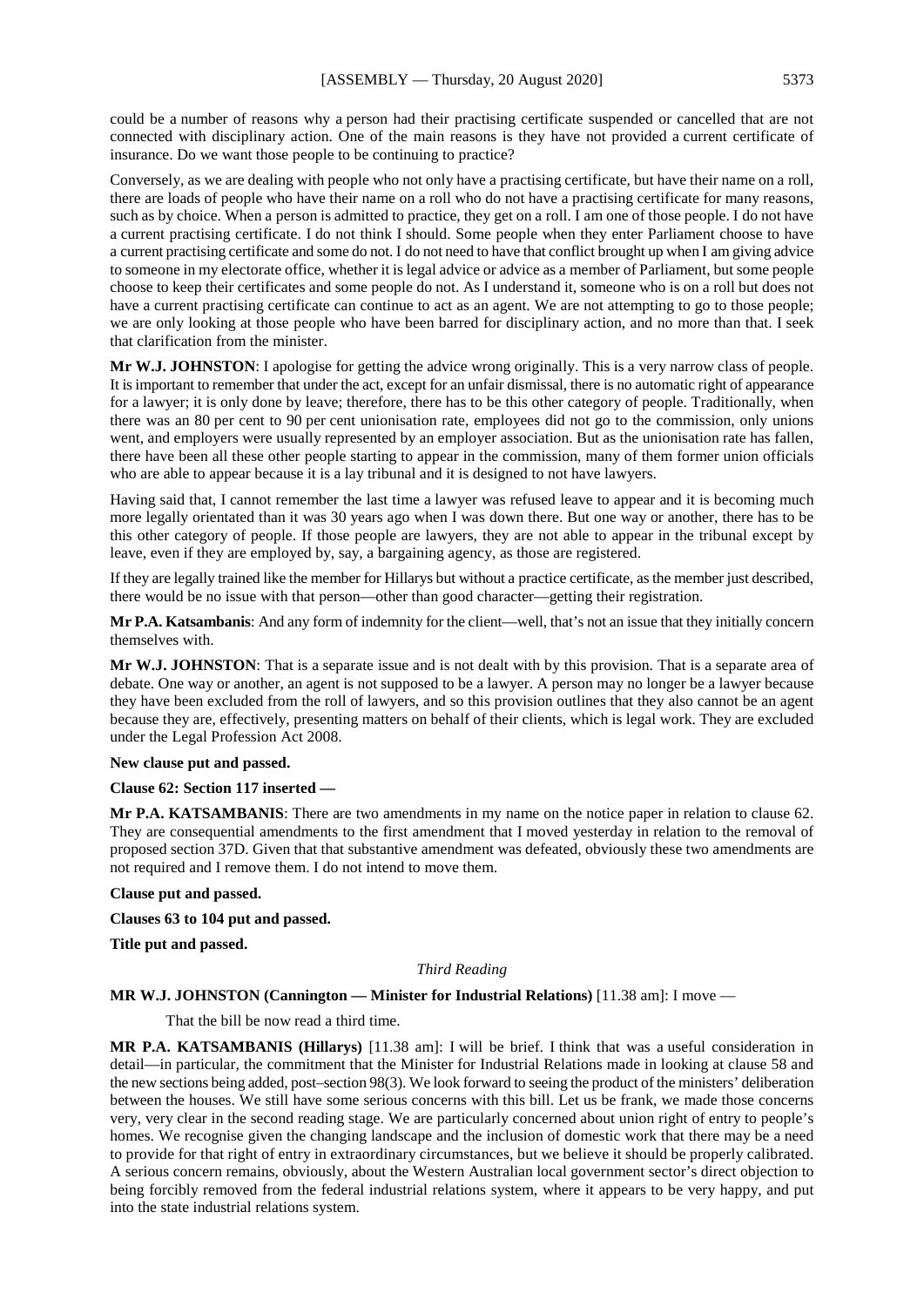I outlined in my contribution to the second reading debate that if those concerns were not addressed materially, we would not be in a position to support the passage of the bill. That is disappointing because we support large aspects of the bill. We support the modernisation of the language. We support the modernisation of the Western Australian industrial relations system. We support a lot of the changes to notifications for long service leave and the like. In particular, we support all the clauses that will ensure we have an industrial relations system that can properly react to the horrible curse of modern slavery. We do not support modern slavery in any way. We abhor it and we want to tackle it. We want to work with everybody to remove it from our society. As I said in one of my contributions, we do not think the Industrial Relations Act is the panacea to deal with that, but we do need provisions in the Industrial Relations Act. Perhaps we need stronger criminal penalties as well. We need to look at the Criminal Code in relation to that. We also need strong enforcement at both the state and the federal level and a lot more cooperation internationally to resolve modern slavery, but we need to address it, and we support any measure that addresses it. In particular, we want to make sure that our federal government can sign up to the International Labour Organization protocols that protect against modern slavery.

Although we support so many aspects of the bill, we are disappointed that there are serious issues that remain unresolved, and in its current form we cannot support it.

**MR V.A. CATANIA (North West Central)** [11.42 am]: As I put on the record in my contribution to the second reading debate, the Nationals WA do not support the Industrial Relations Legislation Amendment Bill 2020, although, as the member for Hillarys outlined, there are lots of aspects that we do support. We do not support modern slavery at all. I want to put that on the record. We are not opposing ways in which we can introduce laws to get rid of modern slavery. I want to make quite clear that the Liberal and National Parties do not support modern slavery.

The National Party does not support this legislation. The member for Hillarys moved a few amendments that the National Party supported, but the Labor government rejected. We knew that would be the case, but I hope that the minister can reflect on the debate in this house and perhaps make some changes to legislation in the other place. The major reason for that is the lack of consultation with industry and, in particular, local government. As I highlighted in my contribution to the second reading speech and during consideration in detail of the bill, that this will put another cost burden on local governments that are under pressure, particularly our regional local governments. They have been hit quite hard with COVID-19. Like I said, their income streams have been hit and they have been told that they cannot increase rates to cater for that loss. Local governments have been told to spend their reserves, yet the government continues to impose costs that make that even more difficult. I believe this legislation will impose further costs on local governments. As I said, there has been a 10.6 per cent increase in the cost for local governments on the Horizon Power network to provide street lighting. The COVID-19 recovery and the portrayal of fees and charges not being imposed or increased is smoke and mirrors, because we all know it is happening by stealth. The public has a right to know this is occurring. The danger is that when a government believes its own popularity, it rushes in legislation, like the industrial relations bill.

#### *Point of Order*

**Mr S.J. PRICE**: The debate has to be relevant. The member is off on some obscure little tangent that has nothing to do with the bill.

**The DEPUTY SPEAKER**: Thank you, member for Forrestfield. I think it is probably appropriate that I remind the member for North West Central that this is the third reading debate, so he can only reflect on issues he has raised already.

# *Debate Resumed*

**Mr V.A. CATANIA**: In my contribution to the second reading debate, I raised the issue of the legislation being rushed in without consultation because of the perceived popularity of the Premier, which has enabled him to do and say as he pleases. That is why it is important for the opposition to scrutinise legislation, push back and say, "Yes, there are some good things in the industrial relations bill and, yes, we need to modernise the legislation, but the lack of consultation prevents the National Party from supporting this legislation." I hope the minister can reflect on that and do some further consultation with industry, as I outlined in my contribution to the second reading debate, to make sure that we have good legislation that is robust and that we look at unintended consequences.

Issues were raised by industries, including the building industry, the Western Australian Local Government Association, local governments and small business. As I said in my contribution to the second reading debate, small businesses are critical for our recovery in Western Australia. We talk a lot about industry and the resources sector, but this government is failing small business—the mums and dads and sole traders in the Western Australian economy. The National Party is here to protect our small businesses and the rights of employers and employees. We will do that without fear or favour. We are happy to oppose legislation if we feel it is not right based on our consultation with industry. I urge the minister to properly consult with those industries that have raised concerns to make sure that we have the best legislation, because that is our job in this place. The opposition needs to be able to scrutinise a government that is going off on a tangent because without proper scrutiny, that is a danger to democracy in this state at the moment.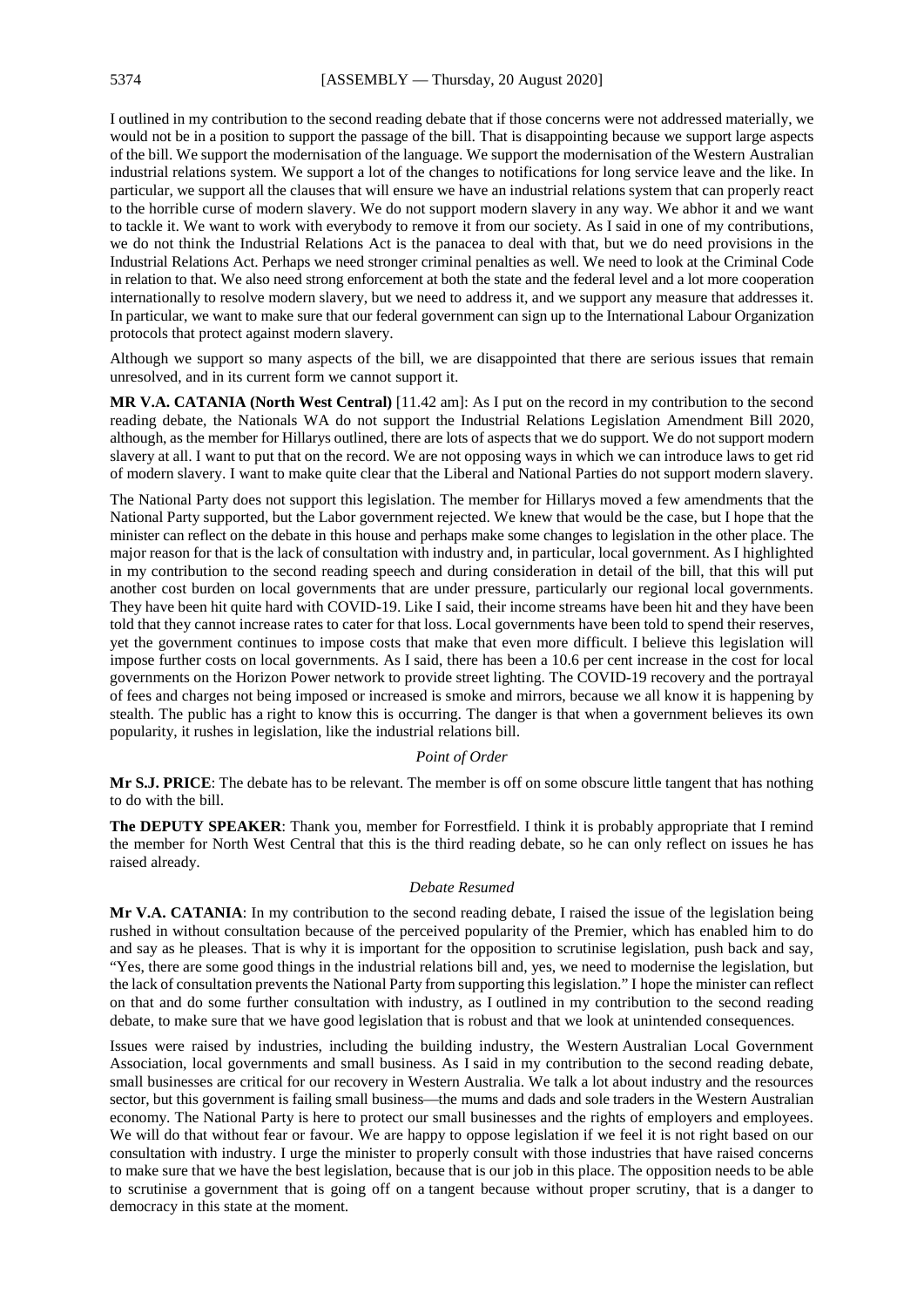**MR W.J. JOHNSTON (Cannington — Minister for Industrial Relations)** [11.47 am] — in reply: In the short time I have left to me, I want to first come to this rubbish about not consulting. On 22 September 2017, the inquiry was announced. On 18 February 2019, the wage theft inquiry was announced. On 11 April 2019, the final report was released with a detailed list of the recommendations we were going to take forward in the legislation. The Western Australian Local Government Association participated in a task force that I set up to design the words of the bill, but the member said that WALGA did not know about it; WALGA co-designed the legislation. On 6 December 2019, the outcome of the wage theft inquiry was announced. On 25 June, we introduced the legislation. On 3 July this year, we announced grants for combating wage theft. The wage theft inquiry consulted extensively. There were the interim and final reports of the Ritter review. I point out that organisations such as the Master Builders Association had extensive discussions with Mark Ritter in that process. They had extensive discussions backwards and forwards about details and got right down into the weeds. The idea that there was not consultation is a complete and utter furphy, and I reject it completely. It is the argument of the weak person when they do not have an actual reason to oppose something, so they say they were not consulted. It is not a genuine criticism of the legislation, and it is embarrassing for the Western Australian Local Government Association. It co-wrote the bill. It co-designed the bit of the bill that affects local government, so nobody should suggest that WALGA was not aware.

Effectively, the Liberal Party opposed three things, and the Nationals WA supported the Liberal Party. I will go through them in the reverse order. The first was the access of industrial inspectors to people's houses in extraordinary circumstances, and I have accepted that that could be clarified.

The second was the use of modern technologies by union officials. I make the exact same statement that I made earlier. I am looking forward to talking to people about what they want to see in the bill that will allow union officials to use modern technologies. As the member for North West Central outlined in quite some detail, there are already videos circulating around the place. That has nothing at all to do with this legislation. The problem of that happening today will not change with this legislation. Not one word of this legislation has anything to do with the issues raised by the member for North West Central. This is about how we will regulate what is already happening. I keep saying that I accept that we could do with some amendments in that space. It is not like the union movement is running to my door and saying that we are doing a really good thing. They are not saying that at all. If employer associations want to tell me the parameters in which the twenty-first century technologies should be used by union officials, they should do so. They cannot say that they are satisfied with the current arrangements, because they are all complaining about them, and the member for North West Central outlined those complaints in his contribution. That is the second issue that was discussed. I will leave aside local government.

The third issue was the question about the commission's capacity to lead the rewrite of the scope clauses. This is not a matter of controversy. I know that some organisations have spoken to the shadow minister about this, but the commission already has the power to take action under the existing act. I am indebted to the staff of the department, who tell me that the commission has had the power to take action on its own motion since 1925. I do not understand why anyone would suggest that a power that has existed for 95 years is a controversial change. Somebody has to be in charge of the process that will lead to the new clauses. There are two alternatives. The alternative that I have adopted is the same one that was adopted by Graham Kierath when he was then Liberal Minister for Labour Relations that is, to have the commission lead this process. I remember the Kierath changes because I lived through it as an industrial officer, so I will remind members that the Kierath changes forced every single award to be amended. This provision allows the commission to program it at its choosing. Eight awards have about 90 per cent of common rule coverage. They are the awards that we need to deal with because they are becoming unenforceable. Unless the employers are saying that they want them to be unenforceable, which perhaps is their agenda, something has to be done with the scope clauses. Who will lead it? There are two choices. If the Liberal Party wants me to do it, it should support the amendment it proposed in the other house, because that will be the consequence. But if the Liberal Party wants it done independently of my office, it should support what I have proposed, which means that the minister will not be in charge of the proposed rewrite. Remember, I am a section 50 party and can therefore propose amendments to every award. Let us see what would happen then. I could get the lawyers in and bury the private sector employer associations with evidence. If that is what they are asking me to do, fine, but I think they would prefer a system that they co-design and are in charge of instead of me.

I will finish on WALGA. Let me make it clear: no local government has ever said to me that it is opposed to this provision. I agree that WALGA has, but no local government has ever said it. In fact, local governments have told me that they support the proposal. The final issue is that it is not about whether we agree or disagree; it is about the facts. The facts are that local governments are not constitutional corporations. Let us understand what that means. I could take action to cancel those agreements through the courts. That would cost millions of dollars and tie up ratepayers' money. Instead, I have had WALGA co-design the transitional arrangements, and that is what we want to do.

At the end of the day, the Liberal Party can give as many platitudes as it likes about wanting to end modern slavery, but we will see how its members vote. If the Liberal Party votes against this legislation, we will hold it to account. On the genuine issues that have been raised with me during this debate—the first being the question of the right of entry of union officials and the second being the right of entry of the inspectorate into homes in exceptional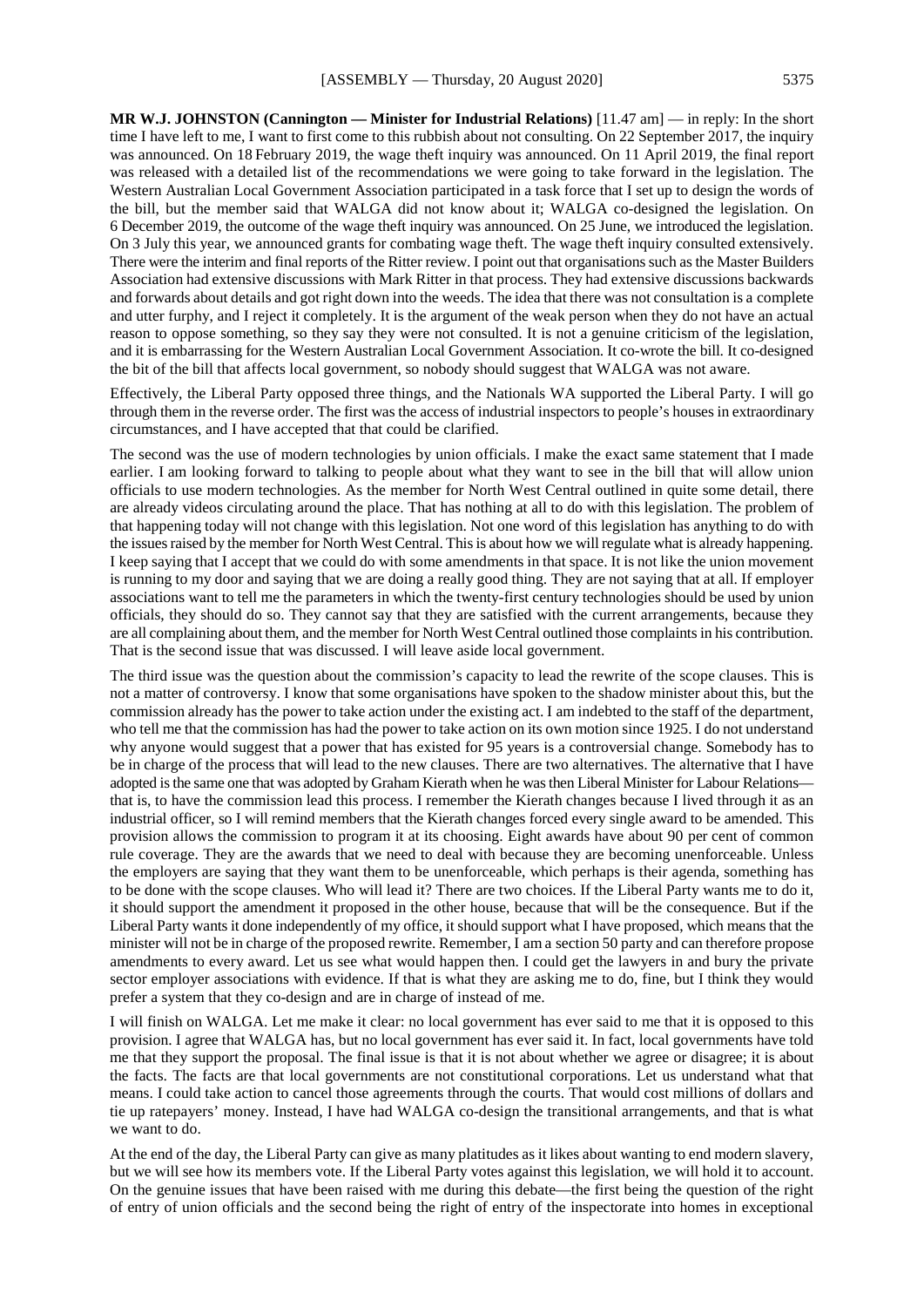circumstances—I am happy to talk about amendments and perhaps we will be able to suggest something between houses. But when Liberal Party members vote, they are either voting for action on modern slavery or against it. It is their choice—go ahead.

#### *Division*

Question put and a division taken with the following result —

Ayes (33)

| Ms L.L. Baker     | Mr W.J. Johnston  | Mr S.J. Price         | Mr C.J. Tallentire       |
|-------------------|-------------------|-----------------------|--------------------------|
| Dr A.D. Buti      | Mr D.J. Kelly     | Mr D.T. Punch         | Mr P.C. Tinley           |
| Mr J.N. Carey     | Mr F.M. Logan     | Mr J.R. Quigley       | Mr R.R. Whitby           |
| Mrs R.M.J. Clarke | Mr M. McGowan     | Ms M.M. Quirk         | Ms S.E. Winton           |
| Mr R.H. Cook      | Ms S.F. McGurk    | Mrs M.H. Roberts      | Mr B.S. Wyatt            |
| Ms J.M. Freeman   | Mr K.J.J. Michel  | Ms R. Saffioti        | Mr D.R. Michael (Teller) |
| Ms E.L. Hamilton  | Mr S.A. Millman   | Ms A. Sanderson       |                          |
| Mr T.J. Healy     | Mrs L.M. O'Malley | Ms J.J. Shaw          |                          |
| Mr M. Hughes      | Mr P. Papalia     | Mrs J.M.C. Stojkovski |                          |
|                   |                   |                       |                          |

Noes (17)

| Mr I.C. Blayney | Mr P.A. Katsambanis | Mr J.E. McGrath   | Mr D.T. Redman            |
|-----------------|---------------------|-------------------|---------------------------|
| Mr V.A. Catania | Mr Z.R.F. Kirkup    | Ms L. Mettam      | Mr A. Krsticevic (Teller) |
| Mrs L.M. Harvey | Mr S.K. L'Estrange  | Dr M.D. Nahan     |                           |
| Mrs A.K. Hayden | Mr R.S. Love        | Mr D.C. Nalder    |                           |
| Dr D.J. Honey   | Mr W.R. Marmion     | Mr K.M. O'Donnell |                           |

Question thus passed.

Bill read a third time and transmitted to the Council.

# **HON BILL GRAYDEN, AM — 100TH BIRTHDAY TRIBUTE**

*Motion*

# **MR M. McGOWAN (Rockingham — Premier)** [12 noon] — without notice: I move —

That this house congratulates Hon Bill Grayden, AM, for reaching the major milestone of his 100<sup>th</sup> birthday on 5 August 2020 and acknowledges his service to Western Australia.

It is a pleasure to be here today to acknowledge the achievements of a long-serving member of this place, Mr Bill Grayden, who is in the Speaker's gallery this afternoon. Although this place often reflects on the lives and successes of its members, it is rare that the subject matter is in the gallery to hear those reflections in person. It is lovely to acknowledge someone during their lifetime.

Bill Grayden has undoubtedly lead a big life. He has been a soldier, parliamentarian, miner, author, documentarian, campaigner, journalist, mechanical engineering apprentice and real estate agent. He undertook the last of his three occupations before the age of 20.

In his own words, Mr Grayden is a true family man. His life revolves around his family. He is husband to Betsy, father to five sons and five daughters, grandfather to 34 children, great-grandfather to 37 great-grandchildren and great-great-grandfather to one!

Bill has fit a lot into his 100 years on this planet, a great deal of it in service to the public of Western Australia, including more than 39 years as a member of the Legislative Assembly and one-time father of the house. He is a very notable and well-known Western Australian. It is hard to know what to focus on in Bill Grayden's life. Perhaps most notable is his war service. Indeed, I saw and spoke to him last weekend at Kings Park at the Returned and Services League of Australia event for the Victory in the Pacific Day, which marked the end of the Second World War and the close of hostilities in one of the largest and most brutal theatres of war the world has ever seen. Mr Grayden, like many young Western Australians, misled the authorities about his age to enlist in the Second World War; not only that, but he changed his name to do so. He wanted to enlist in the 2<sup>nd</sup>/16<sup>th</sup> because his father has been in the 1st/16th. Despite desires to be a stretcher-man, he instead found himself in officer training. He served in Syria in the fight against the Vichy French and the Foreign Legion. His battalion narrowly avoided being captured in the Fall of Singapore. He served in New Guinea, including on the Kokoda Trail and the Ramu–Markham Valleys campaign. He also served in Borneo and was on patrol behind enemy lines when the war finally ended. But his services to his nation would not end there.

Bill Grayden would go on to serve in both the commonwealth and Western Australian Parliaments, jumping between the two. His election to federal Parliament as a Liberal in 1949 marks him as one of the last, if not the last, of that generation of MPs known as "Menzies' men". Bill Grayden was famous for using his position in public life to campaign for causes. He was a part of a long tradition of "Independent Liberals" and whether inside or outside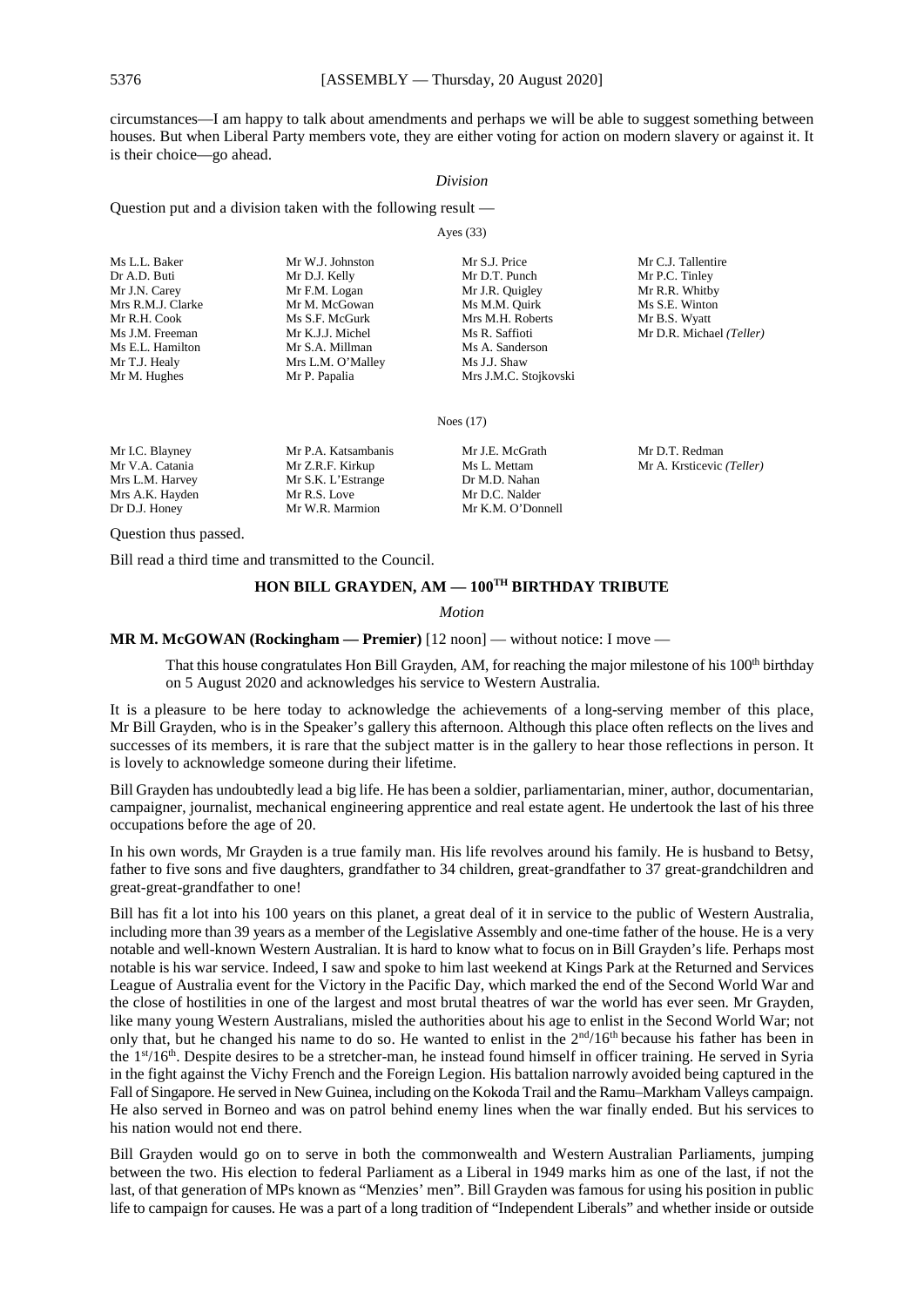the official Liberal Party tent, I have no doubt that he constantly created headaches for Liberal Party leaders! But despite his outspoken nature, and unlike many modern day "rebels", in his reflections on his time in public life he is extremely complimentary of the leaders of the day, whether those leaders were Chifley, Menzies, Brand, Tonkin or Court.

Bill strikes me as the kind of person who wanted to do good in his time in public life. His documentary and book about Aboriginal Australians in central Australia, stemming from his participation on an expedition looking for the famed Lasseter's Reef, not only forced the commonwealth to acknowledge that the land was not uninhabited, protecting the Ngaanyatjarra from the fallout of nuclear weapon tests, but also helped to change attitudes across the nation to First Nation peoples, which would be crucial for the success of the 1967 referendum.

Bill was a famous campaigner. He campaigned against the relocation of the Barracks and for the preservation of the Nullarbor Plain. He campaigned for the Narrows Bridge, which was notable given he was the member for South Perth. He loved election campaigns, and if members listen to his oral history with the Parliamentary Library, they will learn that he took great pleasure in beating his opponents, whether Labor or Liberal.

Bill was a minister in the Charles Court government across a number of portfolios. Perhaps most notable was his time as the education minister when he was involved in the establishment of the health education curriculum in Western Australian schools and in the establishment of Tuart and Canning Colleges, not to mention the introduction of performance-oriented courses of music, dance and drama at the Western Australian Academy of Performing Arts in Mt Lawley. Ultimately, he served in this chamber for 39 and a half years. It is a long chapter in a remarkable story, one with far too much detail to go into in the short time I have today—his family details, achievements in the private sector, his retirement and so on, not to mention the countless more instances of advocacy on behalf of causes and groups. I went back to when Bill was first elected to this place in 1947 to the former electorate of Middle Swan and to his maiden speech. As members know, it is normal to tell the chamber a little bit about yourself, to tell your story, in your first speech. Mr Grayden chose not tell the story of how he came to be here. Instead, he got stuck into the issues affecting his electorate, mainly housing, and got into arguments with members on the opposite side during his inaugural speech! That was as clear a sign as any that Bill was outspoken, passionate, focussed on the issues before him, not to be trifled with and not focused on personalities or himself. It is fitting that we get to tell his story today while he is here with his family.

On behalf of the government of Western Australia and the state Parliamentary Labor Party, I thank Mr Grayden for his services to this state. Thank you very much, Bill.

**MRS L.M. HARVEY (Scarborough — Leader of the Opposition)** [12.08 pm]: It is my great pleasure to contribute to this motion to honour the service of Mr Bill Grayden.

Bill Grayden was born on 5 August in 1920 in Bickley, the son of Leonard Ives, a mine manager and grazier, who had served with the 1<sup>st</sup>/16<sup>th</sup> battalion and been wounded at Gallipoli. His mother, Ethel, was the daughter of Nat Harper, former Liberal MLA for Beverley and Pingelly from 1910 to 1914, a mine manager and founder of Winterbottom Motor Company. After his parents divorced, Bill and his elder sister and younger brother took their stepfather's surname, Grayden.

The family lived in Britain from 1925 to 1928 and in Victoria from 1929 to 1937, where Bill attended school, wrote articles for a sports magazine and *The Bulletin* at the age of 14 years, and became a real estate subagent at 15 years of age. He returned to Western Australia in 1938 and did a course in mechanical engineering at Perth Technical College and then an apprenticeship, followed by employment at Winterbottom Motor Company.

Bill sought to enlist at the outbreak of World War II, but was rejected. He then succeeded in 1940, when he put up his age and changed his name from Wilbur to William and joined the  $2<sup>nd</sup>/16<sup>th</sup>$  Battalion. He was almost immediately made a lance corporal and was selected to attend Officers Training School at Bonegilla in New South Wales, where, after three months, he graduated as a lieutenant. In 1941–42, he served with the  $2<sup>nd</sup>/16<sup>th</sup>$  in Syria, where the Vichy forces, including the French Foreign Legion, were defeated.

Bill Grayden was recalled to Australia and then sent with the rest of the 21st Brigade to fight the Japanese in Papua in August 1942. He was part of over three weeks of the continuous fighting withdrawal along the Kokoda Track. Three battalions, each with fewer than 600 men, had defeated a larger Japanese invading force, with the 2<sup>nd</sup>/16<sup>th</sup> afterwards mustering only 143 fit men from an initial 550. Bill was the only surviving officer from the  $2<sup>nd</sup>/16<sup>th</sup>$ Brigade Hill bayonet charge against an entrenched, encircling enemy that cost 65 casualties. Later at Ioribaiwa Ridge, he was knocked unconscious by a 15-inch shell that landed just two feet away.

The 2<sup>nd</sup>/16<sup>th</sup> was later back in action at Buna-Gona; the Ramu–Markham Valleys campaign of 1943–44, when Bill was promoted to captain; and the July 1945 landings at Balikpapan in Borneo. When hostilities ended, he was posted to Celebes, where he exercised major responsibility in the repatriation of surrendered Japanese troops. It was not until February 1946 that his military service ended.

Bill Grayden worked as a freelance journalist in Perth and became an active member of the Liberal Party. At the September 1946 federal election, he stood as an Independent Liberal for the seat of Swan, which then comprised the northern wheatbelt and the outer suburban areas of Bayswater and Guildford–Midland. With minimal resources,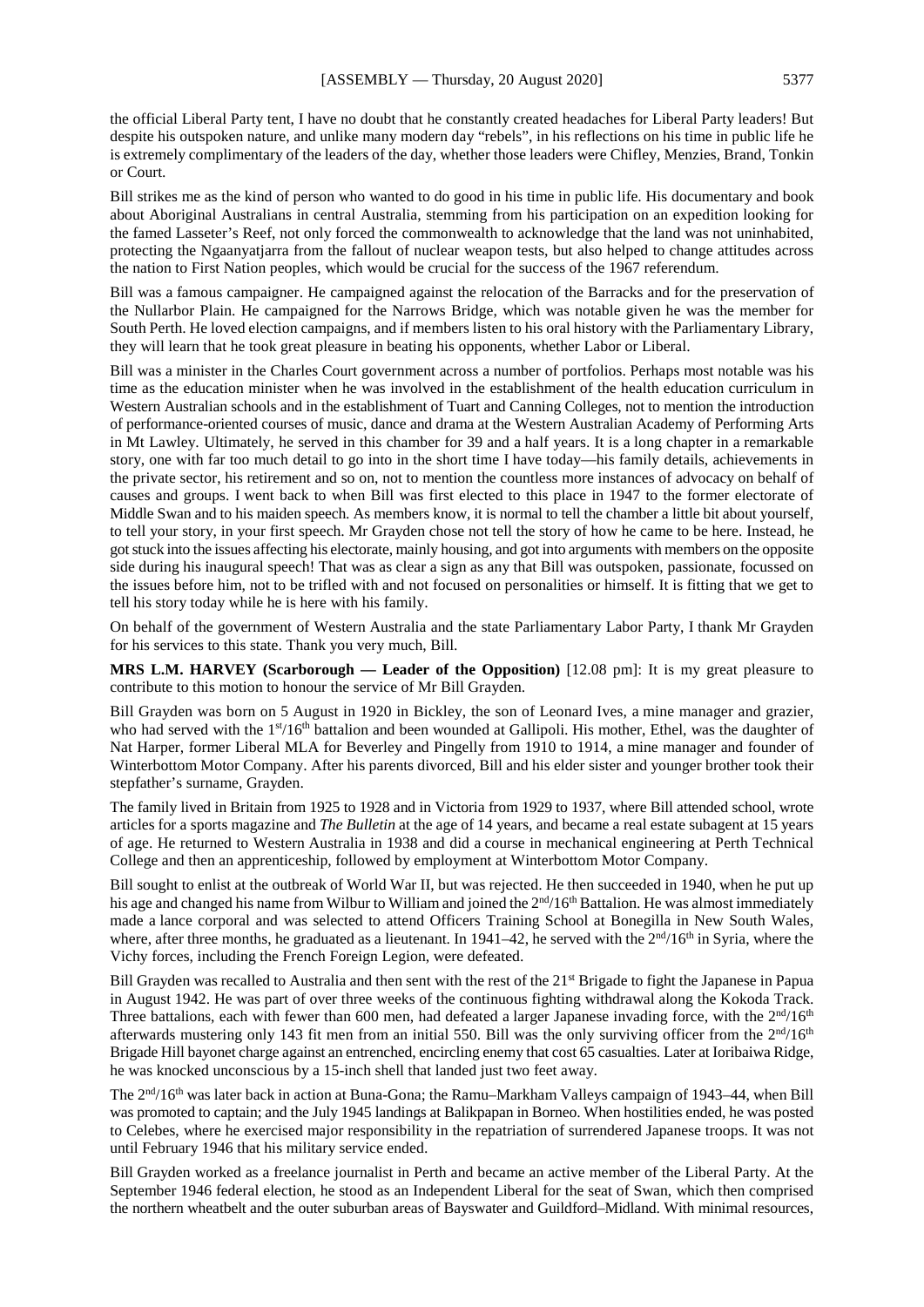he polled 12 856 votes, or 23.2 per cent of the total, and his preferences enabled the Country Party candidate to regain the seat from Labor by 240 votes. Swan was the only coalition victory in Western Australia in an otherwise disappointing national election result.

At the March 1947 election, Bill contested the Legislative Assembly seat for the district of Middle Swan for the Liberal Party. This included such outer eastern suburbs as Bayswater, Belmont and Greenmount. Vigorous campaigning and the distribution of Country Party preferences resulted in a 51-vote victory over a long-serving Labor incumbent, delivering a vital seat that enabled the McLarty Liberal–Country Party coalition to form government after 14 years in opposition. At the age of 27 years, Bill Grayden was the youngest member of state Parliament and dealt with such major problems as unemployment and housing shortages. He was prepared to break ranks with his colleagues on issues such as the appointment of a state Ombudsman and banning cigarette advertising.

July 1948 saw his wedding to Betsy Chadwick, a long and happy marriage that resulted in five sons and five daughters.

On 27 October 1949, with the state election due in early 1950, he resigned from the Legislative Assembly, without causing a by-election, to recontest the federal division of Swan at the December election. A major redistribution had transformed Swan into a Labor-leaning suburban seat that comprised the subdivisions of Bayswater, Midland, Belmont, Victoria Park and South Perth. Bill Grayden won the seat by 2 122 votes, with 52.4 per cent of the vote and a swing of over 11 per cent. He polled well ahead of the candidate on the coalition Senate ticket, an indication that the Liberal Party could not have won Swan without his personal vote. In 1951, he retained Swan with a further swing in his favour.

As a federal member in the early 1950s, Bill had to endure 14-hour air journeys and had to sometimes maintain his young family in a Canberra hotel. He successfully campaigned for the lifting of the export ban on manganese, leading to the establishment of mines in the Pilbara. He became an advocate for Aboriginal rights, campaigning for improved conditions in Laverton and Warburton and opposing the forced removal of children. In 1953, he wrote and published *A Nomad was our Guide: The story of a journey through the land of the Wongi—the Central Desert of Australia—1953*.

At the 1954 federal election, Bill Grayden narrowly lost Swan after heavy enrolment growth. Although a subsequent redistribution improved Liberal prospects in Swan, his growing family led him to focus on the state district of South Perth, where the Liberal MLA was not recontesting the 1956 state election. Unfortunately, a long-serving branch secretary had locked up the Liberal nomination and Bill contested South Perth as an unendorsed Liberal. In those days, there was a firm Labor vote in South Perth, ensuring that its candidate did not finish third, with its preferences then going against an endorsed Liberal. It has been said that because the ALP resented Bill's successful campaigning in its former strongholds, it contested the seat to reduce his chance of success. However, in a tight contest, Bill Grayden edged ahead of the endorsed Liberal by 260 votes to defeat Labor on Liberal preferences. It was to be the last time he needed preferences or was at serious risk of defeat at any election.

Three years later, in 1959, Bill Grayden was re-elected in South Perth by 837 votes, with 54.5 per cent of the vote, in a straight fight with a far more credible Liberal opponent. Soon afterwards, the Liberal Party invited Bill to rejoin it as part of the coalition government led by David Brand. Bill's commitment to the people of South Perth saw him re-elected 11 times. His last contest in 1989 gave him another absolute majority and a final vote of 61.3 per cent. Altogether, over 47 years, he has fought 13 state elections and won them all, as well as four federal contests, and he fought every one of them as a true Liberal, even when denied endorsement.

On the election of Sir Charles Court's government in 1974, Bill served as Minister for Labour and Industry; Consumer Affairs; and Immigration until 1978. Between 1980 and the retirement of Sir Charles in 1982, he was Minister for Education; Cultural Affairs; and Recreation. He was a conscientious and deeply loyal minister. From 1986 until his retirement in 1993, he was father of the house. Bill Grayden is remembered not so much as a fluent and polished debater, but as a forceful and passionate one. In earlier years, he had been ahead of his time in his sympathy for Aboriginal people.

In 1994, he was awarded membership of the Order of Australia for his services to the Parliament and the community. In retirement, Bill has continued to support his local community, serving on the Manning Senior Citizens Centre board of management from 1985 until 2009. He has been president of the 2<sup>nd</sup>/16<sup>th</sup> AIF Association and has assiduously attended Anzac Day and other commemorative events, honouring fallen comrades and supporting veterans.

In preparing for today, I went back to Bill Grayden's inaugural speech in this place, and I would like to quote from his offerings at that time, bearing in mind that we are talking about a 27-year-old man in 1947. These are some of the things that Bill had to say —

If I can on some occasions in this House direct the attention of members to iniquities existing in our society, to cases of hardship and want, and ways and means of increasing the health and happiness of our people, I shall feel justified in having the confidence of my electors.

He then went on in his speech to detail the plight of an Aboriginal family with four children who were living in a tent in August, in the middle of winter. It was not a waterproof tent and it had no fly. Bill Grayden went to work on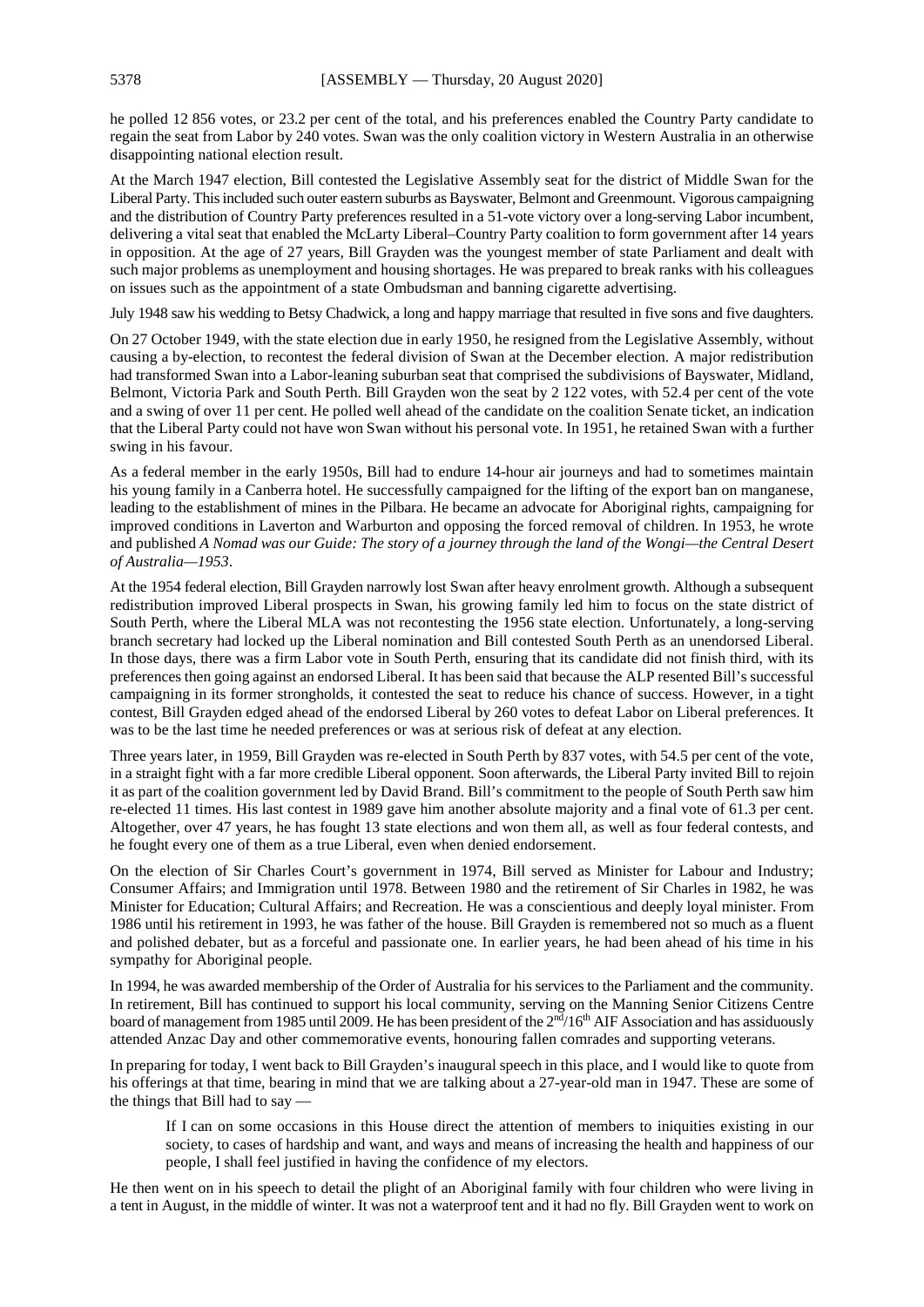trying to find accommodation for that family and he found accommodation for them in the backrooms of an unused ex-RAAF hall. The one thing that Bill was really moved by was the attitude towards that family by members of the community who did not want them in the tent. The local roads board was going to dismantle the tent and, as a result, the seven-year-old child in that family—the mother was in hospital having another baby—had to run to East Perth to tell his father that their tent was going to be dismantled and that they would have nowhere to sleep that night. As a result of their plight, Bill stepped in and found them accommodation. In doing so, the community was outraged that these people of colour, as they called them back then, were living in that ex-RAAF hall. What Bill noted, though, was that the school principal at the time said that those children always turned up to school impeccably dressed, and very good scholars, because their father understood the importance of an education. Bill said about the attitude towards the Aboriginal people in this country at the time —

The biggest thing we can do for them is to judge them by their worth and not by the colour of their skin. It does not lie within the power of Governments to direct the attitude of individuals towards these people.

Bill went on to talk passionately about housing, the plight of age pensioners in this state, and problems with housing, drainage and transport. Yes, he also called to account a member of the other side who had derided the principle of soldier preference. Bill challenged that, and he was challenged back, but he stood his ground.

In closing, it was outstanding that a 27-year-old man in 1947 would stridently hold the views that he held about the first Australians. I am very, very proud as Leader of the Liberal Party in this state Parliament to say to this Parliament that it was the 100-year-old man who is sitting in the public gallery who at the age of 27 had the bravery and courage to bring forth those views to this place and to campaign for the rights of the first Australians, and others, as part of his 46 years of service to our community.

Congratulations, Bill. It is a great honour to share this motion with you.

Members: Hear, hear!

**MR R.S. LOVE (Moore — Deputy Leader of the Nationals WA)** [12.21 pm]: Mr Speaker —

**The SPEAKER**: Leader of the National Party. Sorry, member for Moore. There must have been a coup overnight!

**Mr R.S. LOVE**: Rumours of a changeover are much exaggerated!

It is a great pleasure to be here today, on behalf of the National Party, to speak on this motion to congratulate Hon Bill Grayden on having reached the major milestone of 100 years of age on 5 August, and to acknowledge his great service to Western Australia and to the nation as a whole.

Mr Grayden, on behalf of the National Party, we give you our sincere congratulations. It is a great honour to meet you today, and also to meet your son, John, in the chamber. John is one of 10 children, so not only have you made a tremendous contribution to the state through your political service and your service in war, but also in terms of the population of this state you have done a tremendous job.

Before entering Parliament, Bill Grayden enlisted to serve Australia as a 20-year-old. As we have heard, he served in the Middle East, Singapore and New Guinea. He was one of those men who halted the Japanese advance on the Kokoda track, men who will always be revered in this nation as heroes. I cannot even begin to imagine some of the wartime conditions that Bill and his fellow troops endured, but I thank each and every one of them for their service to this country—a debt that we all owe.

Hon Bill Grayden had a wonderful and vast political career, the longest of any serving member, with 43 years across both state and federal Parliament. He commenced as member for Middle Swan in the Legislative Assembly, and in 1949 he was elected to the House of Representatives as the member for Swan at the return of Sir Robert Menzies to government. He held that seat until 1954. In 1956, he returned to this place as member for South Perth, and he held that seat until his retirement in 1993. Bill Grayden served multiple terms as a member of this Parliament, including as a minister in the government of Sir Charles Court, holding at times the portfolios of labour and industry; consumer affairs; immigration and tourism; and education, cultural affairs and recreation. As we have heard, from 1986 until 1993, he was the father of the house.

Bill was a metropolitan member of Parliament, but he was very close to his grandfather, Nathanial Harper, who was a regional member of Parliament and was, as we have heard, the member for Beverley and Pingelly from 1910 to 1914. Perhaps the influence of his grandfather as a regional member helped form the foundation of his strong advocacy for Aboriginal rights and welfare, particularly for those in the Laverton and Warburton desert areas.

Bill was also a very strong supporter of opening up the trade for magnetite, a commodity that has been much in the news of late, and one that is being extracted across regional Western Australia and is trading at a strong price today.

Bill has been referred to as a strong contributor to this Parliament. He was somewhat of a rebel at times, crossing the floor to vote on issues that he believed in. It became clear that he was dedicated to serving his community and its interests, rather than succumbing to the pressures of party politics. He was also described as winning the unwinnable elections, and as a tremendous campaigner. I add that his length of service indicates that he was a true champion of the political game.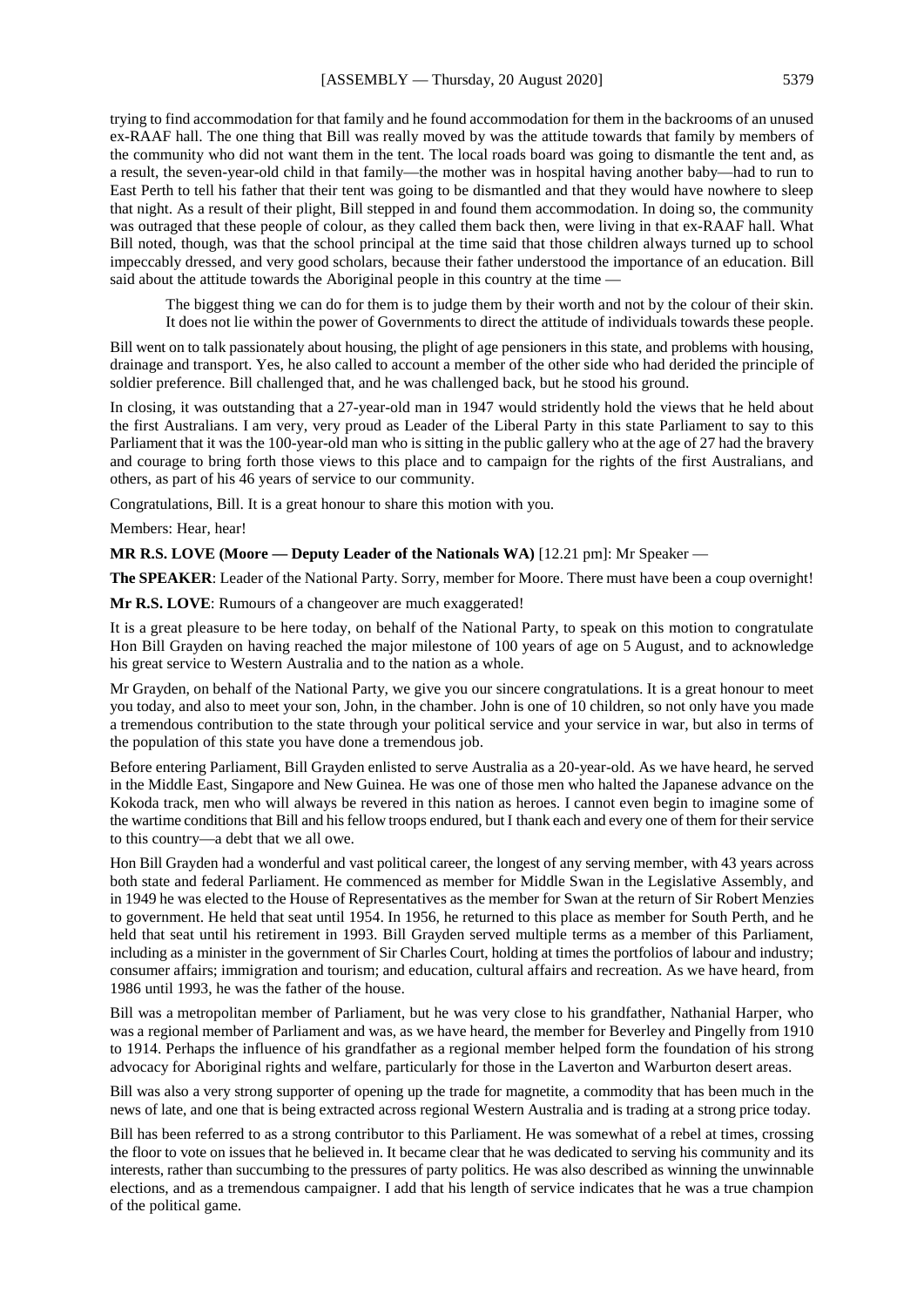Mr Bill Grayden, your milestone is incredible—a life and a career that spans so much of the history of our state and our nation. You were born into a community and a family that was still touched by World War I, with your father a Gallipoli veteran, and a country that was just coming to terms with the aftermath of that affair and the hideous pandemic of the time, the Spanish flu. You grew up through the Great Depression. You fought for this nation in its darkest hours. You were a huge contributor to the development of our nation since the war. You served alongside political giants like Menzies and Billy Hughes. You were in Parliament with state giants like Sir Charles Court and David Brand, and the Tonkin and Hawke premierships also occurred when you were in this Parliament.

Your 100 years comprises 36 525 days, 876 600 hours, and 52 596 000 minutes. On behalf of the National Party, I heartily congratulate you, and also your family, who are obviously looking after you very well, and I wish you many, many more enjoyable years, hours and minutes ahead.

Members: Hear, hear!

**MR J.E. McGRATH (South Perth)** [12.26 pm]: As the soon to be departing member for South Perth, in March next year, it gives me great pleasure to support this 100th birthday congratulatory motion for Bill Grayden. Since 1956, there have been three members for South Perth in the Legislative Assembly of Western Australia. That is three members in 64 years. It is my great honour to be a member of that trifecta. But I have to admit I have only a small part in that trifecta, because of those 64 years, the service of Bill Grayden, who turned 100 years old on 5 August—yesterday fortnight—outdid the other two members of that trifecta. Bill Grayden served the electorate of South Perth from 1956 until 1993 before his retirement, and he preceded the election of Phillip Pendal, who served from 1993 until 2005, and my own term of service, which began in 2005. So despite Phil and me representing South Perth for more than three terms—that is, 12 years, and 16 years—we were dwarfed by Bill's tenure of serving South Perth for 37 years. Coincidentally, Bill worked as a freelance journalist after serving in World War II, and wrote sport for *The West Australian*, something I did not realise, so I may be following in his footsteps in some regard as a former sports writer at *The West*.

Bill and his late wife, Betsy, had 10 children and have more than 70 grandchildren and great grandchildren. This is not just a matter of reading a biography. Wherever I go in South Perth, I see members of the Grayden clan. I see Bill's children and grandchildren when I go to the local footy club, or to schools. I see the name Grayden at end-of-year school events. Bill, you have certainly left your mark in the City of South Perth.

Bill's achievements in South Perth are many and varied. Perhaps the most telling was in his first year as the member for South Perth, when as the local member he put his support behind a group of protesters. It was not unusual for Bill to be a protester when there was something that he believed in. Back then, when the Narrows Bridge and Kwinana Freeway were being planned, the Old Mill was going to be a victim of the development. It was going to be knocked down and relocated so that this freeway could go through. This led to a lot of resentment among the people who lived there, and Bill Grayden was a champion for that cause, so much so that the Minister for Works, John Tonkin, wrote in May 1957 to the Historical Society of South Perth to advise it, "If you restore the mill and the adjacent cottage, we will not demolish them." The freeway was moved to go around that wonderful building, the second-oldest industrial site in Western Australia, the Old Mill, which still stands in that position. That is a perfect example of a local member standing up for something in his community and the government of the day listening.

Bill also spoke about the freeway that was to become the Perth to Mandurah freeway—back then it was called the Perth to Kwinana highway—and Bill was concerned about the route that it was about to take. In Parliament, he said, according to *Hansard* —

The highway is to run along the foreshore adjacent to the existing Melville Parade. I would like to emphasise to the Minister for Works that … the highway should not run too close to residential areas. The residents of South Perth have already presented a petition in regard to that matter to the South Perth Municipal Council and the municipality endorsed the principle of it.

Bill continued —

On the other hand, a certain amount of reclamation could be done and the road could be put well away from the homes.

Lucky it was back then, Bill; you might not have had much luck with it today! He continued —

It might cost a little more to reclaim a certain portion of the river foreshore, but it would be more desirable from the point of view of the residents of South Perth.

The freeway went through and it was not right alongside the back doors of the people who lived on Melville Parade.

Bill also fought hard to save Como Beach. As Bill said in Parliament —

Many thousands of children use the beach each year and accordingly we are anxious to see a beach at least equal to the present one built at Como, when the present road is completed.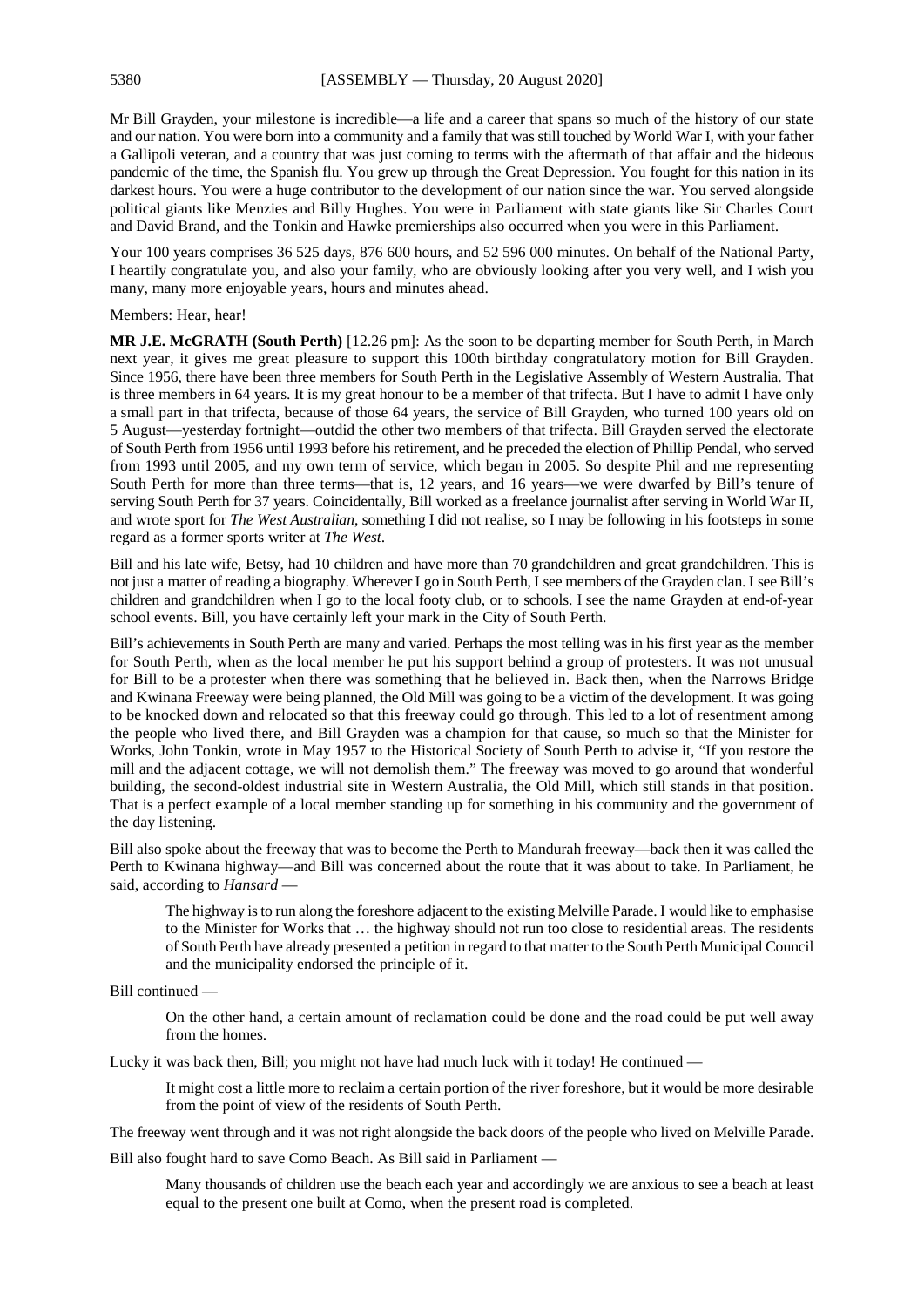Unfortunately, Bill did not have a win on that one. A year later, in August 1957, the first permanent bridge pile was driven into the riverbed. Sadly, something had to go, and Como Beach was not able to be successfully replicated, which is still something about which the people of South Perth feel they got a raw deal.

In 1959, Bill became a founding member of the South Perth Senior Citizens Centre, and he served on the board of management for 50 years, including 44 as president. I was at the centre on Tuesday when they held a special 100-year commemoration for Bill. They invited two other local residents, a lady who is 99 and another lady who is 101, so, along with Bill, those three people had a collective age of 300 years. If it was divided up, it was an average of 100 years. It was a fantastic moment to see Bill being so recognised by the local people.

As has been mentioned earlier, Bill was also a founding member of the Manning Senior Citizens Centre and served 25 years on its board. In 1994, Bill was recognised for his lifelong service to the community with the award of the Member of the Order of Australia, AM, and he was also awarded Honorary Freeman of the City of South Perth.

Bill, as someone who followed you to become the member of South Perth, I always said it was a hard act to follow. You have done an amazing job and I am really proud and pleased that the Parliament is recognising you today.

Members: Hear, hear!

**MR S.K. L'ESTRANGE (Churchlands)** [12.33 pm]: Hon Bill Grayden, happy birthday. What a fantastic and remarkable contribution to the state of Western Australia and to our nation. I first met Bill back in 2007, when I was fresh back from a year at the Australian Command and Staff College, the new commanding officer of the 16<sup>th</sup> Battalion. My regimental sergeant major called into my office and said, "Sir, the old diggers of the 2<sup>nd</sup>/16<sup>th</sup> want to meet you." Clearly, they wanted to suss me out. It was actually here, Bill, that you invited me to Parliament House with you and some of your remaining Kokoda vets to have a chat and a lunch where I could listen to you, and you and your friends could share with me your recollection of battles in the Middle East and in New Guinea. There were stories of your near misses. You will recall that you shared many stories with me, including the amazing story of your mate Keith Norrish, who received a machine gun burst to the chest that deflected off a steel mirror and a wad of 17 letters from his wife to be, which helped prevent a fatal wounding. It took him six days to get down the track, and he still lived to the age of 95. You guys are made of something special. It is quite remarkable.

Back then, when I was in 16<sup>th</sup> Battalion, you and your mates kept in touch with the battalion. You set up a special scholarship to send young soldiers off to 16<sup>th</sup> Battalion battlefields to help them understand the history of the battalion and the importance of that unit to yourselves and, of course, to them. I also recall the small group fireside chats that the old diggers would have with the young diggers, sharing stories and gaining that sense of culture and love for the battalion. Of course, it is easy to understand why Bill is so fond of his old  $2<sup>nd</sup>/16<sup>th</sup>$  Battalion. His father was a member of the 1st/16th Battalion back in World War I serving at Gallipoli. He was shot in the chest, repatriated to Australia, and lived well into his 70s. These were tough, tough people.

Bill, as mentioned by many here today, your legacy is significant. The fact that you have 82 direct descendants is quite remarkable, as is the fact that you have a parliamentary career spanning 44 years, mainly state with some federal. This is an amazing amount of service to the country. In fact, as I was listening to the member of South Perth talk about your time as the member for South Perth, I realised that my father was a schoolboy at Aquinas College in your electorate, as was I, so you were there as the local member through two generations, and many others who went to that school in the South Perth electorate have probably passed through this place.

For me, the most significant aspect of our celebrating your  $100<sup>th</sup>$  birthday is recognising the contribution you made for us as Australians in that Kokoda Track campaign. We should never, ever forget what you and your mates went through. We understand that at the time, Australia was in the grip of panic as the Imperial Japanese Army was sweeping through southeast Asia. We had the fall of Singapore. It was not supposed to fall. It was going to hold the Japanese imperial force; it did not. It fell very quickly in February 1942, and then Darwin was bombed in the same month. We had your division, the 7<sup>th</sup> Division, recalled back from the Middle East to try to help stem the flow, and you are famous for that, of course, with Brigadier Potts and the 21<sup>st</sup> Brigade. In the context of army units, it was that very small force of the 21<sup>st</sup> Australian Infantry Brigade with you and the 2<sup>nd</sup>/16<sup>th</sup> Battalion stopping a 15 000-force Japanese advance on that track towards Port Moresby, while Australians back here worried that if New Guinea fell, Australia was next.

They were very difficult and challenging times. You and your mates faced ferocious battles, bayonet charges through thick jungle, and you and your men had to fight your way out of a Japanese encirclement at Mission Ridge. At the end of the campaign, the Japanese had been defeated, and I am advised that only 143 fit soldiers of the  $2<sup>nd</sup>/16<sup>th</sup>$  Battalion remained out of the starting 550. Lucky for us, Bill Grayden was one of them. Of course, you went on to serve your country as a fantastic local member of Parliament, a minister, and a real flag-bearer to stand up for people and to look after them.

Bill, on behalf of all the soldiers out there, we congratulate you on your 100<sup>th</sup> birthday. We thank you for your service to our state and, of course, to our nation. Congratulations.

Members: Hear, hear!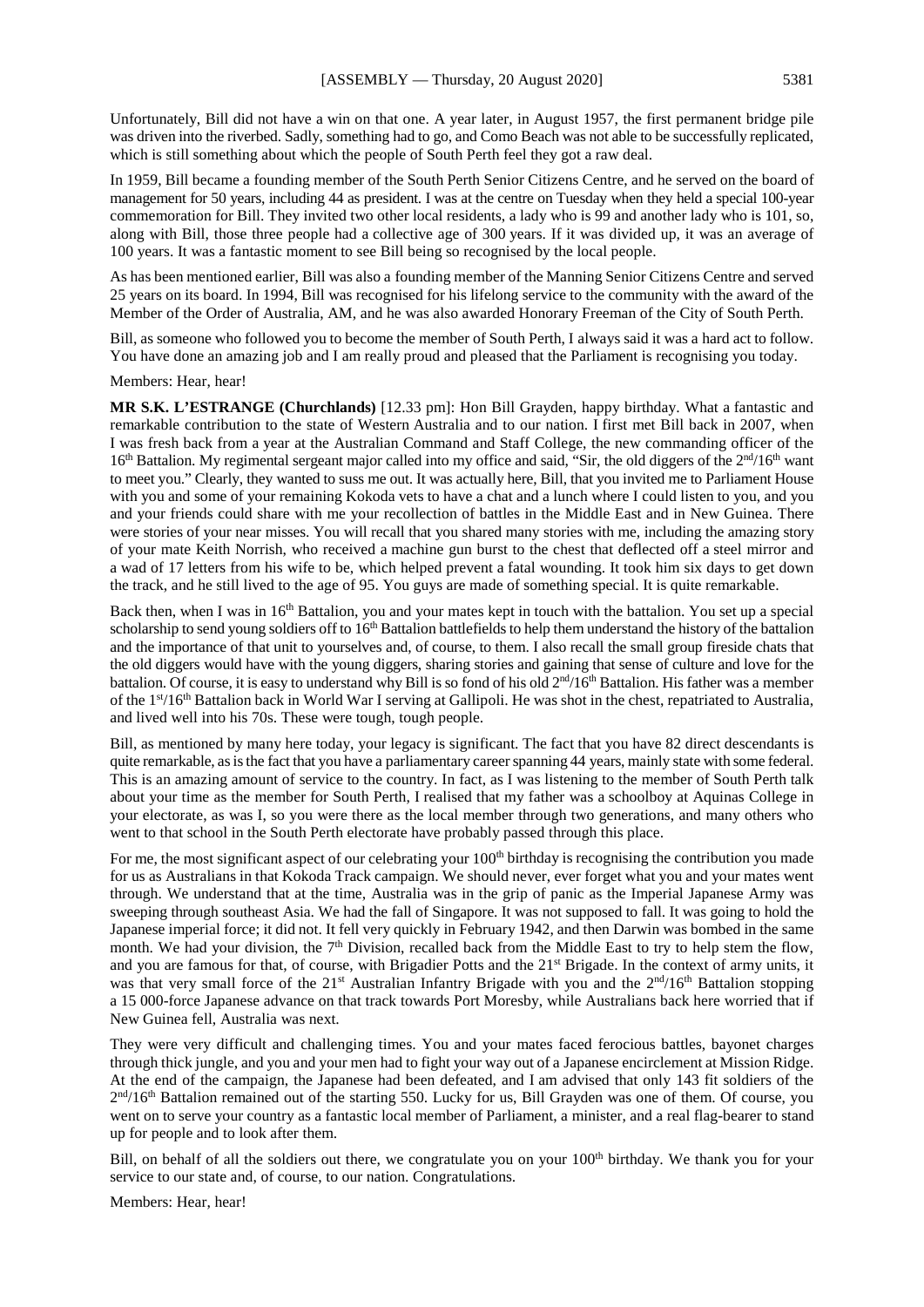**MRS M.H. ROBERTS (Midland — Minister for Police)** [12.38 pm]: Congratulations on your 100th birthday, Bill Grayden—100 years old on 5 August this year. That in itself is a fantastic milestone. Unfortunately, in this house, we do not have both sides reflect positively on the contribution of a member of Parliament generally until we get to a condolence motion. In the 26 years that I have been here, I do not recall having had a motion for someone's birthday before, but a 100<sup>th</sup> birthday milestone is certainly one to be celebrated. I congratulate you for the contribution that you have made to the Parliament of Western Australia and to the community of Western Australia.

The member for South Perth is not the only one who, as we heard today, followed in Bill Grayden's footsteps. Bill Grayden represented the whole of my electorate, including Guildford, Midland, up to Greenmount, Hazelmere and beyond, including Bayswater and a much broader area of Swan. He represented a huge area. In those days, it would have been very rural. You would not have had to go to Beverley to have that rural experience. Indeed, over 20 years ago when I first got to know the people in the Hazelmere community, it certainly felt like I was in a very rural place there. My children made comments like, "Mum, you've got kangaroos in your electorate!", which was a very exciting thing. It was a very broad area.

Often, when I congratulate someone on their 100<sup>th</sup> birthday, if someone else has not already asked, I ask, "What's the secret of your longevity?" I have had some very interesting answers over the years, but having listened to the contribution that Bill Grayden has made, I think there is one very clear secret to his longevity—that is, a very active life. He has made a huge contribution to the community. In everything that he has been involved with, he has not been a bystander; he has been an integral part of it. That kind of community and family engagement clearly has to have been a major factor in him coming up to 100 years. Because of that connection with my electorate, I have met many of Bill's descendants, including Julie, and others who have made a significant contribution to communities and suburbs in my electorate. I also know his granddaughter, Natasha, who is also a journalist.

Congratulations on behalf of the whole community, especially those of us involved in the Midland area. Your contribution is still recognised. As it is for many of us, your biggest legacy, without doubt, is your five sons, five daughters, and all of the grandchildren. Your legacy will live on.

**MR P.C. TINLEY (Willagee — Minister for Veterans Issues)** [12.42 pm]: I rise as the Minister for Veterans Issues of the government of Western Australia to conclude the motion before us today congratulating Hon Bill Grayden on his birthday and his service. We have heard of a life of connection, continuity and intersection. Every speaker that has got up has talked about the lives and the issues that you have touched, and I think that none of us in this chamber, if we look hard enough, would not be able to find some kind of connection between our electorates, our issues, and, indeed, our people.

I also rise as a veteran to represent not my party but the many veterans who have come through this place. Members might not be aware of this, but we pass by it many times every single day. There is a board out there, and it contains the names of 60 members of this place who served in the Second World War. Four of them served in the First World War and the Second World War. It is a significant contribution. As a veteran myself, and a former Army member—in fact, my first unit, Bill, was the  $16<sup>th</sup>$  Battalion when I first joined the reserves—I am often asked, "What are the lessons that you've learnt that carried you from your military service to political service?"—that is, apart from, as they see it, public service in a different uniform. I was reading through Bill's oral history and I marked some similarities, connections and intersections with my own life and, I am sure, any others who have served in the military would understand the sort of stories and issues that are raised in military service that you carry over. One is certainly perseverance, and we heard about that in your military service. Another is a singularity of thinking. We heard about that through the issues that you champion. But there is also good judgement. Good judgement is something that you learn from bad experiences, and you are no different. As other members have said, your commitment and service on the Kokoda Track is emblematic of the resilience that you and your generation showed. I read one excerpt with some interest about when you were fighting the withdrawal along the Kokoda Track back to Port Moresby. For those who are not familiar, being in command of a withdrawal is singularly the hardest thing to do. You have fear; you have casualties; you are running out of supplies and you are folding back. Morale is the biggest issue. To lead in those circumstances is typically very hard. In the jungles of Papua New Guinea, it is doubly so because of the visibility, and night movement was always difficult. I will read this excerpt to close this out. It states —

When moving in the jungle in single-file at night lots of men would tuck a piece of phosphorescent fungi or something like into … their webbing or their belt to aid the next person following them.

That is how dark it was —

One morning I woke in bright sunlight. I looked around and all the sentries were sound asleep—exhausted from days of fighting and the trek over the ranges. During the night the whole lot had gone to sleep. One pair hadn't woken the next shift up. I looked over a log lying across the track and to my horror discovered our Brigadier, Arnold Potts, —

# Another great Western Australian —

sound asleep apparently confident in our diligence. And we were the only troops between the battalion and the Japanese. I thought it advisable to wake the platoon up before I woke the Brigadier.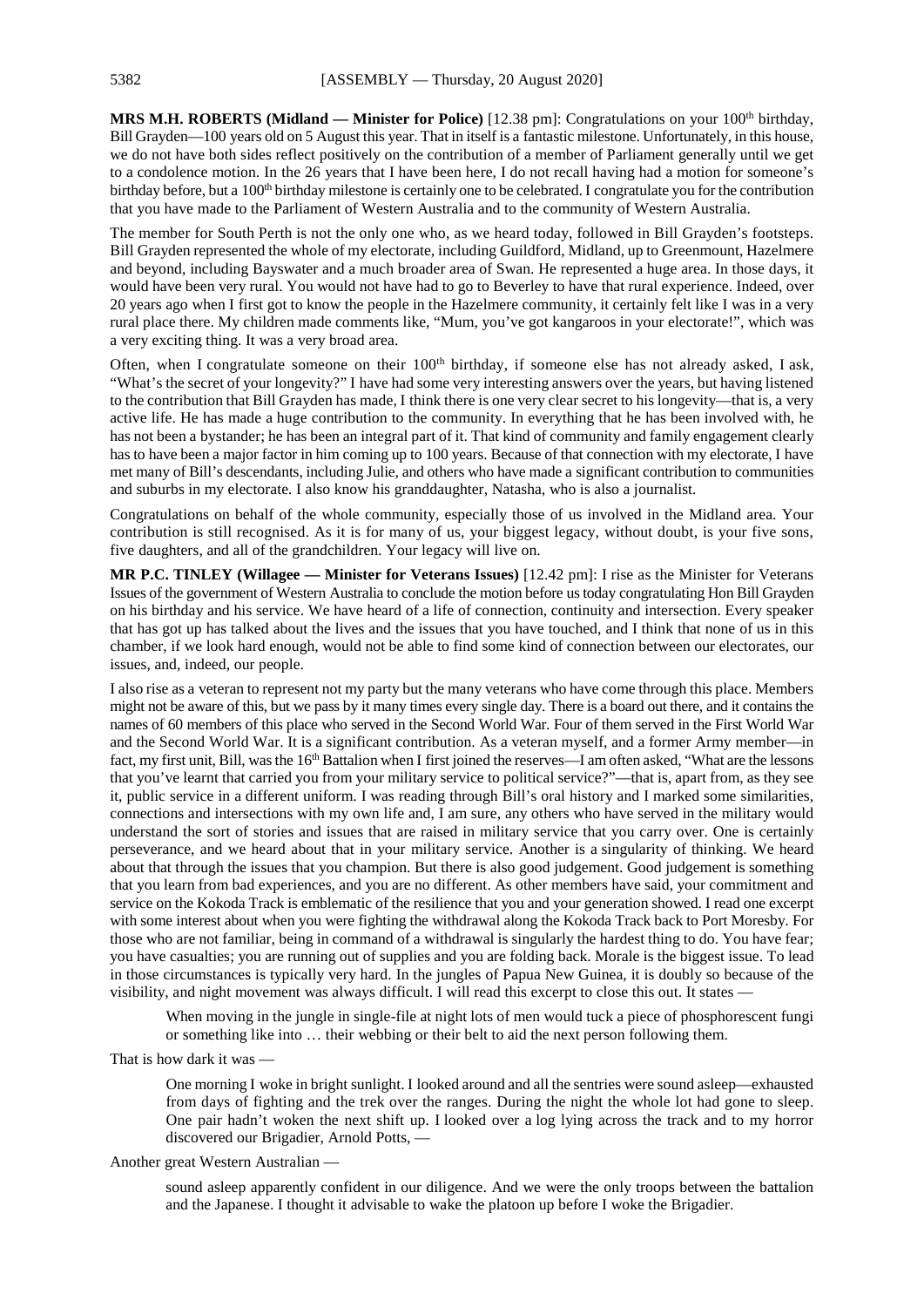Sir, good judgement, always!

On behalf of all veterans who have passed through this place and all members, thank you for your service and happy birthday!

Members: Hear, hear!

**Mr P.C. TINLEY**: Mr Speaker, on that note, I seek your permission to bring Mr Grayden to the floor.

**The SPEAKER**: Permission granted.

[Hon Bill Grayden escorted to the table of the house by Mr P.C. Tinley (Minister for Veterans Issues), and greeted by the Premier and the Leader of the Opposition. Photograph taken.]

Question put and passed.

[Applause.]

**Mr P.C. TINLEY**: Mr Speaker, with your indulgence, *Happy Birthday*!

[Members sing *Happy Birthday.*]

Members: Hip, hip, hooray!

**Hon BILL GRAYDEN**: Mr Speaker, thank you very much for the offer to be here today. It has been a great privilege and I greatly appreciate it. Thank you.

**The SPEAKER**: Thank you.

[Hon Bill Grayden vacated the chamber.]

#### **MARJORIE CHARLESON**

#### *Statement by Member for South Perth*

**MR J.E. McGRATH (South Perth)** [12.49 pm]: Marjorie Charleson came to Australia from New Zealand in 1965 to pursue an acting career, but her influence on Western Australian horseracing is where she left an indelible mark. A racing trailblazer, Marjorie was the first female public relations officer of any thoroughbred club in Australia when employed by the Western Australian Turf Club. During the 1970s and 1980s, Marjorie was known for her persuasive talents in luring Australia's best horses, trainers and jockeys to the Ascot Racing Carnival. Her efforts also saw international jockeys Lester Piggott, Gianfranco Dettori, Willie Carson and Steve Cauthen ride at Ascot Racecourse, while visiting celebrities spotted on the lawns included Gina Lollobrigida, Spike Milligan, Harry Secombe, the Duke of Edinburgh and Princess Margaret. In Marjorie's time, it seemed anyone of any note who was in town was invited to the races. Marjorie was a fierce and passionate advocate of female participation in racing. She initiated the Powder Puff Derby for amateur female riders, which became the forerunner to women becoming jockeys. Marjorie was able to entice top eastern states trainers Bart Cummings, Tommy Smith, Colin Hayes, George Hanlon and Geoff Murphy to bring their star gallopers to Perth. Arguably, Marjorie's greatest accomplishment was attracting Smith's great champion Kingston Town to Perth for the Western Mail Classic in 1982, which he won at what was to be his final racetrack appearance. In 2019, Marjorie's selfless dedication to racing was recognised when a race was named in her honour, the Marjorie Charleson Classic. Sadly, Marjorie Charleson passed away on 8 August. May she rest in peace.

#### **PEDESTRIAN SAFETY — BICTON**

*Statement by Member for Bicton*

**MRS L.M. O'MALLEY (Bicton)** [12.51 pm]: Situated on the banks of the beautiful Swan River, the electorate of Bicton is filled with natural and vibrant community hubs with cafes, restaurants, parks and public art. Staying actively connected is important to our community, and being able to walk safely and easily is fundamental. That is why since being elected as the member for Bicton, I have worked hard to improve local pedestrian safety. Two current local issues are of particular note. Students from the suburbs of Bicton and Attadale attending Melville Senior High School are suffering from a lack of safe and convenient options to cross Canning Highway and access their school by either bike or bus. Therefore, I am working with local families to campaign for Melville Senior High School transport options. Thank you to local champions Nick and Karen for their outstanding community advocacy. In the growing hub of Carrington Street in Palmyra, residents and business owners have told me that the volume and speed of traffic is having a negative and potentially dangerous impact on them. Thanks to Palmyra small business owners Meray from Oushk, Mel from And the Store and Ashleigh from the Hair Hive for working with me in seeking a solution. Congratulations also to the City of Melville on their Safe Active Streets pilot project. There is no doubt that the best campaigns are community-led, and that is why I am working with my community to remedy these issues and increase local pedestrian safety.

# **JAMES RUTTEN — KIDS' CANCER PROJECT**

*Statement by Member for Warren–Blackwood*

**MR D.T. REDMAN (Warren–Blackwood)** [12.52 pm]: Two and a half years ago, I invited a then nine-year-old boy from Bridgetown to Parliament House to meet the Minister for Health. The minister kindly met with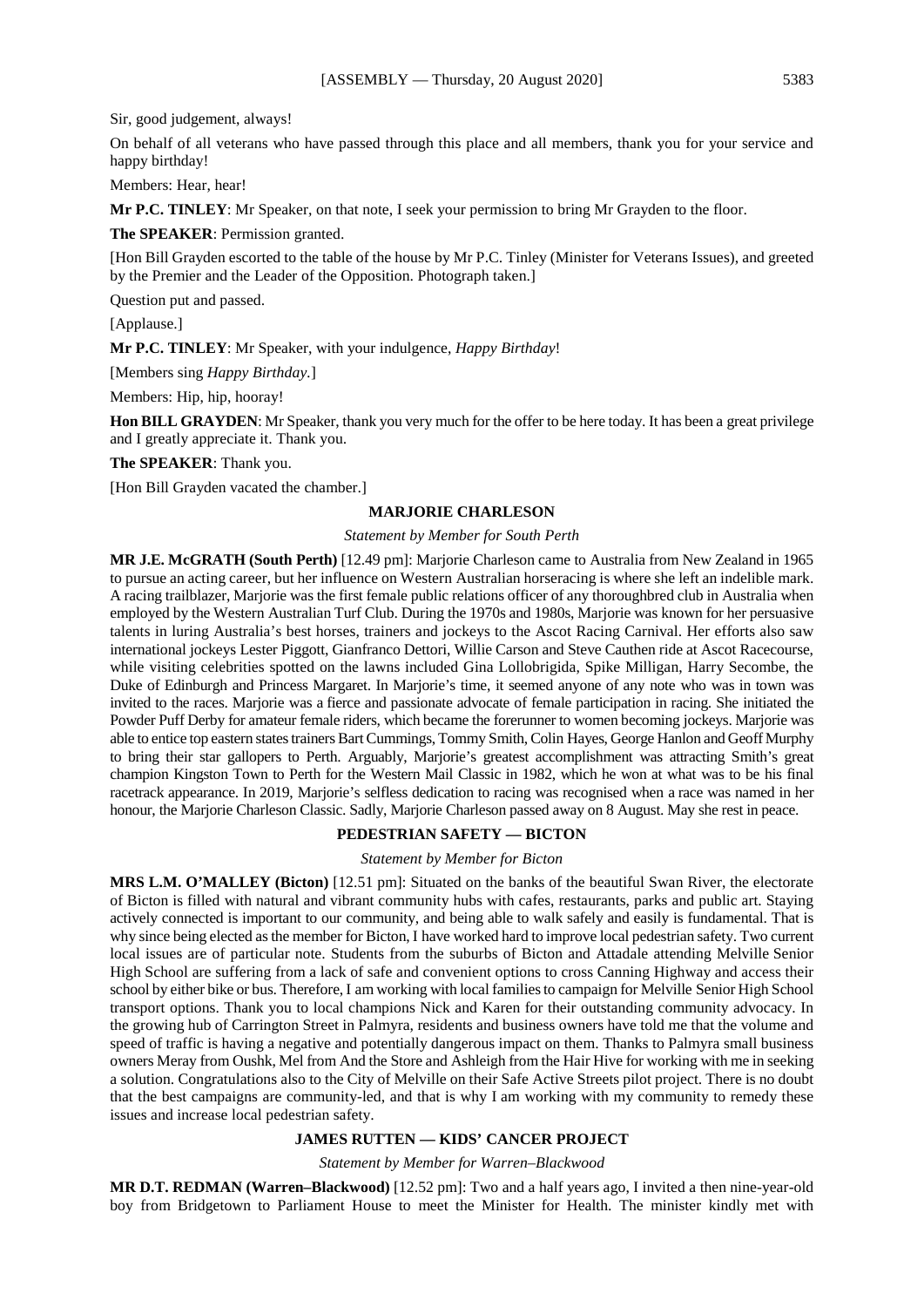James Rutten and his family and friends, and James outlined his belief that more funding needs to be invested in childhood cancer research. James started raising money for the Kids' Cancer Project after losing his best friend Declan Kane to neuroblastoma in May 2017. Since that meeting in Parliament House, James has walked a 42-kilometre section of the Bibbulmun Track with his sister Bethany and friend Tilly in an effort to raise money. He has participated in the SuperKids–SuperHeroes project—a project founded by Declan's parents—involving a 600 kilometre scooter ride from Bridgetown to Perth Children's Hospital that highlights the courage and bravery of childhood cancer patients and the need for research to find a cure, and the fundraising continues. He has been growing his hair since last year so it can be shaved off on 8 September as part of the Kids' Cancer Project's Lose Your Locks fundraiser. I applaud James for his commitment to this important cause, and for continuing to honour the memory of his friend Declan. James is now 11 years old and has a special message for the Minister for Health. He says, "I know Roger Cook is busy with all the COVID stuff, but could you please remind him how important it is to support the scientists and find a cure for childhood cancer." I think we will be hearing a lot more about James in future years. Perhaps one day, Mr Speaker, he will be sitting in my seat and representing the people of Warren–Blackwood.

# **KALAMUNDA ELECTORATE — SCHOOLS KALAMUNDA HOSPITAL — PALLIATIVE CARE**

#### *Statement by Member for Kalamunda*

**MR M. HUGHES (Kalamunda)** [12.54 pm]: I am thrilled that schools in my electorate will receive a total of \$33.5 million in funding. Kalamunda Senior High School and the co-located Kalamunda Secondary Education Support Centre have been allocated \$18.3 million for a much needed purpose-built education support facility, new library and IT centre, and new classrooms. Lesmurdie Primary School has been allocated \$15.2 million to rebuild the school on its existing site. I have strongly advocated for these projects since my election and identified that I would pursue funding for them as a matter of priority.

That is not the end of the good news! On 13 August, the Minister for Health announced a \$9.5 million investment to enhance palliative care services at Kalamunda Hospital in accordance with the McGowan government's commitment to the importance of quality palliative care and end of life choices. Our 39-bed Perth hills hospital now incorporates 25 palliative care beds. Kalamunda Hospital is now a district specialist hospital continuing to provide low-risk endoscopic surgery services as well as palliative care. The enhanced palliative care section of the hospital will better care for patients when they are unable to get the care they require at home. It will provide an integrated model of care, incorporating proactive outreach and improved service linkages and capacity within the East Metropolitan Health Service, in addition to a day hospice and outpatient services, including telehealth. This wise investment responds to the need identified by my community in a petition to the Assembly and will deliver high quality, evidence-based palliative care and inform and educate both palliative care practitioners and carers.

# **BYFORD SECONDARY COLLEGE**

#### *Statement by Member for Darling Range*

**MRS A.K. HAYDEN (Darling Range)**[12.55 pm]:I would like to congratulate staff and students of Byford Secondary College who have been busy sewing library bags and collecting books for children across the Pilbara. The books and bags were donated to Gumala 3A Indigenous Playgroup, which provides high-level support and education for Indigenous children and their families. Bags have been delivered to children at playgroups in Karratha, South Hedland, Warralong and Wakathuni, and North Tom Price Primary School. Students are now sewing more bags to send to children in Roebourne and Wickham.

Together they have shown true community spirit and improved the lives and literacy of children in our regions. I would like to thank home economics teacher Stephanie Nash, the year 12 students, families and the community. A special shout out to Ally Snook, Nathalie Chabant, Breanna Possingham, Chrystelle Baldock, Cassidy Argus, Thalia Carlucci, Makayla Harris, Georgia Bradford, Skye James, Eva Ngenambona, Airi Tsuchida, Annabelle Stillitano, Elliot Nichols, Lily Grevett, Shannon Crowhurst and Elyssa Hayden. Guys, you are awesome. As your local member of Parliament, I am extremely proud of your achievement and the work you are doing to help our community. Well done.

# **ROD SIMEONS**

#### *Statement by Member for Swan Hills*

**MS J.J. SHAW (Swan Hills)** [12.57 pm]: Mr Speaker, I would like to acknowledge the distinguished career of Mr Rod Simeons, an educator for over 54 years and retiring principal of Anne Hamersley Primary School.

Mr Simeon's early career established his reputation for assisting troubled schools. He demonstrated outstanding leadership and a unique ability to collaborate with local communities, particularly in Meekatharra and Gosnells. In the electorate of Swan Hills, from 1988 to 1996, Mr Simeons was the principal of Upper Swan Primary School. He served as the foundation principal of Aveley Primary School for three and a half years, and has been Anne Hamersley's foundation principal for the past five and a half years, where he had the rare opportunity to apply his wealth of experience and knowledge to the school's design. Mr Simeons has made an enduring contribution to so many families in the electorate of Swan Hills, shepherding thousands of our children through primary school. He has also served our broader community through Rotary and Lions clubs.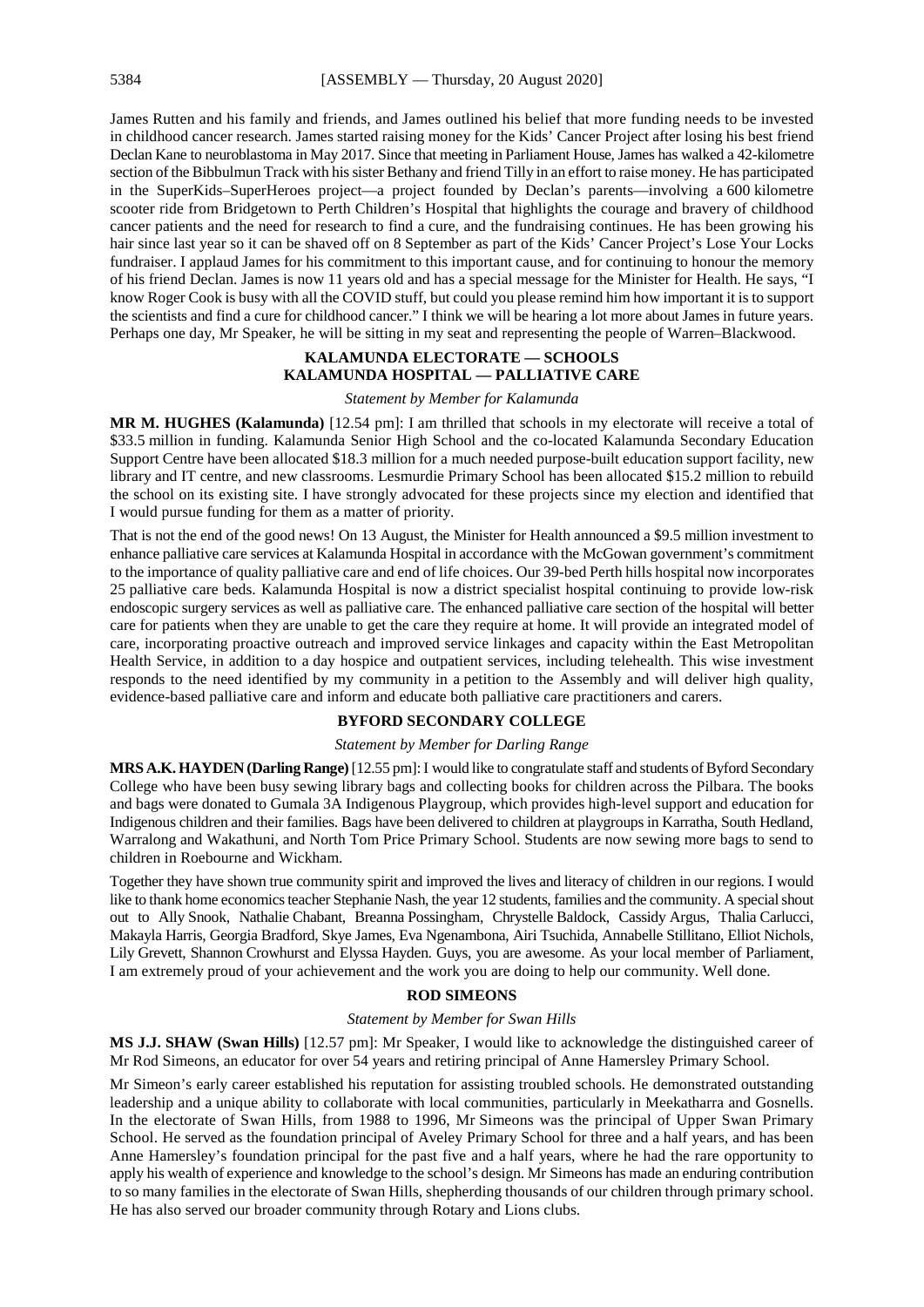We are so very grateful for Mr Simeon's tireless work, his outstanding leadership, and the warm, inclusive and nurturing school communities that he has built throughout his career for students, staff, parents and visitors alike. He represents the very best of public school leadership. I thank him on behalf of my constituents for his distinguished service. We all wish him every happiness in retirement. Thank you so much, Rod.

#### *Sitting suspended from 1.00 to 2.00 pm*

# **QUESTIONS WITHOUT NOTICE**

# DOMESTIC GAS POLICY — LNG JOBS TASK FORCE REPORT

#### **590. Mr W.R. MARMION to the Premier:**

I refer to the Leader of the Opposition's question to the Premier yesterday about a report commissioned by the LNG jobs task force undertaken by ACIL Allen Consulting on domestic gas. Can the Premier advise whether he has read the report; and, if so, can he advise the house on its recommendation?

# **Mr M. McGOWAN replied:**

The advice I have is that a tender was issued two and a half months ago to undertake such a report. The report has not been conducted and we have not received a report. The advice I received just before question time is that there is no report. I do not know what the member is talking about. I was advised that the former Premier was commenting on these issues earlier today. My view is that Western Australia's domestic gas entitlement is Western Australia's entitlement. Other people, including the former Premier, are arguing that it should be piped to the east. If it is Western Australian domestic gas, it is Western Australian domestic gas. We do not say to Queensland, "You give us a share of your gas," or to New South Wales, "You give us a share of your gas." If we have a 15 per cent domestic gas policy for Western Australia, that is for Western Australia. That is not for other states. I urge all members of this house to support us in ensuring that the domestic gas obligation contained within the 2006 policy launched by then Premier Alan Carpenter remains in place and that Western Australian domestic gas is not sent overseas or to the eastern states.

# DOMESTIC GAS POLICY — LNG JOBS TASK FORCE REPORT

# **591. Mr W.R. MARMION to the Premier:**

I have a supplementary question. Can the Premier explain to the house how a report costing \$137 000 of taxpayers' money looking into the opportunities for the development of gas-intensive downstream industries was not considered before he made a decision to change the state's domestic gas policy?

#### **Mr M. McGOWAN replied:**

I find again that the opposition does not listen to the answer. I just explained it to members: a report of some description has been commissioned in relation to gas. It is not prepared; it has not been given to government. There is no report that has been given to government. I just told the member that. Opposition members do not seem to process the first answer before they ask their supplementary question. It is written down for them and they do not listen. I cannot be clearer with them. What the government announced the other day was a change to our domestic gas policy to ensure that the Western Australian allocation of domestic gas is available for Western Australia and is not sent to New South Wales, Queensland or Victoria. I note that the former Premier came out on this issue. I do not really know why he picks some issues and not others, but he selected this issue to say that Western Australia's allocation of 15 per cent domestic gas should be piped to the east. I do not understand that. Why would he say that? Why would anyone say that? It does not seem to me to make any sense. What we have to do is make sure we take account of the needs of Western Australia into the future. We expect that by the end of this decade there will be a shortfall of domestic gas; therefore, we have to make sure that we get our fair share for Western Australia—for Western Australian households and Western Australian industry. That is what the policy is about. I just wish the Liberal Party would support us for once.

**The SPEAKER**: Members, I have just got a text to say that it is Roger Cook's birthday today; is that right, Roger?

**Mr R.H. Cook**: It is, Mr Speaker; do you want to talk?

**The SPEAKER**: No, no. It is also Dr Buti's birthday's today. We have already sung *Happy Birthday* to a 100-year-old, but if you add their two ages together, it is probably the same.

#### LEACH HIGHWAY–WELSHPOOL ROAD INTERSECTION — UPGRADE

# **592. MR S.J. PRICE to the Minister for Transport:**

Can I just say, Mr Speaker, that the next time we sing *Happy Birthday* in the chamber, maybe you should turn off your microphone!

Several members interjected.

**The SPEAKER:** There is fake news and all of that—I call you to order for the first time for insulting the Speaker!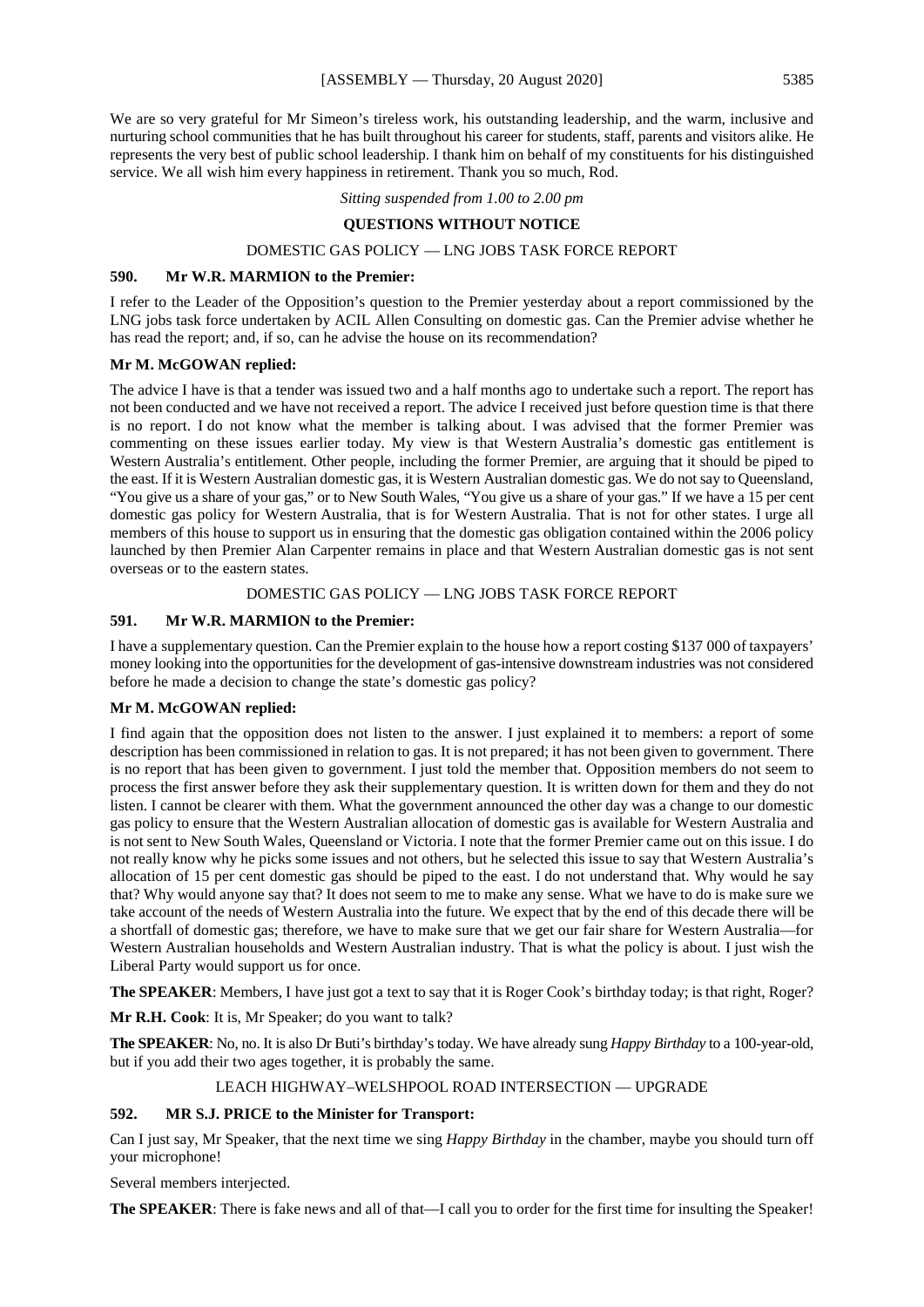**Mr S.J. PRICE**: I refer to the McGowan Labor government's \$5.5 billion Western Australia recovery plan that includes a significant investment in job-creating transport infrastructure across the state.

- (1) Can the minister update the house on this government's record investment in road projects, in particular the upgrades to the Leach Highway–Welshpool Road intersection?
- (2) Can the minister outline to the house what this project will mean to motorists in the eastern suburbs?

# **Ms R. SAFFIOTI replied:**

I thank the member for Forrestfield for that question.

(1)–(2) It was another busy day as we announced the third proponent of the new Leach Highway–Welshpool Road interchange. We also turned the first sod on the first stage of the Stephenson Avenue extension project, a project that was put forward by the member for Balcatta. It is another project that was ignored by the previous Liberal government for eight and a half years. I remember visiting the City of Stirling when we were in opposition. It put forward why it needed the Stephenson Avenue project to facilitate the growth of the Stirling city centre. It was a project it could not get traction on under the previous government, but there we were today, with the federal government and the City of Stirling, announcing and turning the sod on the first stage of that project—another project that has been brought forward as part of our recovery plan.

The Leach Highway–Welshpool Road project is a \$90 million project involving a consortium of WA companies. That intersection has been ranked either the first or second most congested intersection across the network since about 2014. This has been a problem for many, many years and it is the McGowan Labor government that will fix it.

The final contract is due to be awarded in December this year. The government has brought forward this project six months from the previous schedule. Early works are expected to commence by the end of this year. Those who drive past that intersection will have seen the pipes and services that need to be relocated. The Leach–Welshpool alliance consists of local companies BG&E Pty Ltd, Georgiou Group Pty Ltd and Golder Associates Pty Ltd. Currently, 50 000 vehicles pass through that intersection every weekday. The area services key commercial activities in the Welshpool commercial area, Perth Airport, Kewdale freight terminal and surrounding residential areas.

As the members for Victoria Park, Cannington and Belmont would know, this intersection, together with the project to remove the level crossings through Welshpool and Victoria Park, will completely transform how we move around that corridor. It is a much-needed boost of infrastructure spending, creating jobs across the state. This government will continue to focus on and provide infrastructure and new jobs. Other projects that were brought forward are the Bunbury Outer Ring Road; Leach Highway–Welshpool Road, which I have mentioned; Stephenson Avenue, the second stage of which has been brought forward; the Fremantle Traffic Bridge; and, of course, Roe Highway and Kalamunda Highway, which are also progressing very well. Other projects along Roe Highway and Great Eastern Highway will be brought forward, as well as the Albany ring-road, the Lord Street extension, the Tonkin Highway gap, which is a much-needed project, and the freeway extension and widening in the north. Projects around the state are being brought forward, creating jobs and helping to stimulate economic activity in WA.

#### DANGEROUS SEXUAL OFFENDERS — MICHAEL ROBERT CARROLL

# **593. Mr P.A. KATSAMBANIS to the Attorney General:**

I refer to the dangerous alleged child rapist Michael Robert Carroll, who is currently still on the run from authorities. How did he get bail in the first place?

#### **Mr J.R. QUIGLEY replied:**

I thank the member for his question. Mr Carroll was charged with offences relating to events in 2011 and 2014. He was arrested five years later in 2019 upon complaint. As I understand it, he appeared in the Albany Magistrates Court, where the police prosecutor appeared on the complaint. There had been no allegation of offending in the intervening period and there is no evidence that the police prosecutor on the day opposed bail. I am informed that the police had no basis at that time to oppose bail. Mr Carroll was remanded through to a committal hearing date and subsequently his bail was renewed on each appearance because he had complied with the set bail conditions. He was then committed to the District Court to stand trial and there was a pleas mention date, as I understand, on 30 June 2020, at which he complied with his requirement by audio link because it was during the COVID-19 period. Counsel appearing for Mr Carroll assured the court that he had been in some regular contact with him. The court renewed his bail on the same terms and conditions. At that time, a trial date was fixed for 17 August 2020. There had been no breach of bail conditions in all that time and bail was once again renewed. Unfortunately, regrettably and distressingly for the victims, Mr Carroll failed to appear on 17 August. He absconded and this has caused, of course, not only inconvenience to the court, having to abandon the three-day trial, but also distress to the victims who had prepared and braced themselves to give evidence at the trial, which had to be put off. Under the Bail Act, the initial police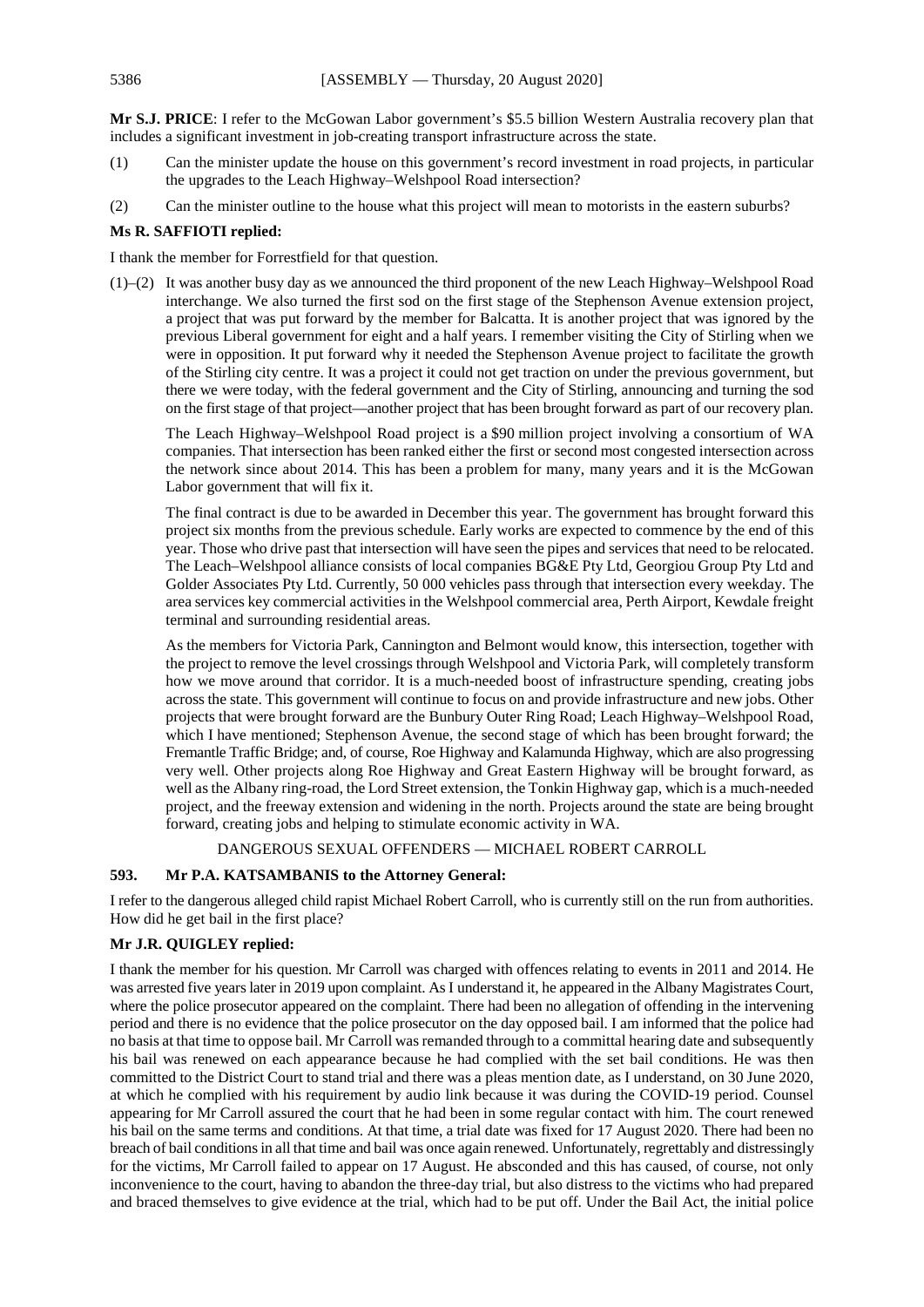prosecutor in the Magistrates Court did not oppose bail. Mr Carroll was presumed to be innocent and met the requirements of the Bail Act. The police prosecutor did not choose to oppose bail on each subsequent appearance. Having responded appropriately to his bail conditions, they were rolled over.

# DANGEROUS SEXUAL OFFENDERS — MICHAEL ROBERT CARROLL

# **594. Mr P.A. KATSAMBANIS to the Attorney General:**

I have a supplementary question. Given that the Attorney General promised to get much tougher on these types of offenders after the Edward Latimer debacle, does the fact that people such as Michael Robert Carroll can simply thumb their noses at the justice system—a manhunt is now underway for this person—not show that the Attorney General had absolutely no genuine intention to get tough on sex offenders?

# **Mr J.R. QUIGLEY replied:**

The answer to that, of course, is plainly no. The member predicated his question on the basis that Carroll is an offender. He has not been convicted of an offence and although people in the community want to jump to the conclusion that a person charged is, in fact, guilty—as the member has mistakenly done and characterised him as an offender—the court, prosecutors and the police are required to extend to him the presumption of innocence until a guilty verdict has been returned. On first appearance in the Magistrates Court upon the charge, he had to be dealt with on the presumption of innocence and under the terms of the Bail Act. We have never promised to change the terms of the Bail Act in relation to people charged with an offence who do not have a history of offending. There was no need for Mr Carroll to establish exceptional circumstances or anything because he was first appearing on these charges and the court dealt with him in accordance with the Bail Act, extending to him the presumption of innocence. That is a requirement of the law in Western Australia. We have never undertaken to reverse the presumption of innocence of a person charged with an offence but not yet convicted.

# CORONAVIRUS — ECONOMIC RECOVERY PACKAGE — OCEAN REEF MARINA

# **595. Ms E. HAMILTON to the Minister for Lands:**

I refer to the McGowan Labor government's investment in major job-creating projects that will support WA's recovery from the economic impacts of COVID-19, including Ocean Reef marina. Can the minister update the house on the work that is underway to deliver Ocean Reef marina, which has been talked about for decades, and outline to the house how this project will support local jobs and help drive economic growth?

# **Mr B.S. WYATT replied:**

I thank the member for Joondalup for that very, very good question about a very important project that has been many years in the making. On Sunday, with the member for Joondalup and the Premier, and a member who is not in the chamber, we announced the start of work on Ocean Reef marina, which will become a landmark retail, recreational, residential and tourism precinct for the northern suburbs. Now that we have started, we estimate that over the course of construction, in terms of both the public and private components, there will be 8 500 jobs and more than 900 ongoing jobs once the marina is complete. All up, on top of the nearly \$130 million that the state government is putting into the project, we expect this to attract approximately \$650 million in private sector investment and provide an estimated \$3 billion boost to our economy. When completed, of course—it will be completed over the next decade or so—the marina will include capacity for 550 boat pens, as well as 200 boat stackers, 12 000 square metres of retail and commercial space, high-quality public amenities, including a protected beach, and, as announced by the Premier, a coastal pool, which I know has been a big part of the feedback received by the member for Joondalup about this particular project. I am also pleased—badgered as I have been regularly by the member for Joondalup—to put in another \$6.5 million to ensure that the Ocean Reef Sea Sports Club and Marine Rescue Whitfords are given new premises. That is something the local community will be very happy with.

Residential development is a key part of this project. One issue I have noted in the protests about this and in some of the public comment from Liberals who oppose it is that residential has always been a key component of this project. Between 900 and 1 000 proposed residential lots have been a part of this project since it has been talked about. There has been a change in how we mixed up the diversity of those residential lots, but it has certainly been a part of the marina proposal for at least the last decade.

Importantly, because I know that people are worried about the environmental processes, this has always been done according to the highest levels of environmental protection. The marine component of the development has been subject to a public environmental review by the Environmental Protection Authority, which found that the project will not have a significant impact on the environment and hence approval was granted in 2019. I note that DevelopmentWA is working closely with the Department of Primary Industries and Regional Development above and beyond the conditions imposed on it to relocate 100 000 rows of abalone stock to protect the future sustainability of the species.

Work has commenced on this project, and it will continue to take place over the next decade or so until it is complete. Ultimately, when people talk about transformative projects, the projects with vision that some former politicians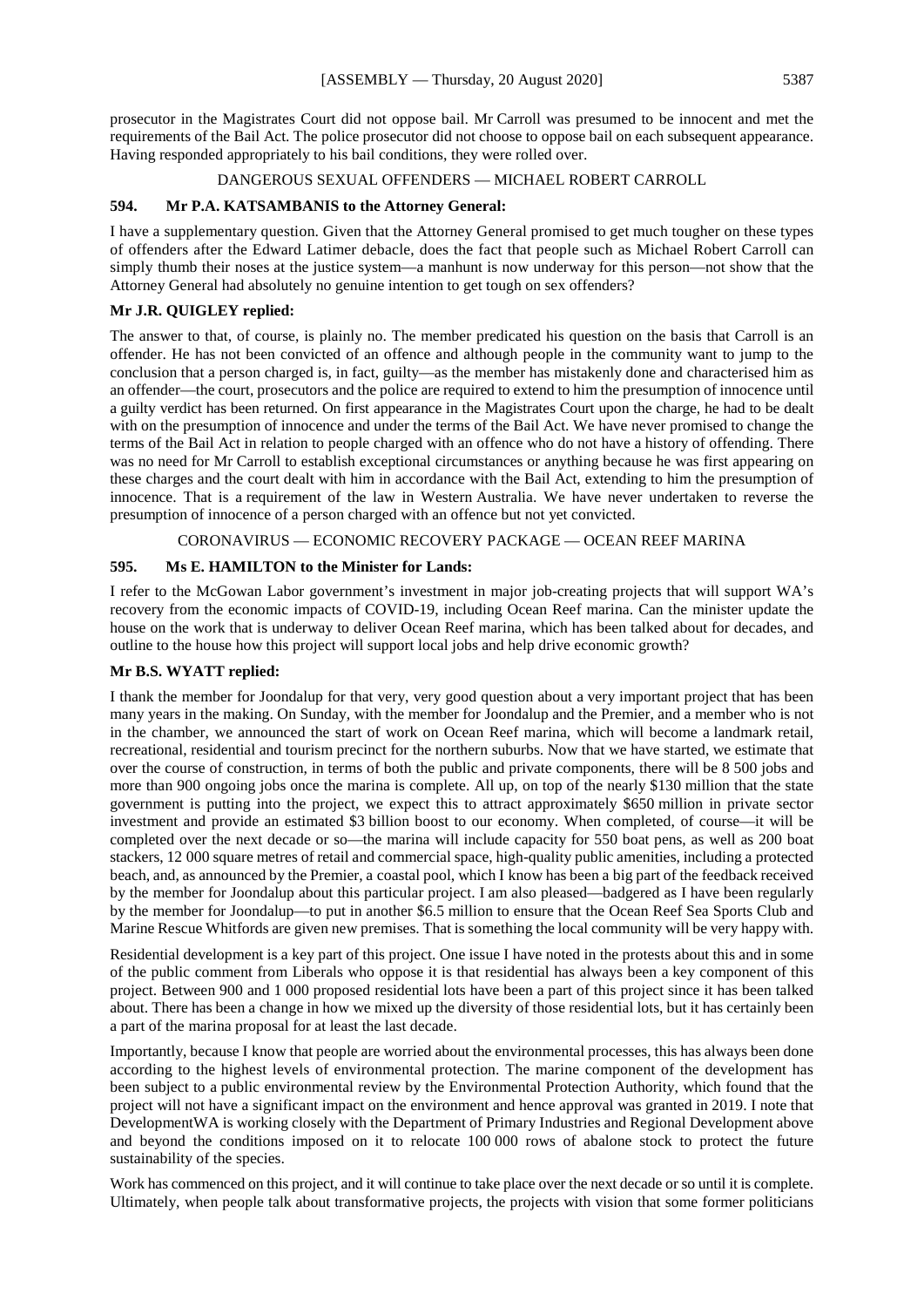might refer to, it is exactly these sorts of projects that they are talking about. Member for Joondalup, this will be transformative for the tourism and residential offering for people across Perth, not just those in the northern suburbs. I am delighted that we have been able to, with our project partners and the City of Joondalup, get this project underway.

# CORONAVIRUS — INTERSTATE BORDER RESTRICTIONS

# **596. Mr D.T. REDMAN to the Premier:**

I refer to the application process for Western Australians seeking to return home from other states under the current COVID-19 border restrictions.

- (1) Has the Premier imposed a weekly cap on the number of interstate applications that can be approved?
- (2) If so, what is the limit and why has it been imposed?

# **Mr M. McGOWAN replied:**

(1)–(2) Certainly not as far as I am aware.

# CORONAVIRUS — INTERSTATE BORDER RESTRICTIONS

# **597. Mr D.T. REDMAN to the Premier:**

I have a supplementary question. Does the Premier's response mean that the state will cater for and allow back into Western Australia as many people who chose to make an application?

# **Mr M. McGOWAN replied:**

No, because there is a process by which people have to apply for an exemption, and only those who are granted an exemption will be permitted in.

**The SPEAKER:** The birthday boy—the member for Armadale. In 41 years, we will sing you happy birthday!

# CORONAVIRUS — WA RECOVERY PLAN

# **598. Dr A.D. BUTI to the Minister for Mines and Petroleum:**

I can think of no better birthday present than to ask a question of the Minister for Mines and Petroleum!

I refer to the McGowan Labor government's fantastic \$5.5 billion recovery plan that includes significant investment in unlocking future mining opportunities. Can the minister outline to the house how this government's investment in exploration technology will create more opportunities for the Australian resources sector and what that investment means for Western Australian jobs and Western Australian workers?

# **Mr W.J. JOHNSTON replied:**

I should start by wishing the member for Armadale a happy birthday.

I can, in fact, help the member with the answer to that question. It is exciting that the strong and stable leadership provided by the Premier is allowing Western Australia to recover faster than any other state. That is reflected in the mining sector in particular. The Premier's strong leadership has allowed the mining sector to continue to work through this difficult time. Recognising that this is a difficult time, the government is supporting the industry to do even more in the future. As part of the government's \$5.5 billion recovery plan, the government has allocated \$3.6 million to Curtin University to join the commonwealth government in funding the installation of a brand-new ion microprobe for Curtin University. This will be one of only five such devices in the world and keeps Curtin University and Western Australia at the leading edge of modern technology that allows even more resources to be found underground. This will make sure that Western Australia continues to be the number one destination in the world for investment in the mining industry.

In addition, we have allocated \$5 million over the next 12 months to top-up the exploration incentive scheme to a total of \$15 million over the next 12 months. Of that additional \$5 million, \$2 million is allocated to Geological Survey of Western Australia to keep Western Australia's publicly available pre-competitive geological data at the leading edge globally. It is very important to understand that this pre-competitive data collected by Geological Survey is one of the reasons that we continue to be the destination of choice for explorers globally because they can de-risk their investments by choosing targets that have been acquired in that pre-competitive data. This is a very critical part of keeping Western Australia at the forefront of mining investment.

We have gone further and provided \$3 million for co-funded drilling to incentivise drillers back to our state as we recover from COVID. We all understand that probably only one in 100 drilling programs actually finds a viable mine site. De-risking and co-funding these drilling operations means that it is much more likely that we will get early stage investment in the exploration sector so that we can then develop the mines of the future. Have we not done well over the last short while?

**Mr W.R. Marmion**: It is a great Liberal and National Party initiative.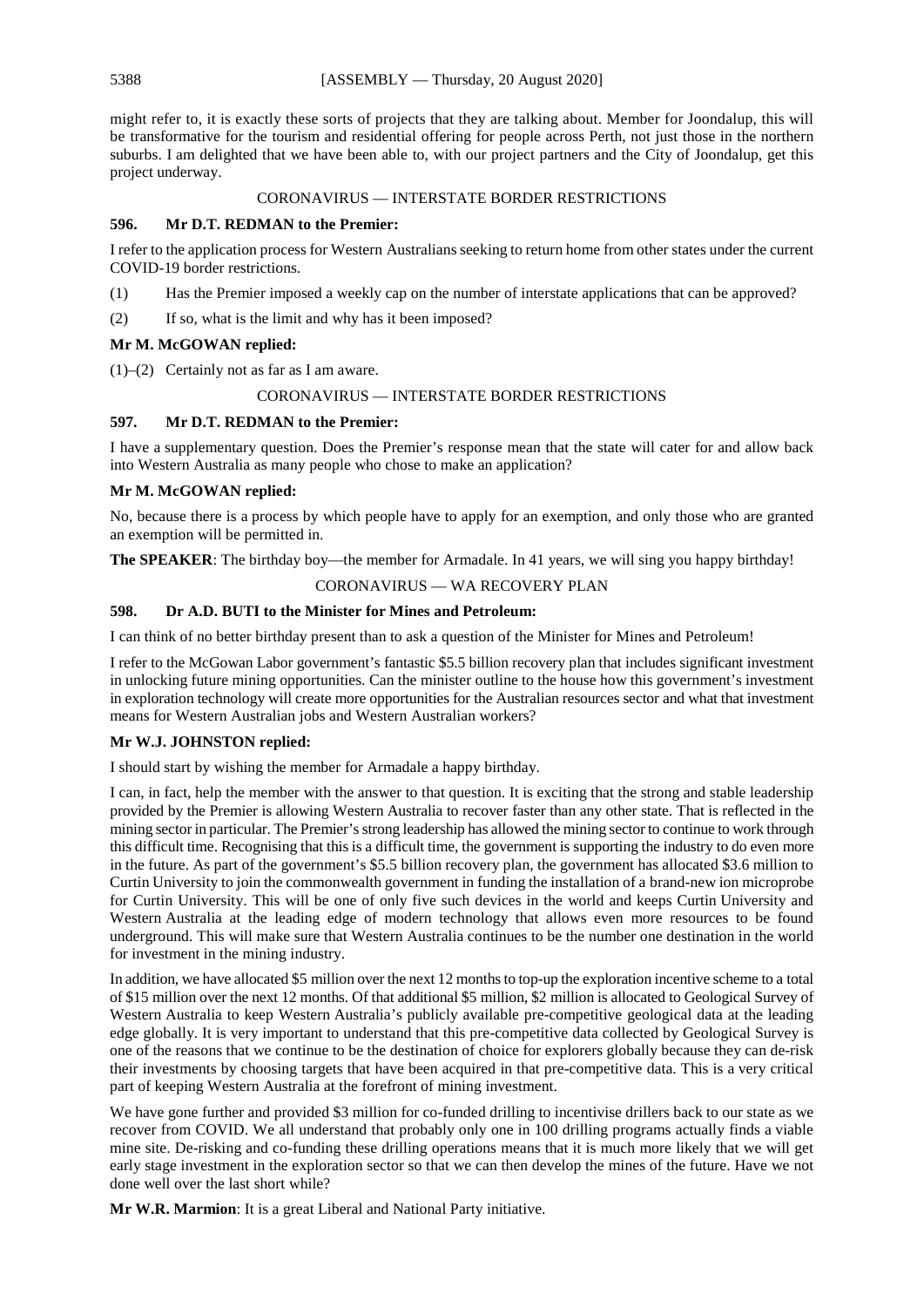**Mr W.J. JOHNSTON**: Hon Norman Moore wanted to keep it away from royalties for regions but I understand that the Liberal Party threw it under the bus by tying it to royalties for regions, but that is a separate issue.

This is very good for Western Australia because it means that we will continue to find new resources. It will also create new jobs, including for drillers and geologists, and attract new investment and keep Western Australia at the cutting edge of geological understanding, because the next big deposits will be found underground.

# MURDOCH MEDIHOTEL

# **599. Mr Z.R.F. KIRKUP to the Minister for Health:**

I refer to the minister's recent announcement that the Murdoch medihotel will not open until 2023, six years after the minister's media release titled "Work begins on WA's first Medihotel". Can the minister confirm that the \$55.5 million set aside for the operational costs of the medihotel over four years equates to \$475 per bed per night, which is at least double the rate the minister promised at the election of between \$120 and \$200 per bed per night?

# **Mr R.H. COOK replied:**

I thank the member for raising the issue of medihotels. It is one of our successful policies that is working really well. We are very excited.

**Mr Z.R.F. Kirkup**: It is not working at all. You haven't even started.

**Mr R.H. COOK**: Royal Perth Hospital is going nicely, thank you very much. We have a medihotel at Royal Perth Hospital. I will tell members a story about a patient from the Kimberley with a respiratory illness who was brought to Perth, had a short stay in the intensive care unit and was ready for discharge by 6.00 pm. The options for that patient were to either find herself a place to stay that night in a city that she was unfamiliar with in a community that she had no networks in or, as happened, be assisted by the staff at Royal Perth Hospital to stay in the medihotel at Royal Perth Hospital that night and be transferred to the hospital the following morning by our Aboriginal meet-and-greet service. That is the power of institutions like medihotels.

The medihotel that we are developing at Fiona Stanley Hospital will be an 80-bed facility. Its development has taken longer than we all wanted but by doing so we will have an integrated \$200 million medical facility to support the public and private hospitals on that precinct. Obviously, the 80-bed medihotel will be an important part of that, but it will also offer other aspects of health services, including BreastScreen WA, which will take up space at that facility, as well as, I think, PathWest. It will be an integrated facility. All good things come to those who wait and although we have had to be more patient about this development, what we have now is a greater and much improved opportunity. Of course, we could just go and jam some public money into building a building out the back that stands alone and is not integrated, but in this context we have added value and will create an outstanding facility that will enhance the clinical and support services available to people who go to that hospital, and we will meet our important election promises.

# MURDOCH MEDIHOTEL

#### **600. Mr Z.R.F. KIRKUP to the Minister for Health:**

I have a supplementary question. I thank the minister for his answer. Why is the WA Labor government unable to deliver the Murdoch medihotel project on time and on budget, and where is the funding and what are the delivery dates for the remaining medihotels that the Labor Party promised during the last election campaign, including the Joondalup medihotel that the government has failed to build?

**The SPEAKER**: That question had a preamble, member, but I will allow it.

#### **Mr R.H. COOK replied:**

For the first eight months I was a bit busy trying to open the hospital the former government could not open. Maybe we should overlook the first few months as my time as the Minister for Health when I tried to unravel the wreckage that was the mismanagement of the Perth Children's Hospital development by the previous government. The medihotel will come on stream soon and will be an outstanding hospital. It is part of Labor's vision to put patients first in Western Australia and I very much look forward to continuing to work with all our partners in health to improve health services in Western Australia.

# EMERGENCY SERVICES — INFRASTRUCTURE UPGRADE

# **601. Mr D.T. PUNCH to the Minister for Emergency Services:**

I refer to the McGowan Labor government's \$5.5 billion WA recovery plan that includes a significant investment in maintaining state government assets.

- (1) Can the minister update the house on this government's investment to upgrade fire stations and new emergency services infrastructure across Western Australia?
- (2) Can the minister outline to the house how this investment will support local jobs and local businesses?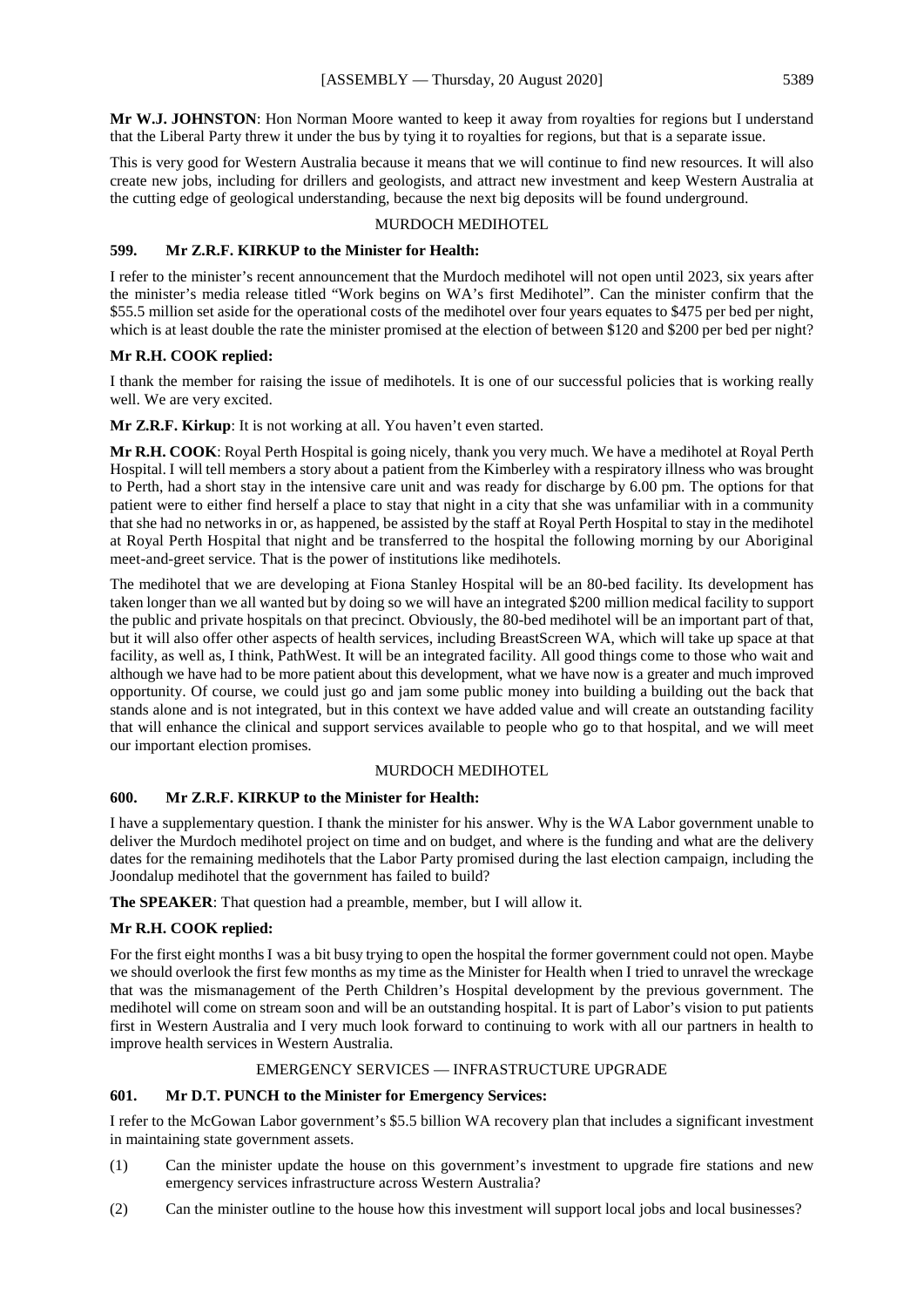# **Mr F.M. LOGAN replied:**

Thank you very much indeed, member for Bunbury, and I thank you for your superb support for emergency service workers in the south west, particularly in Bunbury.

(1)–(2) As we all know, there is a significant investment by the government, \$5.5 billion, in the WA recovery plan. That includes \$15 million to upgrade emergency services facility. Thirteen million dollars will be spent on maintenance, and upgrades and additions, to facilities, and some new facilities will be built too; and \$2 million will be provided to bush fire brigades to provide them with 100 static water tanks across the state. That will increase the response capability for volunteers in protecting their communities.

I am so pleased that this money could actually be found for emergency services and it will be spread across regional Western Australia. The projects that we have already announced are specifically in the areas of Western Australia. For example, \$13 million will be to improve facilities on priority stations for bush fire service brigades, volunteer fire and rescue service brigades, State Emergency Service units and volunteer fire and emergency service units across the state. The types of projects that have been envisaged as part of this upgrade are projects between \$17 000 and up to \$3 million. They are targeted at regional WA. They are the right sized projects for small building companies and small businesses in regional Western Australia. This investment means that there will be work for builders, carpenters, electricians, plumbers, tilers, concreters, welders, painters, bricklayers, cabinet-makers and plasterers.

I will give an idea about where this investment will be made. For example, in the volunteer fire and rescue services, it will be in the areas of Brookton, Wagin, Kellerberrin, Tammin, Eucla, Dongara and Waroona. For the bush fire brigades, it will be in the areas of Torbay, Baandee, Mt Caroline, Kellerberrin north, Nungarin and Julimar. Some of these facilities are being built in areas where there has never been a bush fire brigade facility whatsoever. The pumps were usually stored in one of the facilities on somebody's farm. There has never been a centre for the bush fire brigade to do their training, and store vehicles. This is a terrific result for places like Baandee and Mt Caroline, which have never had a bush fire brigade facility.

I said that the investments are modest—between \$17 000 and \$3 million. Three million dollars will be invested in a new facility for the SES in Albany, which is the Speaker's electorate. Mr Speaker knows where the SES facility is; it is by the football ovals. It is a funny little old place that is certainly way, way past its use-by date. I am very pleased that this money could be found in order to upgrade that facility. In fact, it will be a very good facility. It will be a joint facility and it will be a major addition to emergency services in Albany.

**The SPEAKER**: Thank you, minister.

#### GERALDTON HEAVY VEHICLE BYPASS

#### **602. Mr I.C. BLAYNEY to the Minister for Transport:**

I refer to media reports this week that a decision has been made to choose route 6 to the north of Geraldton, and route 1 to the south of Geraldton, for the proposed Geraldton heavy vehicle bypass. Can the minister confirm whether a final decision on the route has been made?

# **Ms R. SAFFIOTI replied**:

Mr Speaker —

**Mr R.S. Love**: We would all like to know.

**Ms R. SAFFIOTI**: A decision has not been made. A planning study was undertaken by Main Roads WA, which heavily consulted with the four councils or shires involved. A route definition study and a preferred option report have been forwarded to my office. I will be looking at the report over coming weeks, including seeking feedback from the relevant shires and council. What happens as part of this is that Main Roads consulted with the three shires and the council involved. One of those mayors came out and attacked the decision, even though no decision has been made. We have now had feedback from two other councils or shires saying they want to distance themselves from the attack because they want to work collaboratively to choose the best option.

These projects are difficult. Determining routes for major roads is always difficult. There will always be debate. That is why we have gone through the process. A study arrived in my office on Monday and we will now be working through the process to make a final decision. This whole idea of politicising these types of projects, creating battles before the battles need or should happen, means these types of projects will sometimes take years, rather than months, to finalise. When the federal government looks at trying to provide funding for projects, it is looking at what is a unified position by state and local governments. I urge people, on these difficult projects; this is one that Main Roads has been working on with the key stakeholders. A report has come to my office. The mayors are briefed, as they should be, and then one mayor goes out and wants to launch a political attack. If that is how people want to do business, they will see those projects never actually eventuate because when the federal government wants to determine where it should put funding, it wants to see a consensus approach between state and local governments.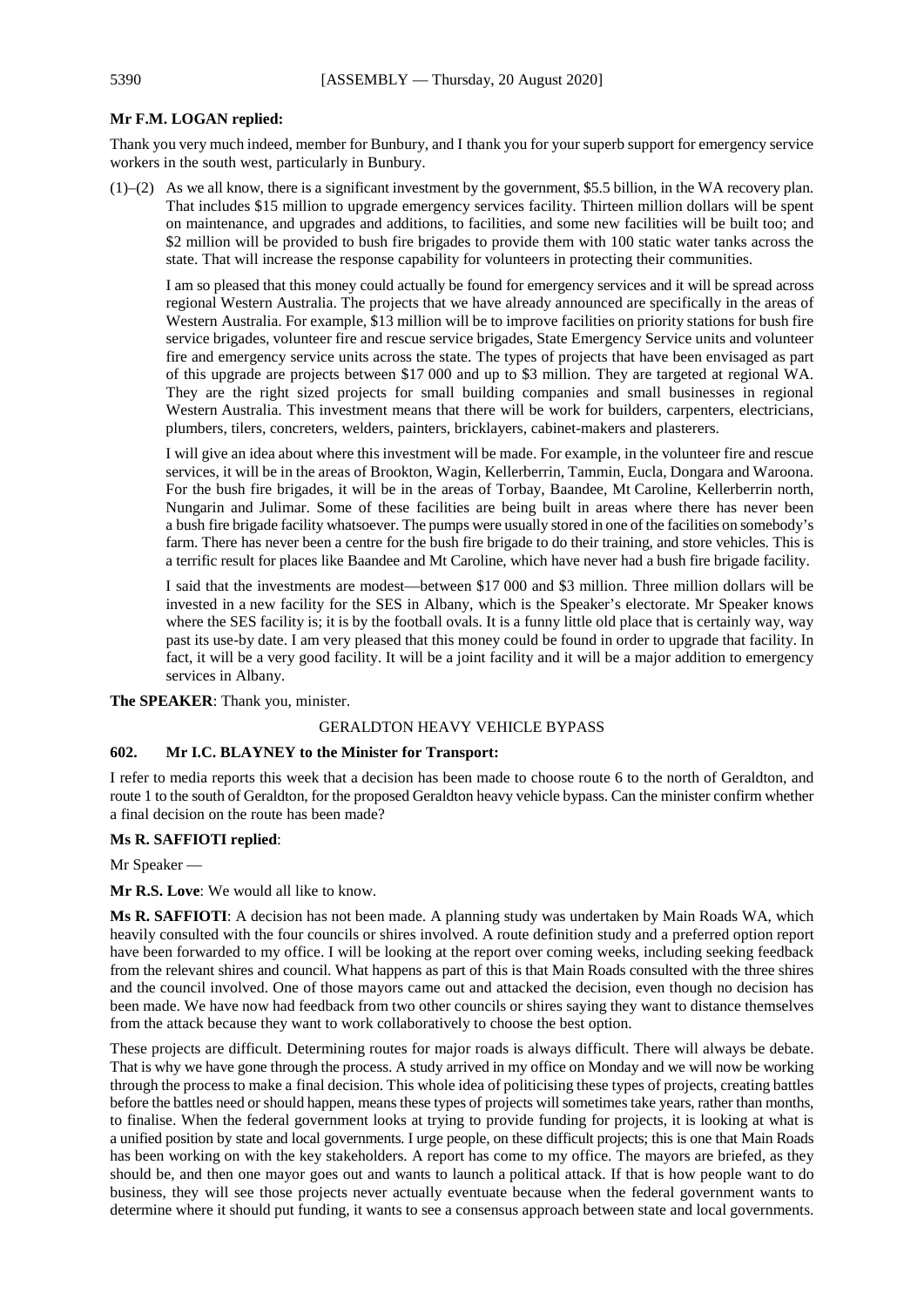I urge the local governments involved, particularly one of them, to sit back, work and be constructive. If it really wants the outcome, be constructive and be part of the process, as it has been in the past. Work with the state in determining the final outcome. As I said, these decisions are never easy because there are always differing ideas on what route should be undertaken. I know the member for Geraldton wants the project to go ahead. The only way these projects go ahead is if they are sans controversy and political battles at this stage.

#### GERALDTON HEAVY VEHICLE BYPASS

#### **603. Mr I.C. BLAYNEY to the Minister for Transport:**

I have a supplementary question. Given the importance of this decision to the Geraldton community and the level of concern about the choice of route 1 in the community, when does the minister think we will get an announcement?

#### **Ms R. SAFFIOTI replied:**

Mr Speaker —

**Mr M. McGowan**: What is your view?

**Mr I.C. Blayney**: I do not support route 1.

**Mr M. McGowan**: What do you support?

**Ms R. SAFFIOTI**: Whatever the mayor tells him to!

Let us go through it —

Several members interjected.

**Ms R. SAFFIOTI**: Whatever the mayor tells him to!

**The SPEAKER**: Members!

**Ms R. SAFFIOTI**: One wannabe candidate and one who is the current candidate.

As I said, it is far too premature to launch this sort of political campaign. The other shires are very keen to work with the state government, as they always have been. I remember meeting with a number of them saying that it is difficult. Determining these types of routes is probably one of the toughest decisions a transport minister has to make. We need to ensure that some of the objectives about freight efficiency are met and that landowners and all the communities along the way respect it. As I said, there are always debates.

Main Roads has been working on this very diligently. Its report landed in my office on Monday. By that stage, there was a Facebook comment attacking us for our decision! That was even before the report landed in my office. Launching political campaigns before we have had the time to consider all the different factors, and for me to consult with relevant stakeholders, is not the right thing to do. That is why under eight and a half years of the previous government it never built anything. All it did was launch political campaigns and it did not work to get the right outcome!

#### **Dr A.D. Buti** interjected.

**The SPEAKER**: Birthday boy, I call you to order for the first time! Members, I am on my feet. Member for Armadale, I call you to order.

#### CORONAVIRUS — WA RECOVERY PLAN — ABORIGINAL COMMUNITIES

# **604. Ms S.E. WINTON to the Minister for Water:**

I refer to the McGowan Labor government's \$5.5 billion WA recovery plan, which includes a significant investment in infrastructure and essential services in the state's remote Aboriginal communities.

- (1) Can the minister outline to the house what the almost \$39 million investment in upgrading water services will mean for those living in those Aboriginal communities?
- (2) Can the minister outline to the house how this investment will create local employment opportunities for Western Australian workers?

# **Mr D.J. KELLY replied:**

I thank the member for what is a very important question.

(1)–(2) Most people in Western Australia take it for granted that they have access to clean, safe drinking water. Sadly, in Western Australia there are communities, largely Aboriginal communities, that do not enjoy that basic human right of having access to safe drinking water. That fact was highlighted in an Auditor General's report in 2015—a number of communities that do not have that basic right that certainly non-Aboriginal communities have.

In 2019, along with the Minister for Housing, we announced a commitment of \$23 million to upgrade the water supplies of three Aboriginal communities—Bidyadanga, Mowanjum and Bayulu. That was the start of the work to deal with those issues that were raised by the Auditor General in 2015. As part of the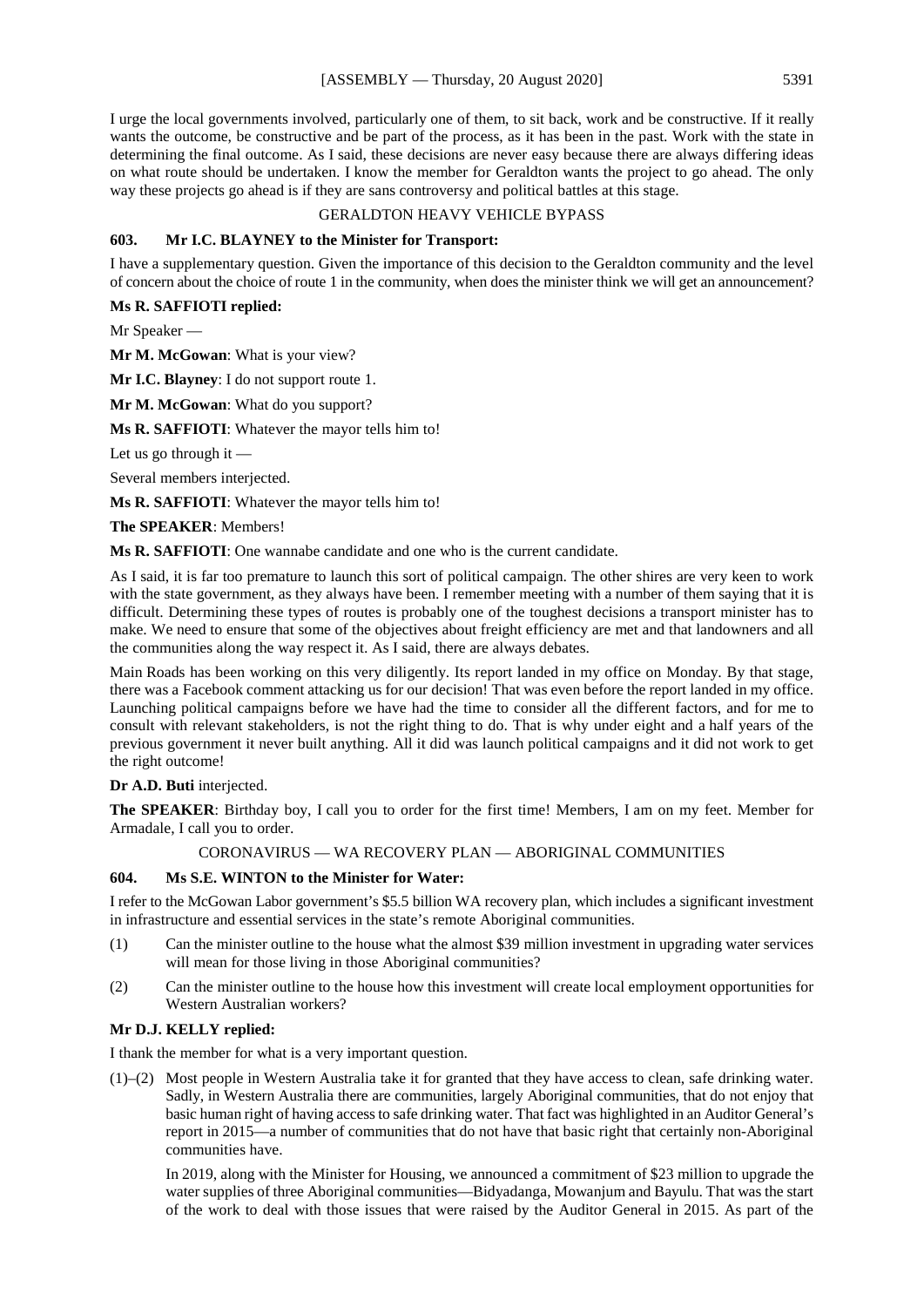\$5.5 billion recovery plan, which I am very pleased we were able to announce last week in Broome, an additional \$39 million will go into Aboriginal communities to ensure that they can have the safe, clean drinking water that the rest of the Western Australian community takes for granted.

**Mr D.T. Redman**: Is that royalties for regions, minister?

**Mr D.J. KELLY**: The member can look at the report himself.

**Mr D.T. Redman**: You don't know.

**Mr D.J. KELLY**: Listen to the answer.

The four communities we announced in Broome last week are Ardyaloon, Djarindjin, Lombadina and Beagle Bay. They will be upgraded to the tune of \$29.5 million. An additional \$3 million was announced to do the preparatory work for three additional communities, and an additional \$12 million has been earmarked for town-based communities. The town-based communities that will benefit have not yet been identified, because an important part of this program is that we consult with Aboriginal communities before we launch an upgrade of services. We cannot just replicate what we do in the metropolitan area in what goes on in an Aboriginal community.

It was a pleasure to be in Broome to meet with some of the elders representing the four communities that I have already referred to. I would not say that there was a lot of excitement, because a lot of them said that it was about time. These upgrades of services have been long overdue. I had the great pleasure of meeting the first Aboriginal liaison officer employed by the Water Corporation based in regional WA. She is a Yaru woman who is based in Broome. She has worked with the Water Corporation for a period of time and is really happy that she is going to be working on her own country to regularise water services that other Western Australians take for granted. It is about not only clean, safe drinking water, but also creating jobs. It would be easy for the Water Corporation to simply come in, do the work and get out. The Water Corporation has a really good record in Aboriginal engagement, so a very important part of this project is to ensure, as they go through this program, that they can access local contractors and local Aboriginal businesses, and that they can upskill Aboriginal people so that there is a skills transfer and there are opportunities for development of careers and Aboriginal businesses so that we get the bang for our buck out of this project.

**Mr D.T. Redman**: I'm just wondering whether there are mutual obligations and investments that the government can negotiate.

**Mr D.J. KELLY**: Mutual obligations—this is an investment by the Western Australian government. We are not asking for a financial commitment from these communities. Is that what the member is talking about?

**Mr D.T. Redman**: No, I am thinking about, for example, school attendance.

**Mr D.J. KELLY**: The member for Warren–Blackwood is suggesting—if that is what he is saying—that we should be providing these communities with clean drinking water but only on the basis that they give something back, like school attendance: "If your kids don't come to school, we're not going to provide you with clean drinking water"! Member for Warren–Blackwood, that is one of the most ridiculous things I have heard in this place.

**Mr D.T. Redman** interjected.

**The SPEAKER**: Member for Warren–Blackwood!

**Mr D.J. KELLY**: The member for Warren–Blackwood would know that we are building a pipeline from Albany to Denmark to secure the water supply of Denmark. I have not gone down to the people of Denmark and said, "In order to get that upgrade, you've got to behave yourself on the weekend." That is a ridiculous proposition! Really? Seriously?

**Mr D.T. Redman** interjected.

**The SPEAKER**: Member for Warren–Blackwood, that is enough!

**Mr D.J. KELLY**: I was going to conclude my answer by acknowledging the role that the member for Kimberley has played in these decisions. She has announced that she is not going to recontest the seat of Kimberley. She has been a magnificent representative of the Kimberley. One comment I was going to make was that it must have been very difficult for her to come to this place, because some very unsavoury things have been said in this place about Aboriginal people over the years. We just had an interjection from the member for Warren–Blackwood that probably typifies some of those attitudes. The member for Kimberley has done a magnificent job in this chamber. She has had a stellar career as a representative of her people, and I personally want to pay my respects to the work she has done and I wish her well.

#### DOMESTIC GAS RESERVATION POLICY — WAITSIA PROJECT

# **605. Mrs L.M. HARVEY to the Premier:**

I refer to responses to parliamentary questions in the Legislative Council yesterday, and I quote —

The government's intention to change the domestic gas policy was not discussed with any developers.

Given that both that the Chamber of Minerals and Energy and the Australian Petroleum Production and Exploration Association have confirmed to me that they did not know about the change to the policy, why did the Premier decide to exclude the Waitsia project from the policy change if no-one had asked for it to be excluded?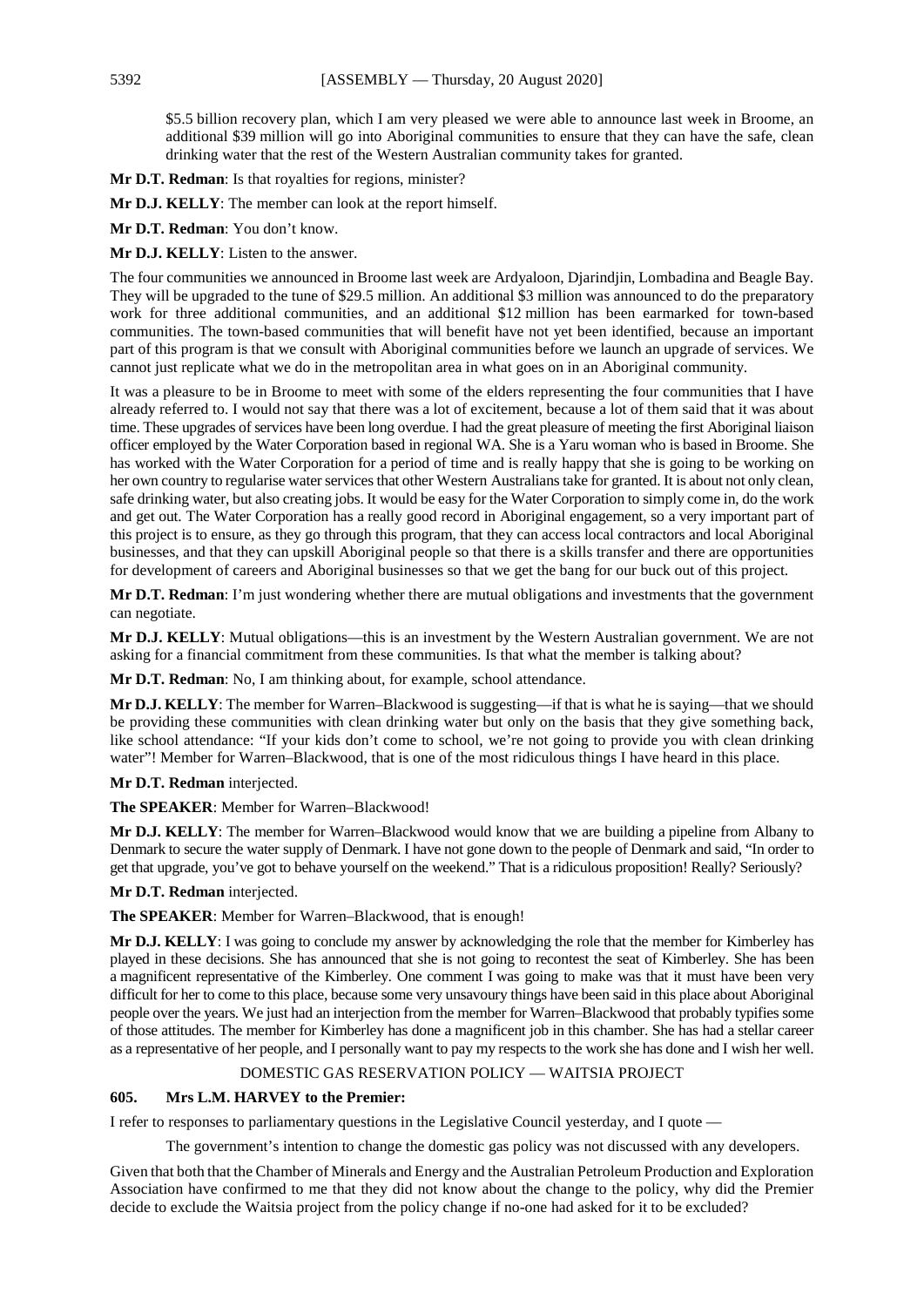#### **Mr M. McGOWAN replied:**

I think that the Leader of the Opposition is deliberately misinterpreting what I said. We announced a policy—our 15 per cent gas policy—to ensure that that gas remains in Western Australia and is not piped to the east. I do not understand the question.

# DOMESTIC GAS RESERVATION POLICY — WAITSIA PROJECT

# **606. Mrs L.M. HARVEY to the Premier:**

I have a supplementary question. The Premier stated that he changed the domestic policy, and I quote, "very swiftly and very quickly". What was so urgent to not discuss the matter with any directors from Mitsui E&P and Beech Energy that resulted in their exemption being granted to the Waitsia project?

# **Mr M. McGOWAN replied:**

The policy and the Waitsia project are different things.

**Mrs L.M. Harvey**: There was an exception.

**Mr M. McGOWAN**: The policy is about the 15 per cent gas policy and offshore projects to Western Australia. We have said that that must remain in Western Australia. We are not piping it to the east and we are not selling it overseas. I have heard Colin Barnett out there saying that Western Australian gas should be piped to the east. I do not agree with that. Does the Leader of the Opposition agree with that?

**Mr W.R. Marmion** interjected.

**The SPEAKER**: Member for Nedlands.

**Mr M. McGOWAN**: It is very, very plain. Waitsia, on the other hand, will come onstream at the time that we need it later this decade—50 per cent of the project will come onstream into the Western Australian domestic market later this decade. It is a project that will ensure, through the decision we made, that it goes ahead. It will mean 200 jobs in the Geraldton region. I do not understand the basis of the Leader of the Opposition's question. We are ensuring that the project goes ahead, we will earn 50 per cent and we are guaranteeing domestic gas supply. What is the Leader of the Opposition's point?

**The SPEAKER**: That is the end of question time.

# **PREMIER'S STATEMENT**

*Consideration*

Resumed from 13 February on the following question —

That the Premier's Statement be noted.

**MR T.J. HEALY (Southern River)** [2.50 pm]: I look forward to making my contribution to the Premier's Statement. It has been a long time coming. I wrote my speech at the start of the year. It was the Chinese New Year when we first had this conversation, and I would like to extend a happy year of the rat to all the people in my community. The year of the rat has special significance to the members for Geraldton and North West Central. I wish all members very, very well.

Today I seek to provide updates on the ongoing delivery of major projects in my electorate of Southern River. I am very proud that we have kept our promises in our community. We have built all the things that we said we would and we did all the things we said we would do. I am very proud of what Mark McGowan and our government have done to look after the people of Canning Vale, Gosnells, Huntingdale and Southern River, and of course Western Australia. Today I will talk about some of our local wins and milestones. I also want to thank the student leaders of the schools in my electorate. I thank my local community for all their efforts through COVID-19, which is continuing. I certainly thank them for their efforts during that peak period of craziness earlier in the year. I thank everyone in Canning Vale, Gosnells, Huntingdale and Southern River for everything they did to keep us all healthy and safe the educators and students of all the schools, families, cleaners, nurses, health workers and retail champions during COVID. Of course, I could not not thank Mark McGowan and Roger Cook for what they did. We will do our best to keep WA strong. To my community, those who have lost their jobs: we will do our best to get you back to work as soon as we can.

The Premier's Statement was delivered in this chamber before the COVID peak hit us. One of the statements he made is certainly true. It remains true during the COVID period and it remains true during the recovery. The Premier stated —

… a path where WA jobs are everyone's number one priority; a path where local content and local employment are key because "WA made" means quality; a path where education and training is valued because it unlocks so many opportunities; and a path where our health system is sustainable and patients are put first.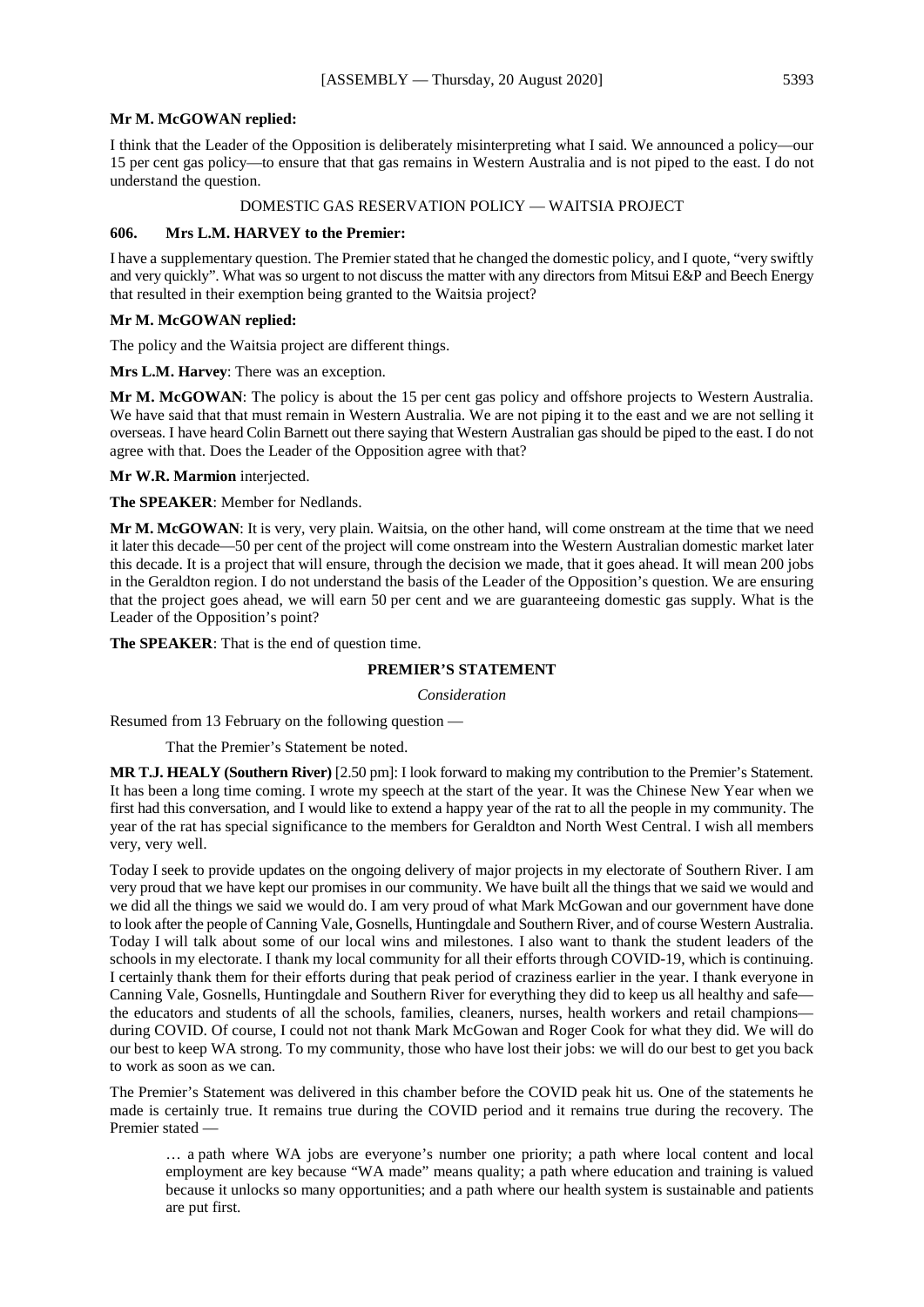I would like to make a brief comment about racial tensions and incidents that have occurred within our community. I make this statement to my community with regards to Black Lives Matter and a number of other matters. I am honoured to be your member of Parliament. It often took me some time to find the words to say but it is certainly true in our community, unfortunately, that historically, Aboriginal people die in custody more often in Australia than non-Aboriginal people. I believe it is true that Australians with darker skin colours feel that they are treated differently from Australians with lighter skin colours in shops and around the community. More African–American people are in custody in the United States than non-African–American people. That does not mean that all police or prison officers are bad. It does mean that there is more work for us to do. I know that many WA police officers are saddened by what is happening and support change. It is a good thing if you think the current situation needs to change.

If you are listening to my speech at home or you are reading it, and you are unsure why so many people are talking about things like this, I ask you to please ask a family member or friend from an Aboriginal family or from a culturally and linguistically diverse background how they feel about this. Have that conversation. If you do not know someone, you can call me and I will connect you with someone. My family is deeply affected by what is happening overseas and in Australia. My family, like all Australian families, is a multicultural family with a variety of skin colours and languages. I reach out to everyone to move together on this journey and to think what we can all do differently so that black deaths in custody will be as foreign a concept to the next generation as the concept of the illegality of interracial marriage is to the current generation, which was Australian law until only a few decades ago, for example. Again, if you live in Canning Vale, Gosnells, Huntingdale or Southern River and surrounds or WA or around the world, I look forward to working with you to move forward.

I will now move to some of the exciting things that are happening in Southern River. Members will know that we delivered on our promise to start building the Canning Vale train line in my community, something that was promised multiple times by the previous government and never delivered on, which I guess is the earmark of a number of train projects. Members would know that in September 2019, geotechnical works began on the Thornlie–Cockburn Link the two Canning Vale train stations at Nicholson Road and Ranford Road, extending from the Thornlie line all the way through to Cockburn. A contract was signed in December 2019. NEWest Alliance, a great local company, along with the Downer Group and CPB Contractors, was awarded that contract and has been doing some great works preparing the shifting of the sand and trees to make sure that when the pipeline needs to be shifted, it is ready and there are no earthworks. It is absolutely fantastic. It is great to see the preparations for the widening of the Karel Avenue bridge. It is also great to see the Denny Avenue contracts awarded.

Works commenced in September 2019. We invited a couple of hundred people to the Nicholson Road site. We invited people from all the local schools in the area—student councillors, P&C presidents, board chairs, community leaders and student councillors. I baked a cake in the shape of the three new train stations. We gave everyone a piece of cake, a commemorative piece of the track and a shovel, and a couple of hundred of us all dug the train line together. It was a wonderful event.

It is fantastic that we are dedicating the building of this train line, especially during this period of COVID, to ensuring that local people and local trades get local jobs, as promised. We are building railcars here in WA for the first time in a generation, which should have been done in the first place, so that your family and my family get the work out of these projects. It has been absolutely brilliant.

In February 2020, the Premier, Hon Sue Ellery and I opened one of those biggest promises in my electorate—the \$8.4 million sports hall at Southern River College, the school at which I used to teach. We named it the Pat Morris Pavilion on my recommendation, which was very much agreed upon by everyone in the community. For those who do not know, Pat Morris is an exceptional role model for the young people of Gosnells. She mentored me. It was her idea that I run for council in the first place. She often came to my class. She was also a chair of the school board at Southern River College. I often invited her to my class. She spoke and guided my students in career classes and other classes. Pat Morris spent many decades as an elected member. She was Gosnells' first female mayor, and was re-elected for multiple terms. She was the first woman awarded the WA local government medal—a true titan, and a true champion of Gosnells. She is involved in almost every school and community group, including girl guides, cricket, football, schools, our board, other boards, and history and heritage committees. The new sports hall that was built, promised and delivered at Southern River College is amazing. If you drive past it at night, it is literally a beacon of light. The lights around it light up Gosnells. That is one thing that I certainly reflect upon with this brand-new fantastic facility—it is a beacon of light. When Gotham City needs help, it lights the bat signal. By naming this after Pat Morris, in Gosnells they will light the Pat signal to guide their future.

Funding of \$150 000 went to the Gosnells District Cricket Club. We opened the indoor facility earlier this year, in February or March. The Gosnells District Cricket Club built new indoor cricket nets for young cricketers. Now, more young people can play cricket and sport at Sutherlands Park. They can play day or night, rain or shine, throughout the year. There are more playing grounds. I congratulate Ross Leipold, Bruce Bussanich, Di Meakins, the Gosnells council and all those members of the club who contributed—the membership, the players and the families. Members will probably be aware that we had a community opening of this facility. We had a great evening, where all the members came and had a barbecue meal. I thank my office again for this: we actually created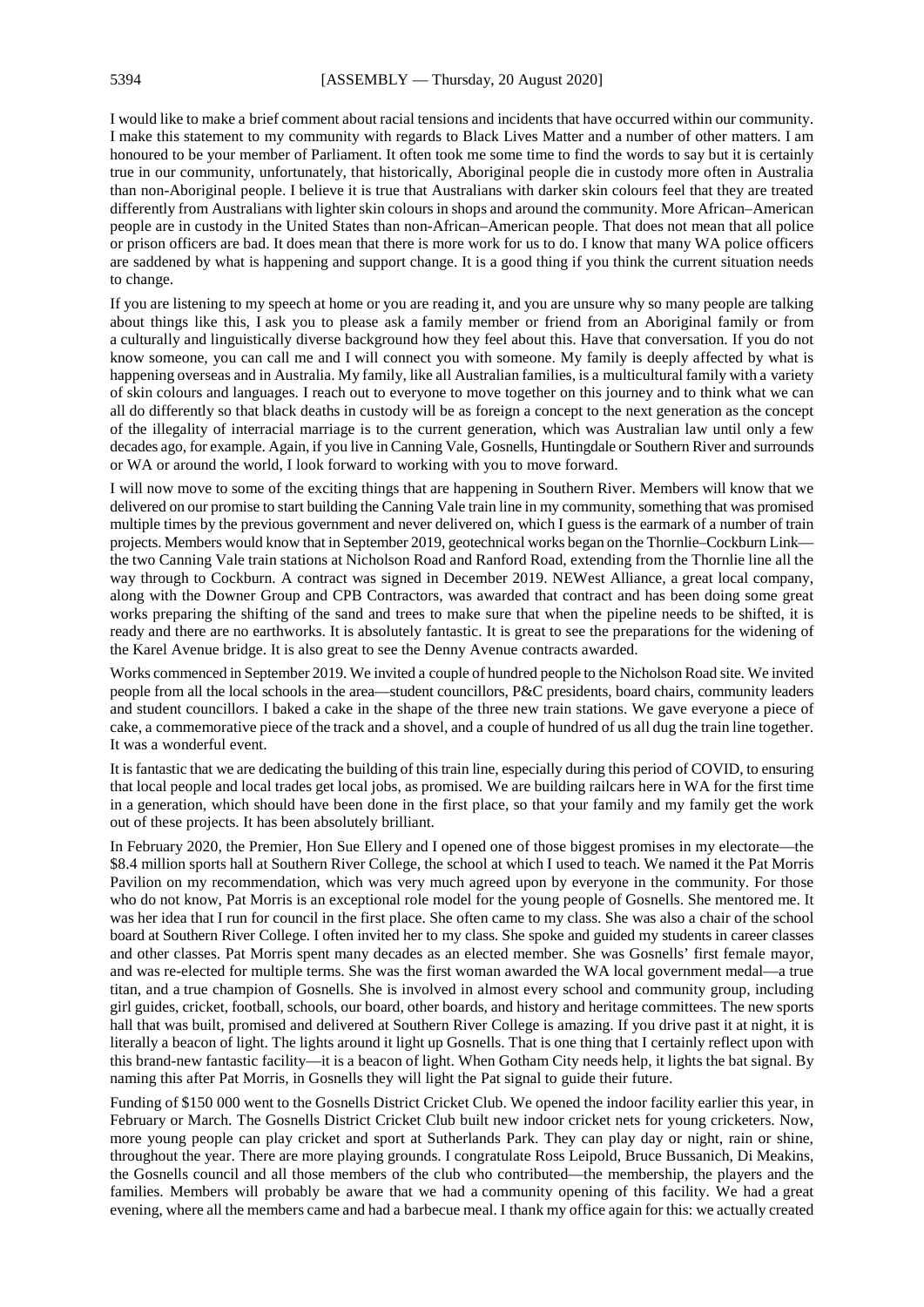the biggest ribbon that I have ever seen. It was 100 metres of blue and yellow ribbon. It went round the entire length of the indoor cricket club. We collected a hundred-odd pairs of scissors and every member of the club who was there that night cut the ribbon. We all did that together, taking ownership of that club. I congratulate every member.

It is great to see the Thornlie TAFE jobs and skills centre running well. I again commend the government for its discounted TAFE fees. One reason I ran for office was the over 500 per cent increase in TAFE fees. It was brilliant to see that discount.

We broke ground on the second primary school in my electorate, as promised, earlier this year. The Premier came with Hon Sue Ellery. That was the second of the two primary schools. We built Southern Grove Primary School, which opened in 2019. The planning name for this school is Southern River Primary School, and it is in the Riverbank estate. I again baked a cake, which people told me was lovely—or so-so. The Premier came. We invited the community of Southern River. Dozens of people came. There was a little baby there, who is looking to enrol when the kindy opens. There was also a toddler, who will be one of the foundation students next year. I want to say congratulations to our new principal, Chris Burgess, who has been appointed at this school.

The Huntingdale Primary School nature playground is still popular. This week, \$200 000 of additional air conditioning has been placed in this school. We now, of course, need to build block B. I say congratulations to Scott Olney and the hardworking Huntingdale Primary School Parents and Citizens Association.

The Ashburton Drive Primary School science lab is going well. The maintenance blitz at our schools is providing millions of dollars across my community.

Our bus stop campaigns are having some wins, such as in Harry Street in Gosnells and Southern River Road in Riverbank. These things are doing fantastically.

We have had extended hours at the Canning Vale Police Station. I thank all the police officers in my community.

We have had a number of wins in my community. We have had footpath upgrades and all sorts of local wins. I want to talk about a number of things that we have been able to do as a community to achieve things with local, federal and state departments. I say to my community that if they need help, they should never hesitate to call. If they need help with any government agency—local, state or federal—on any local issue, just give us a call. Just in the last 12 months, we have had wins in getting the kitchen works commissioner to get builders to do the right thing. We have had shade sail repairs at local parks. We have helped build pathways. Laneway barriers have been installed. Security cameras have been placed and street lights fixed at local parks. We have helped sort out ambulance bills. We have helped have kiss 'n' drive areas painted and constructed. We have helped to stop trucks from going down some of our minor routes and discussed with the owners of the companies how we can best find that balance. We have helped people with Homeswest. We have helped get the traffic lights working better for pedestrians at the corner of Ranford Road and Wright Road in Southern River. There is the brand-new post office at the Vale. We have helped get the pharmacy a lotto agency in Huntingdale. I again thank the council and our federal members for all their work every day. To my community I say: call me, email me, pop in for a chat. If you think that we can help, my office and I will always do the best that we can to help.

I doorknock every week, and I am very proud to do that. Last year, I doorknocked well over 4 000 homes. There has been a bit of a break during the COVID-19 period, when no-one was able to doorknock for a couple of months, but I am now out every weekend to talk to my constituents and my community and to hear what they have to say. To make sure that my electors get a chance to tell me about the issues that are important to them, it is important that I doorknock. I also convey to them what I do.

I congratulate the Huntingdale Facebook group, Huntingdale Community Chat, which is celebrating five years this year. It was set up in January 2015. I congratulate the administrators of that site, Jenn Clune, Natasha Bakranich, Adrian Lord, Jasmine Webber and David Nye. It is a community page where people can ask questions, share local information and keep in touch with locals. The page brings together our community, and it certainly does that in Huntingdale. It builds a strong and supportive community. It is about when neighbours' fences blow down, when the community bands together to help others. It informs others about local small businesses and missing dogs and cats. It is a place to share the history of our suburb, community forums, local government and state government information, and employment and crime information. I again say thank you to those who run our local Facebook chat page—congratulations to all those people.

I would also like to say congratulations to Monkey Bars Play and Learn Centre in Canning Vale, which is a fantastic facility that has been there for 10 years and has looked after many, many children.

[Member's time extended.]

**Mr T.J. HEALY**: I would now like to congratulate a number of the elected student councillors from my community and thank them for their work. This has been a year like no other. For those student councillors who have had to operate from home amid the changing circumstances in primary and high schools, I say congratulations and thank you. It has been great to be able to meet with quite a few of them. We had a wonderful Zoom forum with Hon Sue Ellery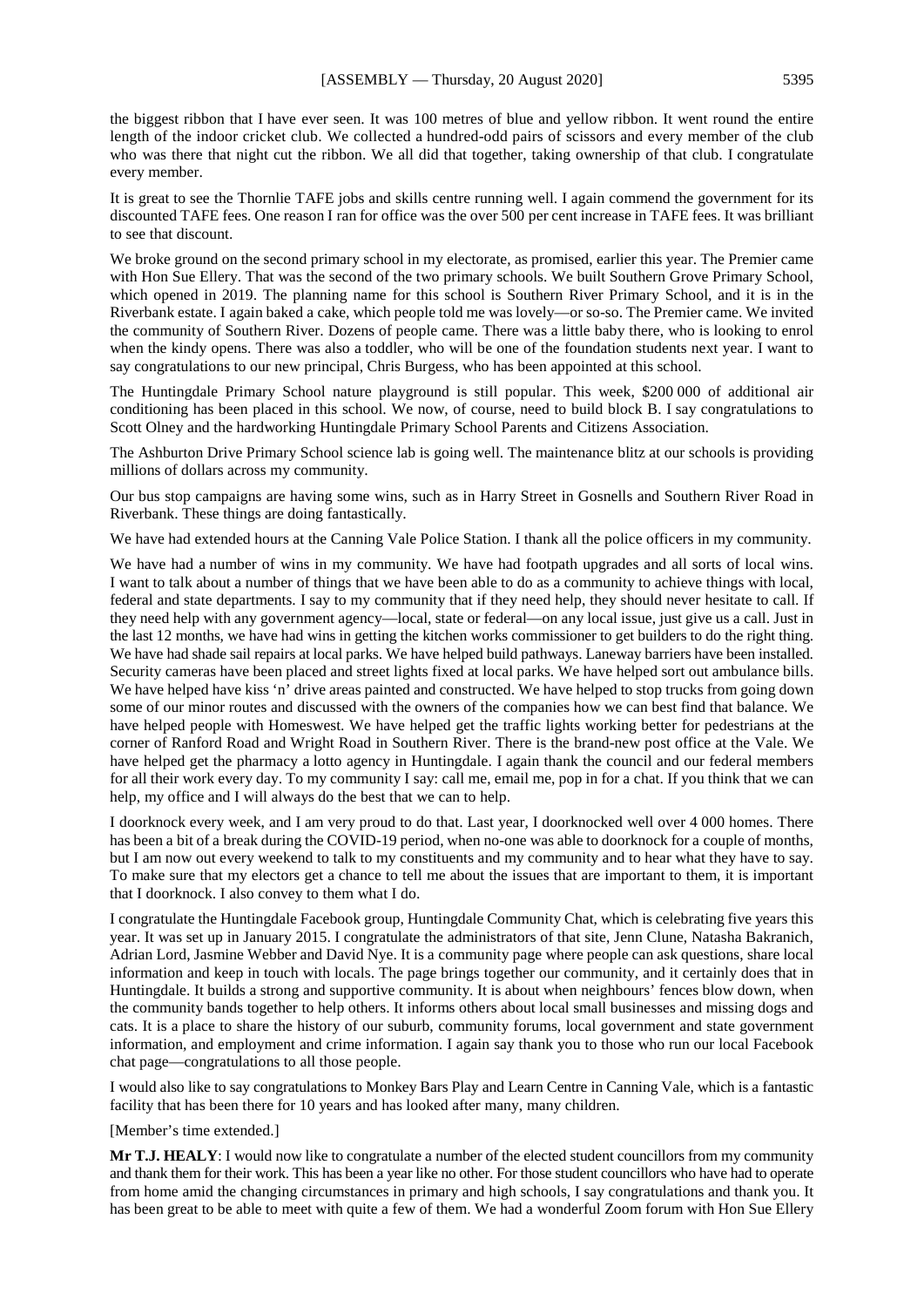recently. It was a chance for student leaders to talk with us via Zoom. About 50 people and their families logged on. I will keep meeting with them. We will invite them in for lunch. We will try to get out to their schools. I am looking forward to graduation ceremonies, if we can do them this year. I again say thank you to those student councillors who have put themselves forward. It is, of course, an honour to represent your community, be it as either a state member or a local student member. I cannot do my job well unless I hear from my youth elected members.

At Ashburton Drive Primary School, I would like to say congratulations for your election and thank you for your service to EJ Bongtiwon, Summer Brinkworth, Alyssa Knott, Western Russell, Tia Papas, Arie Pearson, Juliet Viramai and Alexis Tadeo. Congratulations to our Ashburton Drive student councillors for all the work that you have done and will continue to do this year.

At Bletchley Park Primary School, I would like to say congratulations and thank you to Jeeva Liju, our head boy; Priyanshi Trivedi, our head girl; and our councillors Aleeza Bajwa, Sean Kennedy, Beatrix Keith-Magee, Shriya Bhat, Rishi Das and Sanjay Jojo. I also thank our faction captains at Bletchley Park: for Bradman, Oliver Mortensen and Taliah Quinn; for Farmer, Tai Wilson and Angelina Gregoire; for Fraser, Alex Gillet and Rylee North; and for Strickland, Adiel Chidukwani and Ashlee Barry.

At Caladenia Primary School, I would like to say congratulations to our student leadership. Of course, this school carries the mantle and responsibility of being WA Primary School of the Year. I believe that because there will be no education awards this year, Caladenia will hopefully continue its reign for two years. I want to say congratulations to the student councillors at Caladenia Primary School—Ella Broadley, our head girl, and Lewis Conick, our head boy; our student executive, Elysha Spencer, Jorja Sartori, Anuju Withanarachchi, Claudia Forrester, Siena Barr, Flynn Reid, Tyler Wilson, Luke Robinson, Kanye Cho, Dihein Samarasinghe; and our faction captains, Madison Phillips, Alex Crofts, Kushi Kattekola, Amber Wood, Isaia Philips, Luke Liu, Isabella Busuttil, Kade Carthew, Makayla Dunn, Raenah Jain, Lucas Werder, Albie Elson, Krina Vaidhya, Taj Needle, Kayla Troy, Ingrid Priscott, Stanley Rivers, Tharul Ranamuka, Jayda McNally, Abiyie Riakgol, Darlene Haniel, Vivian Nwokeiwu, Riley Walker and Zane Sutherland.

I would also like to congratulate Campbell Primary School student councillors for all the work they have done on our student leadership. I thank Hashini, Mya, Lakshmi, Keona, Roylisa, Ashlen, Janice, Hazelle, Eloise, Mia, Eunice, Stany, Rithvik, Ayush, Dexter, Caleb, Tejas, Oliver, Jayden and Justine.

At Canning Vale College I would like to congratulate our college captains and say thank you to Holly Peberdy and Caleb Burah, and our councillors Hallee Pileggi, Zoe Hart, Noor Radiy, Josh Carriera, Lauchlan Ross, Thomas Burns and Max Dickson.

At Excelsior Primary School I would like to say congratulations and thank you to the student councillors Baneen Al Absawi, Safwan Anwar, Angela Dong, Daniel Eisenmann, Grisha Jindal, Zali Luxa, Ahmad Qalandari and Maddison Watts. In Delphinius faction I thank faction captains, Phoebe Halton and Adam Marlow; and vice captains, Shakila lmtiaz and Damon Yorke. In Phoenix faction I thank faction captains, Emma Chambers and James Martin; and vice captains Krystal Creighton and Corbin Boylson. In Pegasus faction I thank faction captains, Kiara Liddelow and Joshua Stewart; and vice captains, LeeLee Cornwall and Levi Johnson. In Lacerta faction I thank faction captains, Emilie Fay and Mohammed Bazzi; and vice captains, Milena Dickinson and Ethan Walsh.

I turn to Harrisdale Senior High School. I acknowledge the fantastic leadership of our student leaders Rachel Watson, Misri Patel, Kalei Parianen, Yoshna Naidoo, Shubham Joshi, Byron Davies, Josh Sutherland, Bailey Hart, Rhea Monga, Elizabeth Cheav, Natalie Chelvan and Alex Coe.

At Huntingdale primary school I want to say congratulations and thank you to the incredible student leaders Harry Gilling, Taj Rowe, Cooper Robinson, Benjamin Ward, Caitlin Kelly, Rebecca Kremer, Imogen Hornblow and Koline Tang. I congratulate you for being part of the GRIP Leadership Conference in March. It was a wonderful opportunity for other leaders and other primary schools. Your camp in March was also very well worked hard for. At Southern River College, I would like to say congratulations to our head boy, Connor Nicol; head girl, Alexia Lozada; and deputies, Katarina French, Jenny Jackson and JJ Cordova.

At St Emilie's Catholic Primary School, I would like to say congratulations to all 63 year 6 students. At St Emilie's they are all considered student leaders. I say thank you to all of you for the work that you do in representing your community and doing the best that you can in year 6 through your school.

At St Munchin's Catholic Primary School, I would like to say congratulations to all year 6 students again, because all year 6 students at St Munchin's are considered leaders and councillors. There are teams of students who organise different aspects of school life and I thank you to the teams for school pride, pastoral care, environment, tech, the arts and all of our sports captains.

At Providence Christian College, I would like to say thank you for your service and congratulations to Ben Freeman, our head boy, and Amy Warren, our head girl. I say thank you to our prefects Jill Dutt, Avnish Mohabeer, Katie Mushaurwa, Jackson Halse, Sarah Pfitzner, Kalani Kandegama, Misty Ross, Caleb McDonald, Lynelle Taylor, Llain McNamara, Mataeo van Niekerk and Aleisha Meiselbach.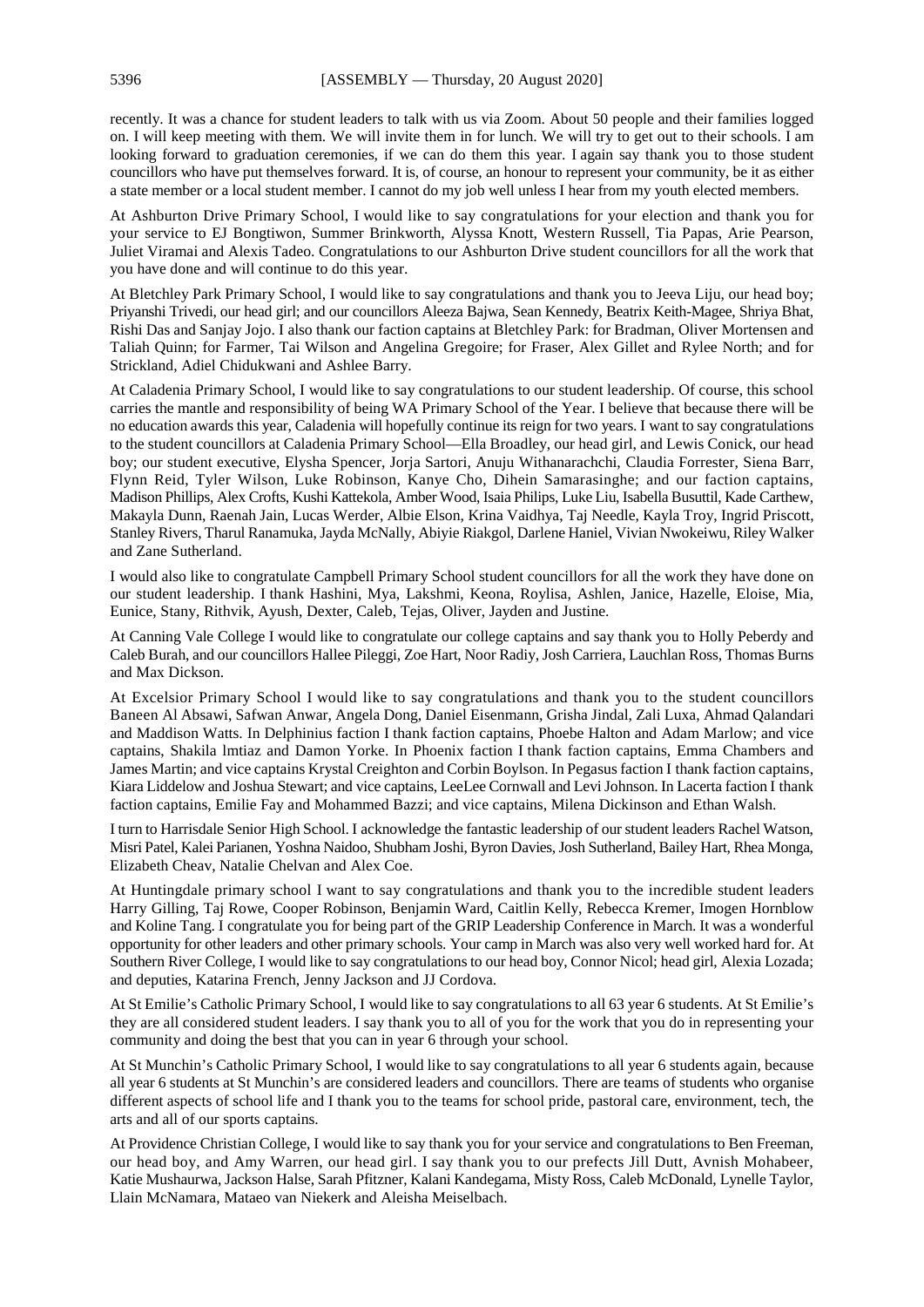At Wirrabirra Primary School, I would like to say thank you to Dusty Kehoe, our head girl, and Haashir Ahmad, our head boy. I say thank you to our year 6 councillors, Charlie O'Farrell, Keira Milloy, Jac Rodgers and Sam Jones; our year 5 councillors, Tahnee Cadman, Dylan Jong, Sanday Kur and Junior Tomda; our year 4 councillors, Raven Javier, Ishaan Madampath; and year 3 councillors, Angad Singh and Amirtha Thiruppathi.

At Southern Grove Primary School, I would like to say congratulations to our student councillors and also our faction captions. I thank in Banksia faction, Ethan and Vibha; in Hovea–Blue faction, Therese and Yusuf; in Acacia faction, Maikayla and Gokul; and in Waratah faction, Asa and Vibhor. Your responsibilities in which you have all done so well are encouraging and supporting your team, modelling good sportsmanship, maintaining the sports shed and making sure that everyone is well looked after.

I would also like to make a quick mention of three of the canteen ladies at Southern River College who stepped down recently after decades of service. Not only did they look after me when I was a teacher at Southern River College, but they also received special awards of excellence recently. They are constituents of mine and also very, very appreciated workers of the P&C at Southern River College. First of all, to Terry O'Connell, we say thank you. She dedicated herself to the Southern River College canteen for 25 years. Commencing as a canteen helper and then going on to be canteen manager, Terry was welcoming to staff and students and was always a friendly face behind the counter. Terry has lent a helping hand with various school events, end-of-year fairs and various fundraising events. She has also happily assisted with catering for special events such as Beacon and parents' nights. Thank you, Terry, for your dedication, talent and determination in running our school canteen. We could not have done it without you. I thank Terrie Walshe, who has been at Southern River College for over 10 years. In this time, Terrie has been an integral part of the canteen and a member of Southern River College. We sincerely thank you for the years of reliable service you have given us in our canteen. I also thank Faye Mundey in our school canteen. Faye has given her time and assistance to the Southern River College canteen for a number of years. She was always willing to lend a hand and assist students and staff where she could. Faye rose to the challenge and took on extra responsibilities when others were unable to do so. Thank you for your time and effort; it is truly appreciated. These people were awarded excellence awards at Southern River College, and we say thank you to you all for your service. We really appreciate all the things you do. I know that in the Gosnells and Southern River communities there are hundreds of students you have fed and looked after. Thank you so much.

I would also like to acknowledge some other people. I am told that there are some algorithms by which I can identify and say thank you to my top 20 Facebook followers. I have just over 2 500 Facebook followers and these are my top-20 fans. I want to say thank you through you, Acting Speaker, of course. These are the people who have shared and liked my posts. I hope I am not harassing them. I hope we are not making things too boring. We will always try to make it exciting. I would like to say thank you to these 20 people. I am not saying that everyone else is not appreciated, but I look forward to having an opportunity to be elected next year when I can work out and announce the next top 20. I would like to say thank you to these top 20 fans of my Facebook page: Boki Chakulunta, Charmaine Patcher, Liz Oudin, Caris Morris, Pharaoh Murale, Marilyn Husk, Tristelle Thompson, Judith Nunn, Sue Dimitrijevich, Amanda Daintith, Kim Prescott Brown, Marithe Scholtz, Paula Ward, Neil Menezes and Dara Thakkar. Thank you for your support, and, again, I will try to make things as interesting as I can.

As I start drawing to the end of my speech, I say that I have always got on very well with members from the Liberal Party and the Nationals WA. I am not a very political person. I am a Labor person of course, but I think we can all find good ways to make the community better. There are different political philosophies, but they are usually about trying to make the world better on a different path. However, I know that people face a choice. The election next year is still a while off. My community has expressed this. They are concerned about where the Liberal Party is going. This group of Liberal Party members is not a normal group—not true Liberals, I suppose. Before the change in policy, which I appreciate, the Liberal Party worked with Clive Palmer to try to open our hard border. It still wants to make Roe Highway a tollway. It still wants to reduce the hours of our Canning Vale Police Station. It still wants to stop our train line from being built. Members of my community have a chance in March next year to say where they feel the community should go in those matters, and I am always happy to have that conversation.

Again, I thank my electorate for the honour of representing it. Mark McGowan and I will work hard for it every day. We are not perfect, but of course we will work hard and keep our promises. We always have and we always will. We promise to build opportunities for young people, be that through primary schools, high schools, universities, TAFE or trades. We will always work hard to ensure that people keep their jobs. If people have lost their jobs, we will work hard to support this economy and local jobs to get them the best chance of getting that job back or the skills they need for the next one. That is what Labor governments do and that is what we will do. We will always stand up and look after Western Australians first. That is why I stand with Mark McGowan. My neighbours in Canning Vale, Gosnells, Huntingdale and Southern River support what we are doing. As I said, Mark McGowan will always stand with us.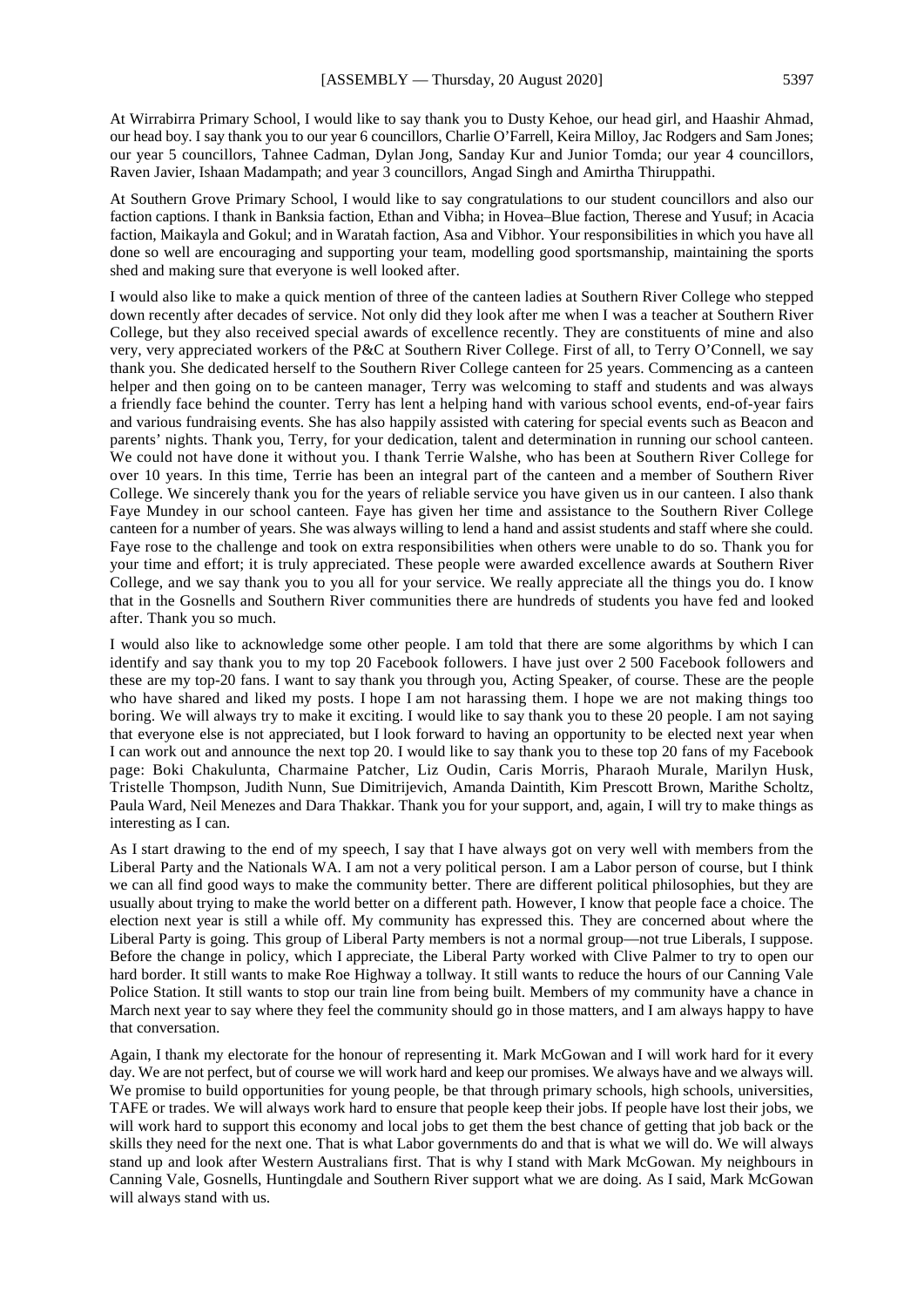**MR S.A. MILLMAN (Mount Lawley)** [3.20 pm]: Although it gives me great pleasure to speak today in response to the Premier's Statement, I cannot do so without thinking about the anxiety so many people in our community feel about the future. The world is transformed by pandemic and economic contagion. We here in Western Australia are safer than most, but we are not immune to the effects of a second wave. We are fortunate indeed to have Premier Mark McGowan's WA recovery plan being rolled out by arguably the most capable and experienced cabinet in modern Western Australian history.

Walking or riding with my boys to school in the morning, I am reminded daily of the importance of getting more cars off our roads. It seems that every day congestion on our neighbourhood roads causes problems for our community. People from Ellenbrook across to Yanchep make hundreds of thousands of journeys every week to, from or through the CBD travelling through our neighbourhoods in Yokine, Dianella and Mt Lawley. Maybe that is why my community places such a high value on public transport.

Community engagement surveys and forums I held in Yokine and Dianella saw members across the electorate of Mt Lawley nominate public transport as one of the top five reasons they love living in our community. That is why I am glad to be a member of a government that takes public transport seriously: our community simply cannot afford a government that is not committed to public transport. Whether it is investment in new buses, planning for the introduction of light rail, or our investment in Metronet, Western Australians know Labor can be trusted to invest in public transport. By building Metronet and reducing car use in the northern and eastern suburbs, we will reduce pressure on our local streets. Congestion-busting road investment, improving traffic flow at intersections such as Wanneroo Road, Green Street and Walcott Street will lower the attractiveness of rat-running and make our local streets safer.

Metronet is a massive project, and we have only just begun. It is a major project that is about generating local jobs and manufacturing, as much as it is about reducing congestion and pollution. We are seeing more transport jobs, more manufacturing jobs, and as many WA jobs in infrastructure construction as possible. Meanwhile, just to the north of the electorate of Mt Lawley in Malaga, a partnership between Volvo Australia and WA company Volgren will see Volgren fit-out the next generation of 900 new Transperth buses. These will be the buses that work the immensely popular 950 route along Beaufort Street through Mt Lawley, the 960 route through Dianella, the 970 route along Wanneroo Road in Yokine and the plethora of other routes that serve our community. Public transport is about more than just reducing congestion. It is about more than reducing our impact on our unique environment. A well-funded, interconnected public transport network helps deliver a fairer society because participation in communities spread across such a wide metropolitan area depends on accessible transportation. It is in all of our interests to encourage Western Australians to participate in and engage with the wonderful community organisations, services and events that we have on offer across Perth. People in the electorate of Mt Lawley know—indeed, all Western Australians know—that when it comes to fairness, when it comes to accessibility and the importance of public transport, they can depend on the McGowan Labor government.

As a kid, my dad used to take my brother and me surfing. We would drive down dirt tracks, windows up to avoid getting whacked by the scrub, over the dunes and into the ocean air. Those trips were more than just dad time. Like the bush camps I was lucky to enjoy through school, or the drives through the forest to the coast for our summer holidays, these were the experiences that sparked my love for the environment. I remember thinking when Geoff Gallop announced the end of logging in old-growth forests 20 years ago, that was one of the reasons we need Labor governments. And here we are again, with a Labor government making vital decisions protecting Western Australia's environment—increasing the size of the conservation estate by 20 per cent; investing in Aboriginal ranger programs to create green jobs and empower those Western Australians who best know how to manage our national parks and nature reserves; banning single-use plastic bags and bringing recycling jobs to WA through the Containers for Change container deposit scheme.

I know that people in the electorate of Mt Lawley are vitally interested in both the Western Australian environment generally and our local environment in particular. Fifty-eight per cent of respondents to a survey I conducted in late 2019 and early 2020 identified our open green spaces as a reason they love living in our community. One-third of respondents identified tree and vegetation management as an issue of concern. Those responses put these issues in the top five of their respective categories. When we add to this that 21 per cent identified pollution and waste management as an issue of concern, we can see that the people of the electorate of Mt Lawley are both environmentally conscious and environmentally active.

The McGowan government is driving a WA recovery plan and creating green jobs through a huge investment in renewable power generation. Labor's green jobs plan includes a significant native vegetation rehabilitation scheme. The McGowan government is, for the first time for any WA government, launching a feasibility study into producing wind turbine components locally. The Premier, together with the Minister for Regional Development, has just announced that the McGowan government will bring forward the Western Australian renewable hydrogen strategy targets by a decade, investing in projects and studies to develop hydrogen supply, meeting growing demand for this clean fuel, and creating jobs. New infrastructure, investment in supporting Western Australian innovators developing new technologies, and solar panels across state government assets will continue our journey towards carbon neutrality. I am particularly excited by the prospect of transforming schools into virtual power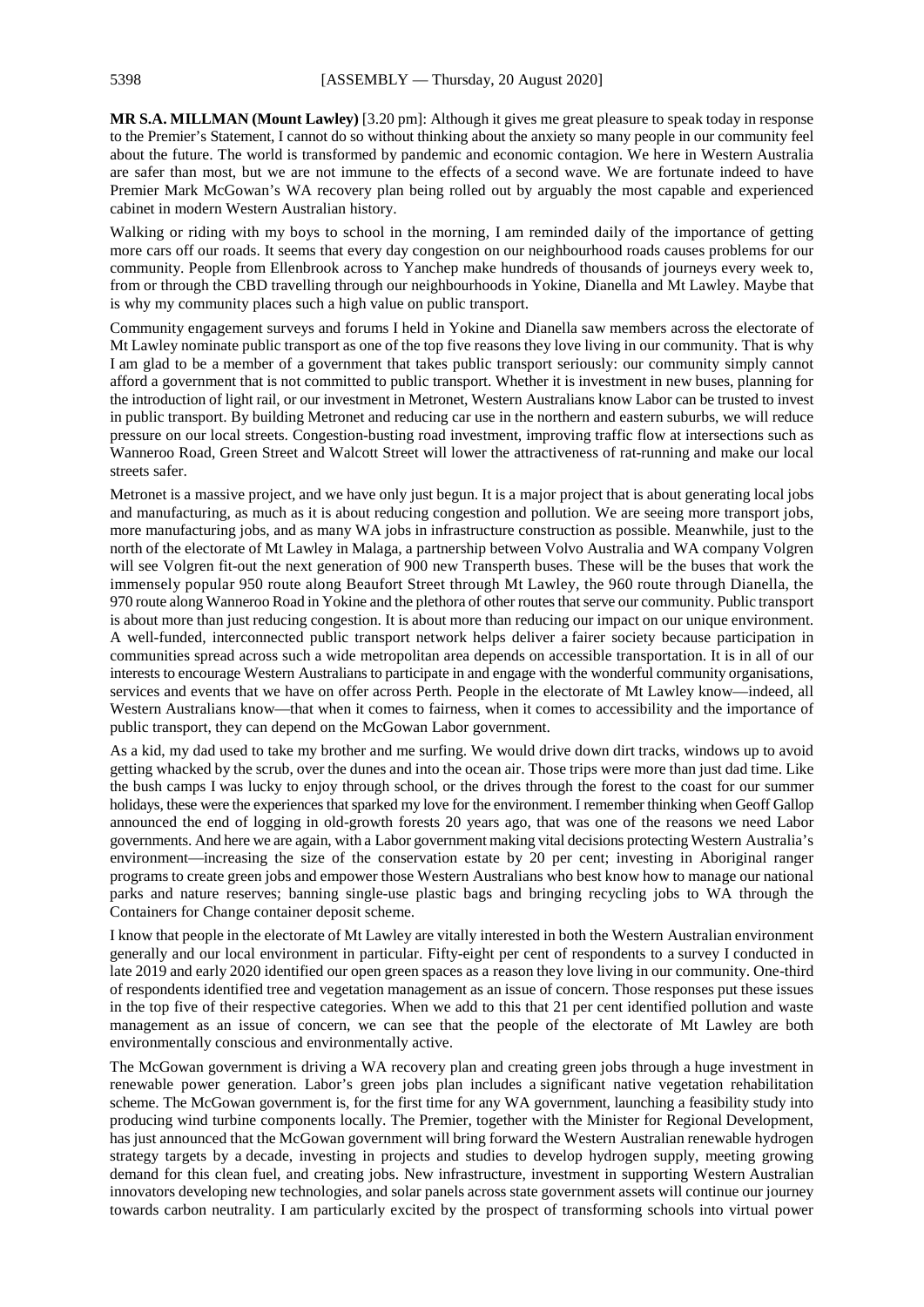plants with solar panels and commercial batteries. In the electorate of Mt Lawley, a community battery has already been installed in Knight Avenue in Yokine. The City of Stirling is the fifth largest solar energy–producing local government in WA with solar panels fitted to the rooftops of over 18 000 homes. Across WA, around one in three rooftops has solar panels. By securing the Western Power community battery, the door is opened for residents to trial battery storage technology as part of Synergy and Western Power's Australian-first PowerBank trial. Keeping utilities like Western Power in state hands means that the changes made by the McGowan government can be activated quickly at a local level to deliver real benefits and opportunities for Western Australians. This is a government that knows that it is both economically responsible and inherently valuable to protect our unique environment, to reduce our footprint in our local communities, and to tread as lightly as possible as we strive to ensure a healthy and meaningful life for every Western Australian.

Like so many of my neighbours, my family has been affected by the pandemic. We are, thank God, all still here. My heart goes out to everyone who has lost a loved one to COVID-19, particularly those who were unable to share time with a loved one before they passed away due to the restrictions we have all lived with over the past months. Family and friends live in Victoria. Not a day goes by that I am not anxious for their wellbeing, that I do not fret that we have not been able to visit them, or wonder when we may see them again. Even here, like so many Western Australians, we have had to limit our contact with my wife's parents. Our boys struggle to understand why. It is a deeply troubling time. We are fortunate to have Premier Mark McGowan and his deputy and health minister Roger Cook—indeed, the entire cabinet—to lead us through this period. I am honoured to be part of Mark McGowan's team and humbled by the support of the community that elected me to this place.

The cabinet has brought to this crisis the same considered and compassionate approach that has defined this government's management of our health system. I saw firsthand, as part of the Public Accounts Committee inquiry into the Perth Children's Hospital, just how important it is that we have a government, like this one, that values public health. We can all be confident that whether it is the refurbishment and expansion of Osborne Park Hospital or the significant investment the McGowan government has made into Royal Perth Hospital, this is a government that is ensuring our health system puts patients first. Our community has benefited from the urgent care clinics established at GP on Beaufort and Third Avenue Surgery, reducing pressure on our emergency departments.

The Minister for Health recently announced that planning will commence on developing a WA electronic medical record system to improve safety, efficiency and patient experience. I chaired the Expert Panel on Advance Health Directives in 2019 at the request of the Attorney General. We found that clinicians were sometimes unable to locate an advance health directive at critical times because they were held in another hospital, or with the patient's GP. A secure, safe and efficient electronic medical record system will help change the way clinical care is provided in WA. Beyond the nuts and bolts of making sure our health system is working for patients even before the pandemic hit, this government demonstrated that it could be trusted on the big issues. I was honoured to serve on the committee that recommended the introduction of voluntary assisted dying for Western Australians. I know the laws we made for voluntary assisted dying are overwhelmingly supported by our community.

The minister recently announced additional funding for projects that will strengthen end-of-life care and implement the recommendations of both the committee that recommended the introduction of the legislation and the Expert Panel on Advance Health Directives. This government leads when it comes to the most sensitive of issues and it delivers the resources that are needed to appropriately respond to the needs of Western Australians. It is hard to believe that we had that debate and passed those laws just a year ago. What we have seen from the Premier, the Minister for Health and the cabinet in 2020 reinforces what the previous three years of that debate have shown; that is, that the McGowan Labor government has fostered a strong, resilient and well-funded public health system that puts patients first.

With two boys at the local school, I know that we must build a future that our children can look to with hope. Neither of my parents finished year 12 and I was the first in my family to graduate from university. My family's experience demonstrates the transformative benefit of our education system. It is the bedrock for building a hopeful future for today's children. Our community has been fortunate to have a Premier and, in Hon Sue Ellery, a Minister for Education and Training who so comprehensively understand the value and potential of our public education system. We have seen investment in early education across the electorate of Mount Lawley since the last election. Schools across our community shared in the maintenance, upgrades and improvements as part of the McGowan government's major maintenance blitz last summer. Yokine Primary School has a refurbished administration building. Sutherland Dianella Primary School has a science lab and Yokine Primary School will get one, too. Our teachers have more time for mentoring and coordination to improve the experience our children enjoy at school.

It was a fantastic feeling to join the Premier and education minister to turn the first sod for the new science labs, classrooms, mechatronic studio and engineering workshop at Mount Lawley Senior High School, knowing as I did that I have kept every single promise that I have made to my community when they chose to send me here in 2017. The designs for the redevelopment of John Forrest Secondary College were released in June and I cannot wait to join my good friends the members for Morley and Maylands in welcoming the first students to enjoy the new facilities in the months to come.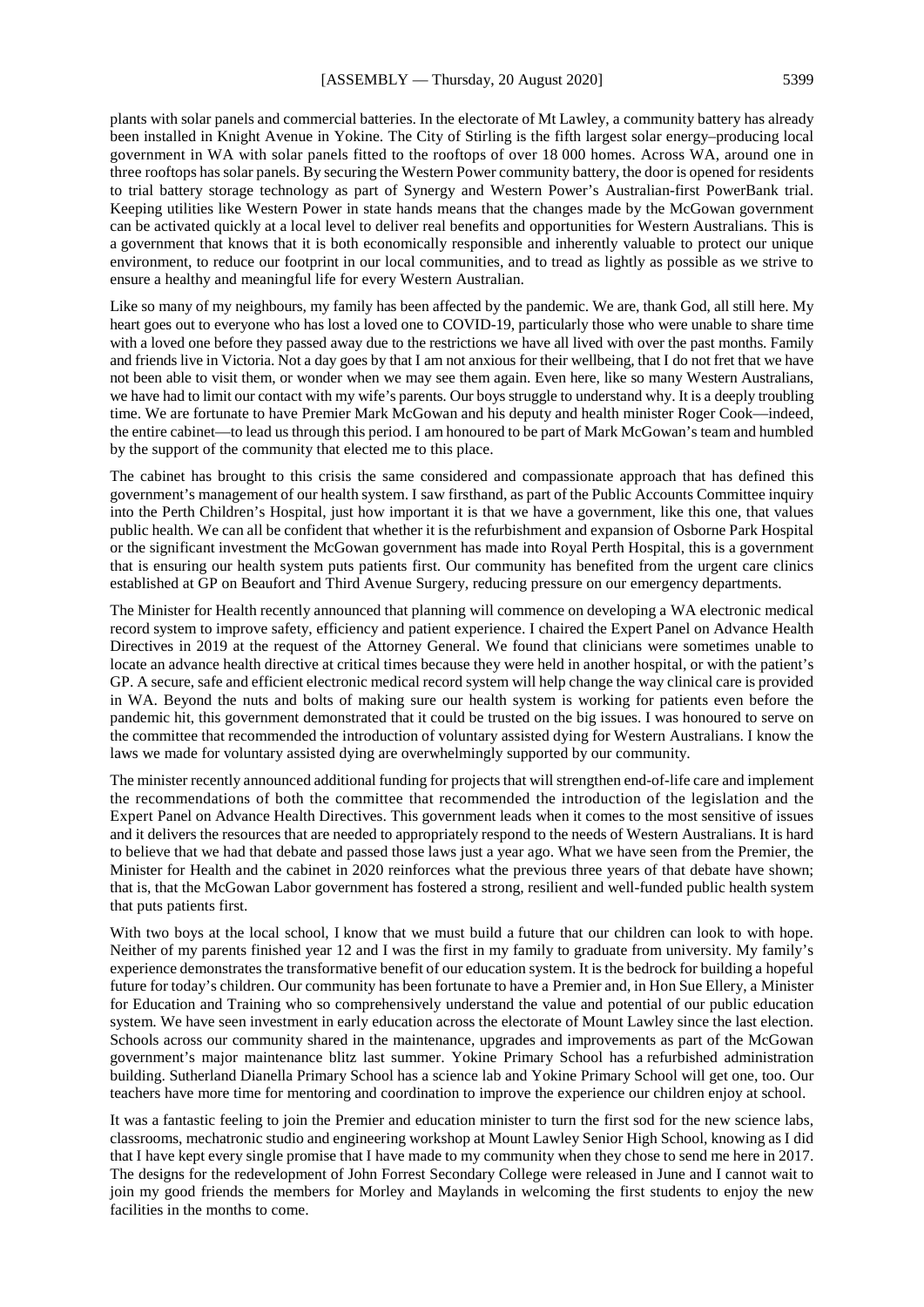The WA recovery plan is building our schools. Current and future students in the electorate of Mount Lawley who attend Dianella Secondary College will be delighted with the announcement of a new performing arts centre. A large theatre space, stage, green room, foyer and additional storage space will provide a first-class training ground for budding performers. Meanwhile, students who cross Walcott Street to head to Kyilla Primary School will soon see construction start on a new classroom block, providing for growth in student numbers and replacing existing transportable classrooms. These important projects are the local expression of the McGowan Labor government's dedication to ensuring the strongest possible economic recovery from the pandemic across all WA schools. Public education always has been, and will always be, fundamentally about ensuring that every child has the opportunity to learn about the world and their place in it. It is about sharing our resources to obtain a fairer and more just and equitable society. The McGowan Labor government's investment in our schools is about so much more than bricks and mortar; it is about fairness, and that is why I am grateful for the chance I have to support a government that is dedicated to public education in a way that Western Australians know is the hallmark of Labor governments throughout history.

I know firsthand the anxiety that families feel when their breadwinners are out of work; when I was young, that was my dad. My dad was a plasterer. My brother is a plasterer. It is a trade that has served our family well since my grandfather's days. But when dad lost his job in the 1990s, we lost our house. He had built us a home and it was gone. That is why I know how important it is that we implement Mark McGowan's WA recovery plan. We have made a good start, but it takes time for plans to take effect. I know the Premier's plan will not take too long to hit its straps. Even before the announcement of the WA recovery plan, the McGowan government demonstrated its commitment to job creation. I was delighted to join the Premier, the Treasurer, Ben Wyatt and the Minister for Small Business, Paul Papalia, at Lot Six Zero in Yokine to announce increasing the payroll tax exemption. Once fully implemented, 1 000 WA businesses will no longer pay this tax, freeing up money they can use to employ more Western Australians. Our local community has seen the successful trial of the Small Business Friendly Approvals Project in 2019, which is now being rolled out to another 20 local government areas.

[Member's time extended.]

**Mr S.A. MILLMAN**: By rebuilding our TAFEs with \$167.3 million worth of capital works, Labor is delivering the largest investment in TAFE infrastructure in Western Australian history. Meanwhile, Labor is spending \$21 million to provide free TAFE short courses to upskill thousands of Western Australians. The government is advancing every single recommendation of the review of skills, training and workforce development. This is critical to ensuring our vocational training sector prepares Western Australians for the jobs of the future. More than 115 displaced apprentices and trainees have already returned to work through the apprenticeship and traineeship reengagement incentive, which commenced just a month and a half ago. The incentive is available until 30 June 2021 and helps apprentices and trainees who have been stood down to find a new employer using the out-of-contract register. The Minister for Education and Training has just launched a new work placement register that gives high school students the chance to get a placement in a government agency and gain real world experience in jobs relevant to their vocational training.

Under the WA recovery plan, we will see upgrades to state government assets such as train stations, police stations and fire stations, which is already boosting work for electricians, painters, plumbers, builders and carpenters across the state. This is in addition to the investment in jobs associated with the residential construction industry and support for homebuyers building new houses. It complements the social housing package and maintenance program supporting social housing, including those in remote Aboriginal communities.

Labor is also providing direct support and relief to small businesses and non-government organisations. This includes the COVID-19 grant from Lotterywest to local community radio station RTRFM in the electorate of Mount Lawley, which gave that invaluable organisation certainty in troubled times. The WA recovery plan has seen the McGowan Labor government commit to the construction of a Holocaust museum in Yokine.

The McGowan Labor government wants everyone to have the best possible education and training to gain employment. Labor wants all those who wish to work to be in work, but it also wants to ensure that all those who go to work come home safely at the end of every working day. I know from my days as a lawyer fighting for workers just how important it is to keep workers safe and look after them when they get injured on the job. That is why Labor introduced laws to improve Western Australia's health and safety regime and it is why it improved the state's workers' compensation scheme to better reflect the value we place on the pain and suffering that results from workplace injuries. It is also why Labor has criminalised industrial manslaughter to ensure that no-one is in any doubt about how serious workplace safety is to all Western Australians.

The Minister for Health and the Parliamentary Secretary to the Minister for Health, Hon Alanna Clohesy, have just announced grant funding for Mates in Construction to help support mental health and suicide prevention for construction workers and their families. Mates operates a 24-hour support line for construction workers and their families in the building and construction industry, including at fly in, fly out sites across Western Australia.

Participation in our society requires each of us to enjoy a basic level of economic security and because participation by all Western Australians is good for all of us, it is incumbent on governments to help provide the fairest opportunity possible for each Western Australian to chart a course to that economic security. The McGowan Labor